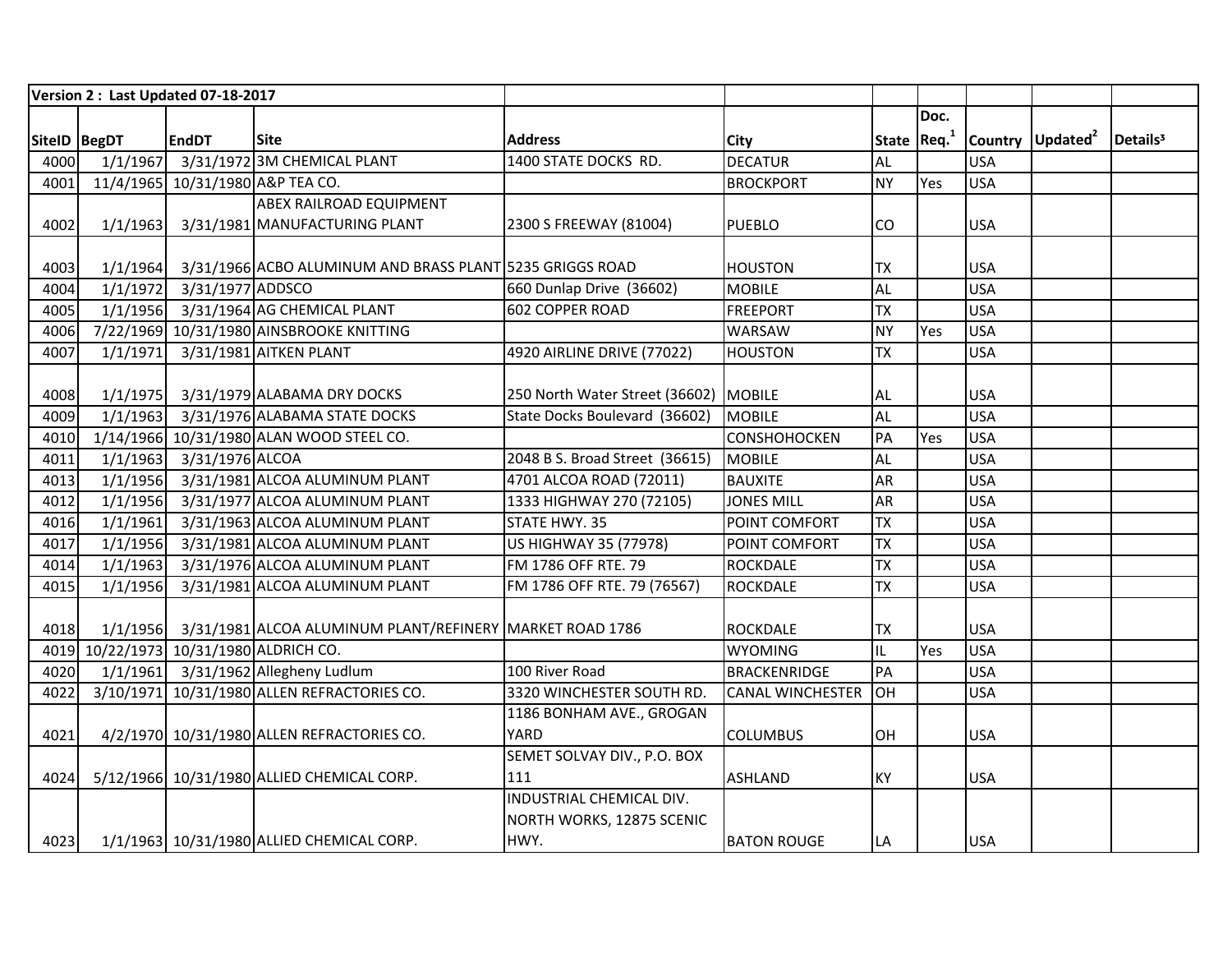|                | Version 2: Last Updated 07-18-2017 |                 |                                                        |                                 |                      |           |              |            |                              |                      |
|----------------|------------------------------------|-----------------|--------------------------------------------------------|---------------------------------|----------------------|-----------|--------------|------------|------------------------------|----------------------|
|                |                                    |                 |                                                        |                                 |                      |           | Doc.         |            |                              |                      |
| SitelD   BegDT |                                    | <b>EndDT</b>    | <b>Site</b>                                            | <b>Address</b>                  | <b>City</b>          |           | State $Req1$ |            | Country Updated <sup>2</sup> | Details <sup>3</sup> |
|                |                                    |                 |                                                        | SEMET SOLVAY DIV., 6995 W.      |                      |           |              |            |                              |                      |
| 4025           |                                    |                 | 12/2/1966 10/31/1980 ALLIED CHEMICAL CORP.             | JEFFERSON AVE.                  | <b>DETROIT</b>       | MI        |              | <b>USA</b> |                              |                      |
| 4027           |                                    |                 | 7/15/1969 10/31/1980 ALLIED CHEMICAL CORP.             | WILPUTTE COKE OVEN DIV.         | <b>GARY</b>          | IN        |              | <b>USA</b> |                              |                      |
| 4026           |                                    |                 | 2/24/1967 10/31/1980 ALLIED CHEMICAL CORP.             | SEMET SOLVAY DIV.               | <b>IRONTON</b>       | OH        |              | <b>USA</b> |                              |                      |
|                |                                    |                 |                                                        | WILPUTTE COKE OVEN DIV.,        |                      |           |              |            |                              |                      |
|                |                                    |                 |                                                        | ALABAMA BY-PRODUCTS CORP.       |                      |           |              |            |                              |                      |
| 4028           |                                    |                 | 3/15/1967 10/31/1980 ALLIED CHEMICAL CORP.             | <b>TARRANT PLANT</b>            | <b>BIRMINGHAM</b>    | <b>AL</b> |              | <b>USA</b> |                              |                      |
|                |                                    |                 |                                                        | 5525 Highway 3115, Carville, LA |                      |           |              |            |                              |                      |
| 4030           | 1/1/1965                           |                 | 3/31/1978 ALLIED CHEMICAL PLANT                        | 70721                           | <b>GEISMAR</b>       | LA        |              | <b>USA</b> |                              |                      |
| 4029           | 1/1/1962                           |                 | 3/31/1981 ALLIED CHEMICAL PLANT                        | 2404 BAYOU ROAD (70085)         | ST, BERNARD          | LA        |              | <b>USA</b> |                              |                      |
| 4031           |                                    |                 | 1/1/1960 3/31/1961 ALLIED/SIGNAL OIL REFINERY          | FM 1006                         | <b>ORANGE</b>        | <b>TX</b> |              | <b>USA</b> |                              |                      |
| 4032           |                                    |                 | 8/10/1970 10/31/1980 ALPHA PORTLAND CEMENT CO.         | Lorain Street                   | <b>IRONTON</b>       | OH        |              | <b>USA</b> |                              |                      |
| 4033           | 1/1/1964                           |                 | 4/1/1978 ALTON BOX BOARD                               | 200 WEST 3RD ST. (62002)        | <b>ALTON</b>         | IL        |              | <b>USA</b> |                              |                      |
| 4034           |                                    |                 | 10/2/1973 10/31/1980 ALUMINUM SMELTING                 | 5463 DUNHAN RD.                 | <b>MAPLE HEIGHTS</b> | OH        |              | <b>USA</b> |                              |                      |
| 4035           |                                    |                 | 1/1/1963 3/31/1976 AMERICAN CAN PAPER MILL             | 7530 Highway 114 (36916)        | PENNINGTON           | <b>AL</b> |              | <b>USA</b> |                              |                      |
| 4036           | 1/1/1956                           |                 | 3/31/1981 AMERICAN CAN PLANT                           | 8501 EAST FREEWAY (77059)       | <b>HOUSTON</b>       | <b>TX</b> |              | <b>USA</b> |                              |                      |
|                |                                    |                 | AMERICAN CYANAMID CHEMICAL                             |                                 |                      |           |              |            |                              |                      |
| 4037           | 1/1/1961                           | 3/31/1981 PLANT |                                                        | 600 N JONES (76106)             | <b>FORT WORTH</b>    | <b>TX</b> |              | <b>USA</b> |                              |                      |
|                |                                    |                 | <b>AMERICAN ELECTRIC POWER</b>                         |                                 |                      |           |              |            |                              |                      |
| 4038           |                                    |                 | 11/4/1976 10/31/1980 SERVICE PLANT                     | <b>NO ADDRESS</b>               |                      |           | Yes          | <b>USA</b> |                              |                      |
| 4039           |                                    |                 | 8/31/1972 10/31/1980 AMERICAN ELECTRONICS LAB          | RICHARDSON RD.                  | <b>COLMAR</b>        | PA        |              | <b>USA</b> |                              |                      |
| 4040           |                                    |                 | 12/9/1969 10/31/1980 AMERICAN FIRE BRICK CO.           | 880 ADDISON AVE.                | <b>CLEVELAND</b>     | OH        |              | <b>USA</b> |                              |                      |
| 4041           |                                    |                 | 1/21/1972 10/31/1980 AMERICAN NATIONAL RUBBER CO.      | MAIN & HIGH ST.                 | <b>CEREDO</b>        | <b>WV</b> |              | <b>USA</b> |                              |                      |
| 4042           |                                    |                 | 7/15/1971 10/31/1980 AMERICAN SAINT GORBIAN CORP.      | FACTORY #6                      | <b>KINGSPORT</b>     | <b>TN</b> |              | <b>USA</b> |                              |                      |
|                |                                    |                 | 4043 12/10/1965 10/31/1980 AMERICAN SHIPBUILDING CORP. | <b>BOILER ROOM</b>              | LORAIN               | OH        |              | <b>USA</b> |                              |                      |
| 4044           |                                    |                 | 1/1/1969 3/31/1970 AMERICAN STEEL                      | 1700 WALNUT ST.                 | <b>GRANITE CITY</b>  | IL        |              | <b>USA</b> |                              |                      |
| 4045           |                                    |                 | 9/27/1963 10/31/1980 AMERICAN STEEL & WIRE             | <b>WAUKEGAN WORKS</b>           | WAUKEGAN             | IL        |              | <b>USA</b> |                              |                      |
| 4046           |                                    |                 | 5/30/1978 10/31/1980 AMERICAN TEMPERED                 | 1116 NORTH KICKAPOO             | SHAWNEE              | OK        |              | <b>USA</b> |                              |                      |
|                |                                    |                 | 4047 11/24/1970 10/31/1980 AMERICAN THERMOGEN CO.      | 200 ESSEX ST.                   | <b>WHITMAN</b>       | <b>MA</b> |              | <b>USA</b> |                              |                      |
|                |                                    |                 | <b>AMERICAN WELDING &amp;</b>                          |                                 |                      |           |              |            |                              |                      |
|                |                                    |                 | 4048 2/21/1974 10/31/1980 MANUFACTURING CO.            | DIETZ RD. N.E                   | <b>WARREN</b>        | OH        |              | <b>USA</b> |                              |                      |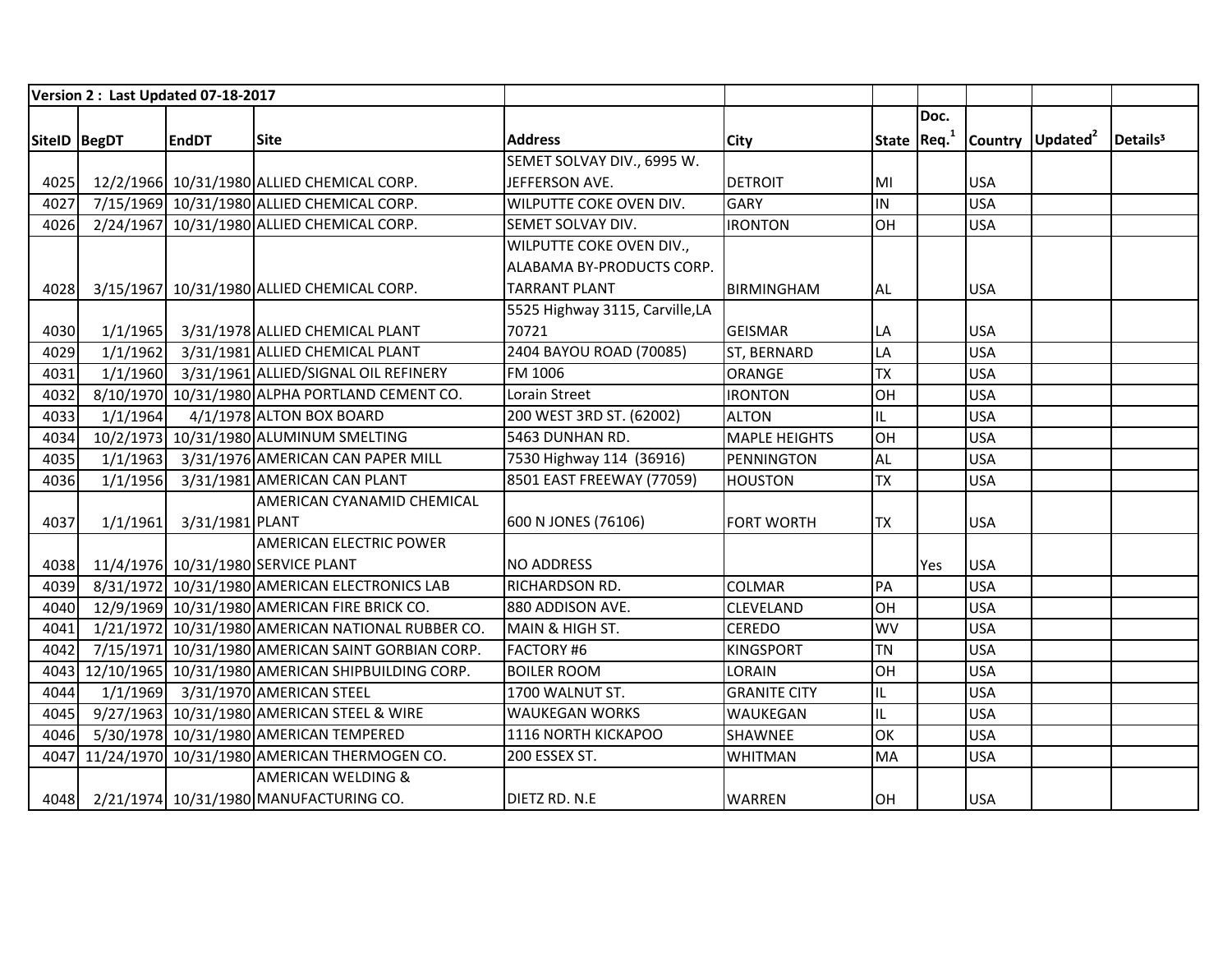|              |          | Version 2: Last Updated 07-18-2017 |                                                     |                                        |                    |           |              |            |                              |                      |
|--------------|----------|------------------------------------|-----------------------------------------------------|----------------------------------------|--------------------|-----------|--------------|------------|------------------------------|----------------------|
|              |          |                                    |                                                     |                                        |                    |           | Doc.         |            |                              |                      |
| SiteID BegDT |          | <b>EndDT</b>                       | <b>Site</b>                                         | <b>Address</b>                         | <b>City</b>        |           | State $Req1$ |            | Country Updated <sup>2</sup> | Details <sup>3</sup> |
|              |          |                                    |                                                     |                                        |                    |           |              |            |                              |                      |
|              |          |                                    |                                                     | SUBISDIARY OF AMERICAN ZINC,           |                    |           |              |            |                              |                      |
|              |          |                                    |                                                     | LEAD & SMELTING CO.,                   |                    |           |              |            |                              |                      |
| 4049         |          |                                    | 4/13/1965 10/31/1980 AMERICAN ZINC OXIDE            | WINDSOR AVE., C.A.& C. TRACKS COLUMBUS |                    | lОH       |              | <b>USA</b> |                              |                      |
| 4050         | 1/1/1967 |                                    | 3/31/1976 AMOCO CHEMICAL PLANT                      | 1401 FINLEY ISLAND RD.                 | <b>DECATUR</b>     | AL        |              | <b>USA</b> |                              |                      |
| 4051         |          |                                    | 7/23/1971 10/31/1980 AMOCO CHEMICAL CORP.           | <b>JOLIET PLANT</b>                    | <b>JOLIET</b>      | IL        |              | <b>USA</b> |                              |                      |
| 4052         | 1/1/1956 |                                    | 3/31/1981 AMOCO CHEMICAL SHIPS/PLANT                | 2800 FM 519 EAST                       | <b>TEXAS CITY</b>  | TX        |              | <b>USA</b> |                              |                      |
| 4053         | 1/1/1966 |                                    | 3/31/1981 AMOCO GAS PRODUCTION PLANT                | <b>HIGHWAY 35 &amp; FM 524</b>         | <b>OLD OCEAN</b>   | <b>TX</b> |              | <b>USA</b> |                              |                      |
| 4055         | 1/1/1974 |                                    | 3/31/1978 AMOCO OIL REFINERY                        | FM 2004                                | <b>ALVIN</b>       | <b>TX</b> |              | <b>USA</b> |                              |                      |
|              |          |                                    |                                                     | 2401 FIFTH AVENUE SOUTH                |                    |           |              |            |                              |                      |
| 4054         | 1/1/1956 |                                    | 3/31/1980 AMOCO OIL REFINERY                        | (77590)                                | <b>TEXAS CITY</b>  | <b>TX</b> |              | <b>USA</b> |                              |                      |
| 4056         | 1/1/1962 |                                    | 4/1/1977 AMOCO-STANDARD OIL                         | ROUTE 111 (62095)                      | <b>WOOD RIVER</b>  | IL        |              | <b>USA</b> |                              |                      |
| 4057         | 1/1/1967 |                                    | 3/31/1981 ANCHOR HOCKING GAS PLANT                  | 4402 FIDELITY STREET (77029)           | <b>HOUSTON</b>     | <b>TX</b> |              | <b>USA</b> |                              |                      |
|              |          |                                    | <b>ANDERSON MILLWRIGHT SERVICE,</b>                 |                                        |                    |           |              |            |                              |                      |
| 4058         |          | 6/19/1973 10/31/1980 INC.          |                                                     | 870 ADDISON RD.                        | <b>CLEVELAND</b>   | OH        |              | <b>USA</b> |                              |                      |
| 4059         | 1/1/1965 |                                    | 3/31/1971 ANNISTON ARMY DEPOT                       | 7 Frankford Ave. (36201)               | <b>ANNISTON</b>    | AL        |              | <b>USA</b> |                              |                      |
|              |          |                                    |                                                     | MITCHELL PLANT,                        |                    |           |              |            |                              |                      |
| 4061         |          |                                    | 3/6/1970 10/31/1980 APPALACHIAN POWER CO.           | <b>CONSTRUCTION DEPT.</b>              | <b>CRESAP</b>      | <b>WV</b> |              | <b>USA</b> |                              |                      |
| 4060         |          |                                    | 3/6/1970 10/31/1980 APPALACHIAN POWER CO.           | JOHN E. AMOS PLANT                     | <b>SCARY</b>       | <b>WV</b> |              | <b>USA</b> |                              |                      |
| 4062         |          |                                    | 1/1/1969 3/31/1981 ARCO OIL REFINERY                | 10801 CHOATE ROAD (77507)              | PASADENA           | <b>TX</b> |              | <b>USA</b> |                              |                      |
| 4063         |          |                                    | 1/1/1959 3/31/1981 ARCO POLYMERS PLANT              | HIGHWAY 366                            | <b>GROVES</b>      | <b>TX</b> |              | <b>USA</b> |                              |                      |
| 4064         |          |                                    | 6/20/1975 10/31/1980 ARISTOCRAFT, INC.              | 10549 READING RD.                      | <b>CINCINNATI</b>  | OH        |              | <b>USA</b> |                              |                      |
|              |          |                                    |                                                     | <b>GARLAND COUNTY INDUSTRIAL</b>       |                    |           |              |            |                              |                      |
| 4065         |          | 9/24/1970 10/31/1980 ARK, INC.     |                                                     | <b>PARK</b>                            | <b>HOT SPRINGS</b> | <b>AR</b> | Yes          | <b>USA</b> |                              |                      |
| 4066         |          |                                    | 9/4/1975 10/31/1980 ARKANSAS ALUMINUM ALLOYS        |                                        | <b>HOT SPRINGS</b> | <b>AR</b> | Yes          | <b>USA</b> |                              |                      |
|              |          |                                    | 4067 11/26/1971 10/31/1980 ARKANSAS CHEMICALS, INC. | <b>HIGHWAY 15 NEWELL</b>               | EL DORADO          | <b>AR</b> |              | <b>USA</b> |                              |                      |
| 4068         |          |                                    | 1/30/1970 10/31/1980 ARKANSAS CHEMICALS, INC.       | RT. 6, BOX 98                          | <b>EL DORADO</b>   | <b>AR</b> |              | <b>USA</b> |                              |                      |
| 4069         |          | 1/1/1961 3/31/1962 Armco Steel     |                                                     | 100 Armco Road                         | Ashland            | <b>KY</b> |              | <b>USA</b> |                              |                      |
| 4070         | 1/1/1963 |                                    | 3/31/1978 ARMCO STEEL                               | 2355 9th Avenue (77002)                | <b>HOUSTON</b>     | <b>TX</b> |              | <b>USA</b> |                              |                      |
|              |          |                                    |                                                     | BRICK SHED BLDG. 142,                  |                    |           |              |            |                              |                      |
|              |          |                                    | 4071 11/10/1970 10/31/1980 ARMCO STEEL CORP.        | <b>ASHLAND WORKS</b>                   | <b>ASHLAND</b>     | <b>KY</b> |              | <b>USA</b> |                              |                      |
|              |          |                                    |                                                     | BUTLER WORKS, MELT SHOP                |                    |           |              |            |                              |                      |
|              |          |                                    | 4073 9/17/1976 10/31/1980 ARMCO STEEL CORP.         | MASONRY, DOOR 1-R-6                    | <b>BUTLER</b>      | PA        |              | <b>USA</b> |                              |                      |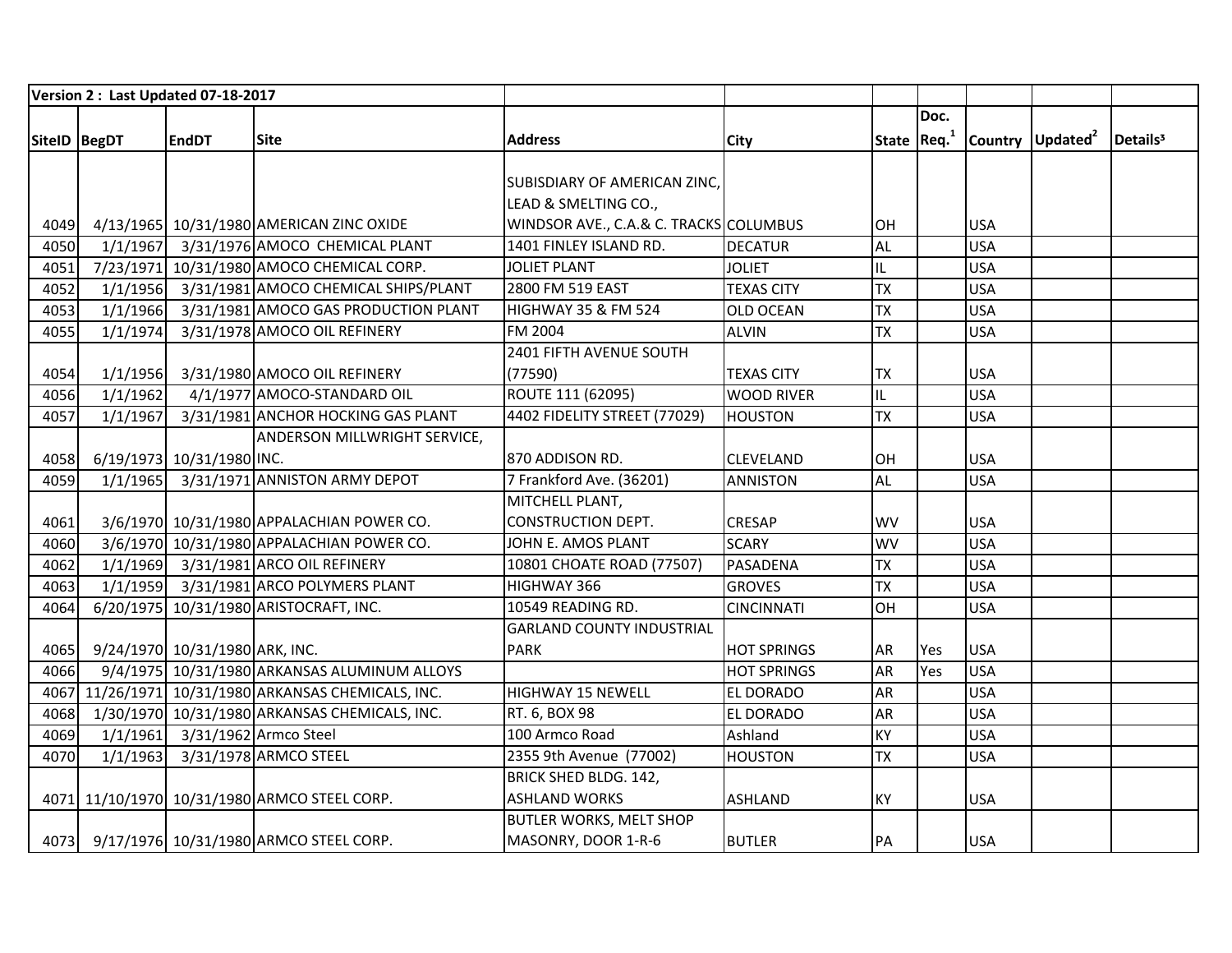|              | Version 2: Last Updated 07-18-2017 |              |                                                       |                                        |                       |           |              |            |                              |                      |
|--------------|------------------------------------|--------------|-------------------------------------------------------|----------------------------------------|-----------------------|-----------|--------------|------------|------------------------------|----------------------|
|              |                                    |              |                                                       |                                        |                       |           | Doc.         |            |                              |                      |
| SiteID BegDT |                                    | <b>EndDT</b> | <b>Site</b>                                           | <b>Address</b>                         | <b>City</b>           |           | State $Req1$ |            | Country Updated <sup>2</sup> | Details <sup>3</sup> |
|              |                                    |              |                                                       |                                        |                       |           |              |            |                              |                      |
| 4074         |                                    |              | 8/23/1971 10/31/1980 ARMCO STEEL CORP.                | COKE PLANT, HAMILTON PLANT   HAMILTON  |                       | OH        |              | <b>USA</b> |                              |                      |
|              |                                    |              |                                                       |                                        |                       |           |              |            |                              |                      |
|              |                                    |              |                                                       | HOUSTON WORKS, MASONRY                 |                       |           |              |            |                              |                      |
| 4075         |                                    |              | 1/1/1956 10/31/1980 ARMCO STEEL CORP.                 | DEPT., 13100 INDUSTRIAL ROAD   HOUSTON |                       | <b>TX</b> |              | <b>USA</b> |                              |                      |
|              |                                    |              |                                                       | KANSAS CITY WORKS, 7000                |                       |           |              |            |                              |                      |
| 4076         |                                    |              | 3/2/1976 10/31/1980 ARMCO STEEL CORP.                 | <b>ROBERTS RD.</b>                     | <b>KANSAS CITY</b>    | <b>MO</b> |              | <b>USA</b> |                              |                      |
|              |                                    |              |                                                       | BRICK SHED DOOR #313,                  |                       |           |              |            |                              |                      |
|              |                                    |              | 4072 10/26/1970 10/31/1980 ARMCO STEEL CORP.          | <b>MIDDLETOWN WORKS</b>                | <b>MIDDLETOWN</b>     | OH        |              | <b>USA</b> |                              |                      |
| 4078         |                                    |              | 1/1/1964 3/31/1976 ARMCO STEEL MILL                   | 2355 9th Avenue (77002)                | <b>HOUSTON</b>        | <b>TX</b> |              | <b>USA</b> |                              |                      |
| 4077         |                                    |              | 1/1/1956 3/31/1981 ARMCO STEEL MILL                   | 2300 S HIGHWAY 97 (74063)              | <b>SAND SPRINGS</b>   | OK        |              | <b>USA</b> |                              |                      |
| 4079         | 1/1/1964                           |              | 3/31/1965 ARUNDALE PLASTICS PLANT                     | 5444 PARK DRIVE (63110)                | <b>ST. LOUIS</b>      | <b>MO</b> |              | <b>USA</b> |                              |                      |
|              |                                    |              |                                                       |                                        |                       |           |              |            |                              |                      |
|              |                                    |              | <b>ASARCO COPPER &amp; METALS</b>                     |                                        |                       |           |              |            |                              |                      |
| 4080         | 1/1/1956                           |              | 3/31/1981 REFINERY/PLANT/SMELTING PLANT               | SMELTER, 7901 N. HWY. 136              | <b>AMARILLO</b>       | <b>TX</b> |              | <b>USA</b> |                              |                      |
| 4081         | 1/1/1966                           |              | 3/31/1978 ASARCO COPPER SMELTER                       | (PO BOX 1111)                          | <b>ELPASO</b>         | <b>TX</b> | Yes          | <b>USA</b> |                              |                      |
| 4082         | 1/1/1956                           |              | 3/31/1981 ASARCO PLANT                                | FRITCH HIGHWAY (79101)                 | <b>AMARILLO</b>       | <b>TX</b> |              | <b>USA</b> |                              |                      |
| 4085         | 1/1/1964                           |              | 3/31/1981 ASARCO SMELTING PLANT                       | PO BOX 4767 (78407)                    | <b>CORPUS CHRISTI</b> | <b>TX</b> | Yes          | <b>USA</b> |                              |                      |
|              |                                    |              |                                                       |                                        |                       |           |              |            |                              |                      |
| 4083         | 1/1/1956                           |              | 3/31/1981 ASARCO SMELTING PLANT                       | 2301 W PAISANO DRIVE (79922) EL PASO   |                       | <b>TX</b> |              | <b>USA</b> |                              |                      |
| 4084         | 1/1/1964                           |              | 3/31/1975 ASARCO SMELTING PLANT                       | 9200 MARKET STREET ROAD                | <b>HOUSTON</b>        | <b>TX</b> |              | <b>USA</b> |                              |                      |
|              |                                    |              | ASARCO ZINC REFINERY/ECYCLE                           | 5500 Up River Road, PO BOX             |                       |           |              |            |                              |                      |
| 4086         |                                    |              | 1/1/1968 3/31/1978 TEXAS HYDROMETALLURGICAL           | 4767 (78407)                           | <b>CORPUS CHRISTI</b> | <b>TX</b> |              | <b>USA</b> |                              |                      |
| 4087         |                                    |              | 1/20/1971 10/31/1980 ASG INDUSTRIES, INC.             |                                        | <b>GREENLAND</b>      | <b>TN</b> | Yes          | <b>USA</b> |                              |                      |
| 4088         |                                    |              | 11/2/1970 10/31/1980 ASHLAND OIL & REFINING CO.       | PLANT NO. 2                            | CATLETTSBURG          | KY        |              | <b>USA</b> |                              |                      |
|              |                                    |              | 4089 11/20/1963 10/31/1980 ASHLAND OIL & REFINING CO. | <b>RIVER RD.</b>                       | <b>TONAWANDA</b>      | <b>NY</b> |              | <b>USA</b> |                              |                      |
|              |                                    |              | 4090 10/26/1971 10/31/1980 ASHLAND OIL, INC.          | 2704 LOCK AVENUE                       | <b>CATLETTSBURG</b>   | KY        |              | <b>USA</b> |                              |                      |
| 4092         |                                    |              | 1/16/1969 10/31/1980 ASSOCIATED ELECTRIC CORP.        |                                        | <b>BINKLEY</b>        | <b>MO</b> | Yes          | <b>USA</b> |                              |                      |
| 4091         |                                    |              | 7/13/1966 10/31/1980 ASSOCIATED ELECTRIC CORP.        |                                        | <b>THOMAS HILL</b>    | <b>MO</b> | Yes          | <b>USA</b> |                              |                      |
| 4093         |                                    |              | 1/1/1963 3/31/1966 ASTRODOME                          | 8400 KIRBY DR.                         | <b>HOUSTON</b>        | <b>TX</b> |              | <b>USA</b> |                              |                      |
| 4094         |                                    |              | 9/7/1961 10/31/1980 ATLANTIC CITY ELECTRIC            | MISSOURI AVE. & THOROFARE              | <b>ATLANTIC CITY</b>  | <b>NJ</b> |              | <b>USA</b> |                              |                      |
| 4095         |                                    |              | 5/31/1974 10/31/1980 ATLANTIC RICHFIELD CO.           | 3500 INDIANAPOLIS BLVD.                | <b>EAST CHICAGO</b>   | <b>IN</b> |              | <b>USA</b> |                              |                      |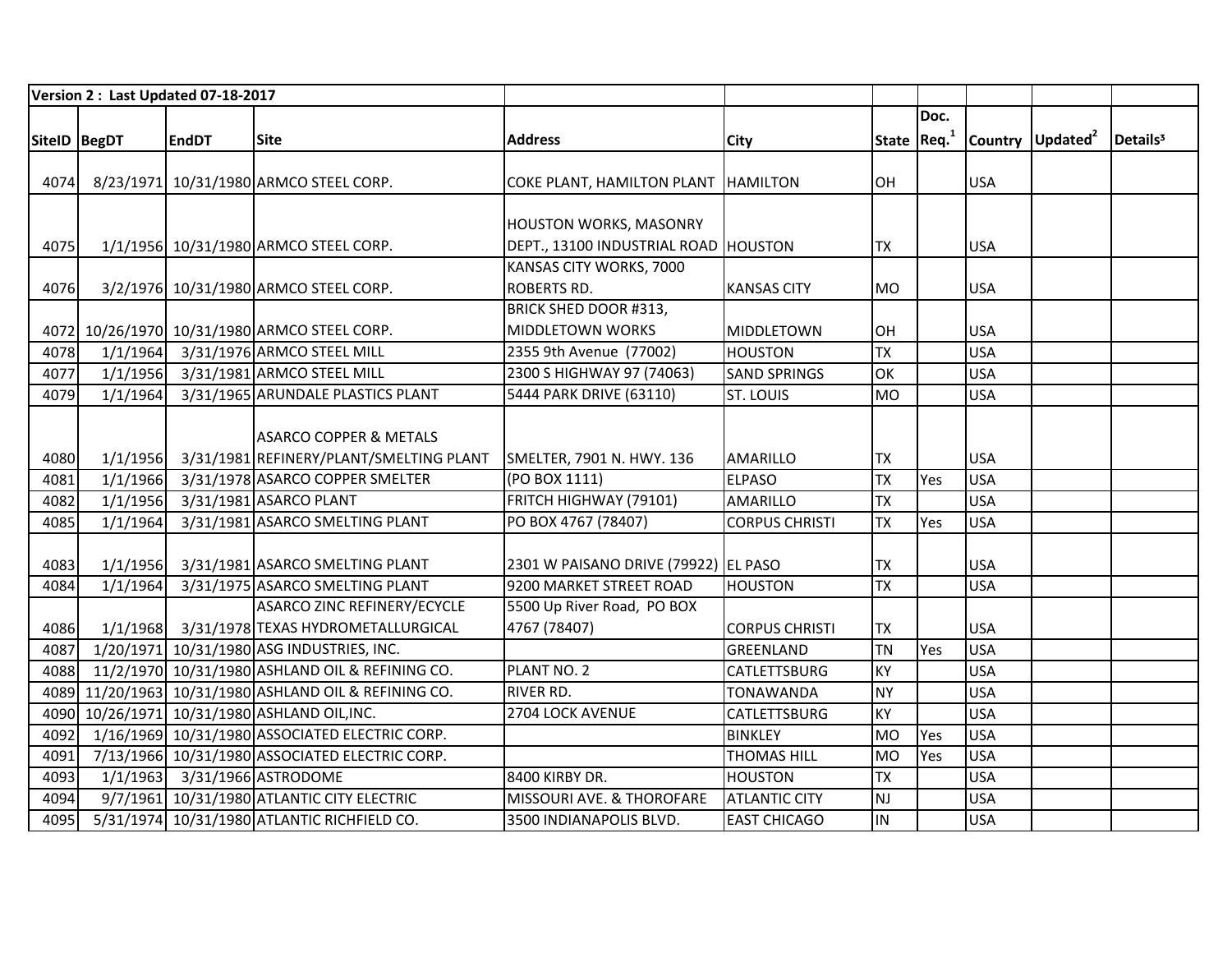|               |          | Version 2: Last Updated 07-18-2017 |                                                               |                            |                     |           |              |            |                              |                      |
|---------------|----------|------------------------------------|---------------------------------------------------------------|----------------------------|---------------------|-----------|--------------|------------|------------------------------|----------------------|
|               |          |                                    |                                                               |                            |                     |           | Doc.         |            |                              |                      |
| SitelD  BegDT |          | <b>EndDT</b>                       | <b>Site</b>                                                   | <b>Address</b>             | <b>City</b>         |           | State $Req1$ |            | Country Updated <sup>2</sup> | Details <sup>3</sup> |
|               |          |                                    |                                                               | MILL STOREROOM, 1365       |                     |           |              |            |                              |                      |
| 4096          |          |                                    | 5/15/1973 10/31/1980 ATLANTIC STEEL CO.                       | <b>MECASLIN ST. NW</b>     | <b>ATLANTA</b>      | <b>GA</b> |              | <b>USA</b> |                              |                      |
|               |          |                                    |                                                               |                            |                     |           |              |            |                              | <b>End Date</b>      |
|               |          |                                    |                                                               |                            |                     |           |              |            |                              | revised to           |
| 4097          |          |                                    | 1/1/1982 12/31/1982 AUSTIN POWER PLANT                        | 4812 EAST 7TH STREET       | <b>AUSTIN</b>       | <b>TX</b> |              | <b>USA</b> |                              | 7/18/2017 12/31/1982 |
| 4098          |          |                                    | 9/21/1971 10/31/1980 AVCO SPENCER DIV.                        | FOOT OF PARK ST.           | <b>WILLIAMSPORT</b> | PA        | Yes          | <b>USA</b> |                              |                      |
|               |          |                                    |                                                               | 5100 River Rd, Avondale,   |                     |           |              |            |                              |                      |
| 4099          | 1/1/1963 |                                    | 3/31/1965 AVONDALE SHIPYARD                                   | (70094)                    | <b>NEW ORLEANS</b>  | LA        |              | <b>USA</b> |                              |                      |
| 4100          | 1/1/1963 |                                    | 3/31/1976 AVONDALE TEXTILE MILL                               | 900 Avondale Ave.,         | SYLACAUGA           | <b>AL</b> |              | <b>USA</b> |                              |                      |
| 4101          | 1/1/1969 |                                    | 3/31/1970 B.F. GOODRICH PLANT                                 | 1215 MAIN STREET           | PORT NECHES         | <b>TX</b> |              | <b>USA</b> |                              |                      |
| 4102          | 1/1/1961 |                                    | 3/31/1962 Babcock & Wilcox                                    | 4111 4TH AVENUE            | <b>BEAVER FALLS</b> | PA        |              | <b>USA</b> |                              |                      |
| 4103          | 1/1/1963 |                                    | 3/31/1964 Babcock & Wilcox                                    | 6403 6TH AVENUE            | <b>KOPPEL</b>       | PA        |              | <b>USA</b> |                              |                      |
| 4104          |          |                                    | 7/3/1975 10/31/1980 BABCOCK & WILCOX CO.                      | 15701 HERON AVE.           | LA MIRADA           | <b>CA</b> |              | <b>USA</b> |                              |                      |
| 4105          | 1/1/1961 |                                    | 3/31/1962 Babcock & Wilcox East Works                         | 4111 4TH AVENUE            | <b>BEAVER FALLS</b> | PA        |              | <b>USA</b> |                              |                      |
| 4106          | 1/1/1961 |                                    | 3/31/1962 Babcock & Wilcox Main Plant                         | 4111 4TH AVENUE            | <b>BEAVER FALLS</b> | PA        |              | <b>USA</b> |                              |                      |
|               |          |                                    |                                                               |                            |                     |           |              |            |                              |                      |
| 4107          | 1/1/1963 |                                    | 3/31/1964 Babcock & Wilcox Wallace Run Plant WALLACE RUN ROAD |                            | <b>BEAVER</b>       | PA        |              | <b>USA</b> |                              |                      |
|               |          |                                    |                                                               | STANDARD STEEL WORKS DIV., |                     |           |              |            |                              |                      |
| 4108          |          |                                    | 7/19/1968 10/31/1980 BALDWIN-LIMA-HAMILTON CORP               | STEAM PLANT #7             | <b>BURNHAM</b>      | PA        |              | <b>USA</b> |                              |                      |
| 4109          |          |                                    | 1/1/1963 3/31/1976 BARRY STEAM PLANT                          | Hwy 43 Bucks (36512)       | <b>BUCKS</b>        | <b>AL</b> |              | <b>USA</b> |                              |                      |
| 4110          |          |                                    | 1/1/1961 3/31/1966 BASELL POLYOLEFINS PLANT                   | 331 ANN ST.                | <b>SULPHUR</b>      | LA        |              | <b>USA</b> |                              |                      |
| 4111          |          |                                    | 1/14/1971 10/31/1980 BASIC SCIENCE BUILDING                   | UNIVERSITY OF IOWA         | <b>IOWA CITY</b>    | IA        |              | <b>USA</b> |                              |                      |
|               |          |                                    | 4112 10/29/1975 10/31/1980 BATCHALDER CO., INC.               | <b>OFF SWAMP ROAD</b>      | <b>BOTSFORD</b>     | <b>CT</b> |              | <b>USA</b> |                              |                      |
| 4113          |          |                                    | 4/21/1977 10/31/1980 BATCHELDER-BLASIUS, INC.                 |                            | <b>EAST STARTEX</b> | SC        | Yes          | <b>USA</b> |                              |                      |
| 4114          |          |                                    | 9/11/1970 10/31/1980 BAY STATE FIRE BRICK CO.                 | 149 WASON AVE.             | SPRINGFIELD         | MA        |              | <b>USA</b> |                              |                      |
| 4115          |          |                                    | 6/15/1971 10/31/1980 BAY STATE FIRE BRICK CO.                 | P.O. BOX 2572              | SPRINGFIELD         | MA        | Yes          | <b>USA</b> |                              |                      |
| 4116          |          |                                    | 9/11/1970 10/31/1980 BAY STATE FIRE BRICK CO.                 | THEIR SIDING               | SPRINGFIELD         | MA        | Yes          | <b>USA</b> |                              |                      |
|               |          |                                    | <b>BAYLOR HOSPITAL/BAYLOR</b>                                 |                            |                     |           |              |            |                              |                      |
| 4117          | 1/1/1963 |                                    | 3/31/1981 UNIVERSITY MEDICAL CENTER                           | 3500 GASTON AVE. (75246)   | <b>DALLAS</b>       | <b>TX</b> |              | <b>USA</b> |                              |                      |
| 4118          |          |                                    | 2/18/1965 10/31/1980 BEARDEN LUMBER                           |                            | <b>BEARDEN</b>      | <b>AR</b> | Yes          | <b>USA</b> |                              |                      |
|               |          |                                    | 4119 12/16/1969 10/31/1980 BECKWITH MACHINERY                 | ROUTE 22                   | MURRAYSVILLE        | PA        |              | <b>USA</b> |                              |                      |
| 4120          |          |                                    | 6/13/1973 10/31/1980 BEECH AIRCRAFT CORP.                     | 9709 E. CENTRAL AVE.       | <b>WICHITA</b>      | <b>KS</b> |              | <b>USA</b> |                              |                      |
| 4121          |          | 7/18/1967 10/31/1980 BEHM CO.      |                                                               | <b>6TH &amp; CHESTNUT</b>  | <b>OSAWATOMIE</b>   | <b>KS</b> |              | <b>USA</b> |                              |                      |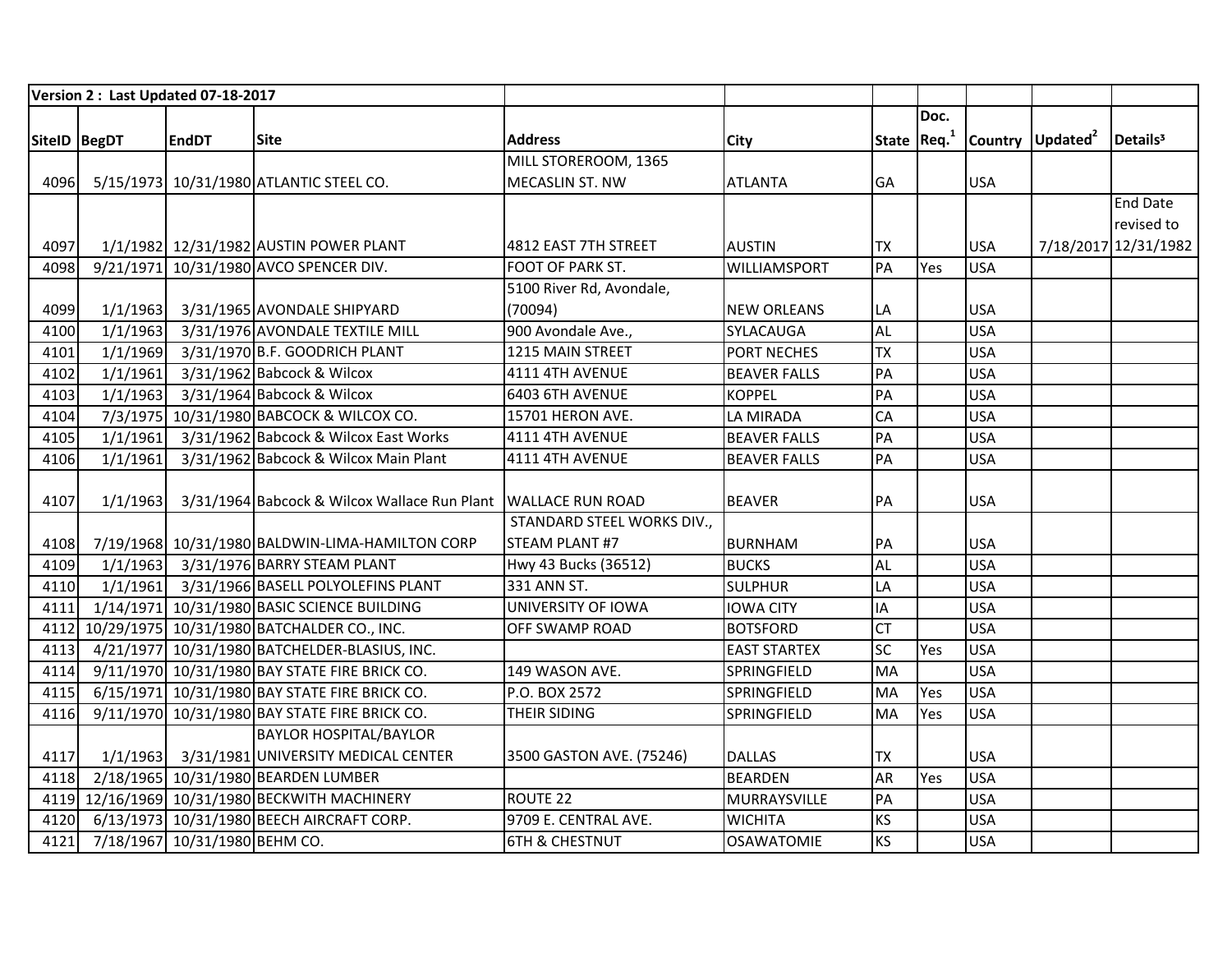|              |          | Version 2: Last Updated 07-18-2017  |                                                    |                                         |                     |           |              |            |                              |                      |
|--------------|----------|-------------------------------------|----------------------------------------------------|-----------------------------------------|---------------------|-----------|--------------|------------|------------------------------|----------------------|
|              |          |                                     |                                                    |                                         |                     |           | Doc.         |            |                              |                      |
| SiteID BegDT |          | <b>EndDT</b>                        | <b>Site</b>                                        | <b>Address</b>                          | City                |           | State $Req1$ |            | Country Updated <sup>2</sup> | Details <sup>3</sup> |
| 4122         | 1/1/1963 |                                     | 3/31/1976 BENDERS SHIPYARD                         | 265 S. WATERS ST.                       | <b>MOBILE</b>       | AL        |              | <b>USA</b> |                              |                      |
| 4123         | 1/1/1956 |                                     | 3/31/1972 BETHLEHEM SHIPYARD/STEEL MILL            | 850 NORTH PINE                          | <b>BEAUMONT</b>     | <b>TX</b> |              | <b>USA</b> |                              |                      |
|              |          |                                     |                                                    | 5111 NORTH PONT ROAD                    |                     |           |              |            |                              |                      |
| 4125         |          |                                     | 1/1/1956 3/31/1978 BETHLEHEM STEEL CORP.           | (21219)                                 | <b>BALTIMORE</b>    | <b>MD</b> |              | <b>USA</b> |                              |                      |
|              |          |                                     |                                                    | <b>BRICKLAYER DEPT., SAUCON</b>         |                     |           |              |            |                              |                      |
| 4128         |          |                                     | 1/23/1968 10/31/1980 BETHLEHEM STEEL CORP.         | DIV.                                    | <b>BETHLEHEM</b>    | PA        |              | <b>USA</b> |                              |                      |
| 4130         |          |                                     | 2/5/1968 10/31/1980 BETHLEHEM STEEL CORP.          | <b>EAST GATE</b>                        | <b>BURNS HARBOR</b> | IN        |              | <b>USA</b> |                              |                      |
| 4132         |          |                                     | 6/19/1978 10/31/1980 BETHLEHEM STEEL CORP.         | US HIGHWAY 12                           | <b>BURNS HARBOR</b> | IN        |              | <b>USA</b> |                              |                      |
|              |          |                                     | 4126 10/12/1964 10/31/1980 BETHLEHEM STEEL CORP.   | 80 CLINTON STREET                       | <b>JOHNSTOWN</b>    | PA        |              | <b>USA</b> |                              |                      |
|              |          |                                     |                                                    |                                         |                     |           |              |            |                              |                      |
| 4131         |          |                                     | 10/2/1964 10/31/1980 BETHLEHEM STEEL CORP.         | MECH. DEPT., TRUCK STOP 242             | <b>JOHNSTOWN</b>    | PA        |              | <b>USA</b> |                              |                      |
|              |          |                                     |                                                    | COKE OVENS MECH. TRUCKS                 |                     |           |              |            |                              |                      |
|              |          |                                     | 4129 12/10/1973 10/31/1980 BETHLEHEM STEEL CORP.   | STA. 153                                | LACKAWANNA          | <b>NY</b> |              | <b>USA</b> |                              |                      |
|              |          |                                     | 4124 12/9/1968 10/31/1980 BETHLEHEM STEEL CORP.    |                                         | <b>LACKAWANNA</b>   | <b>NY</b> | Yes          | <b>USA</b> |                              |                      |
|              |          |                                     | 4127 10/10/1966 10/31/1980 BETHLEHEM STEEL CORP.   | BRICK DEPT., WEST END YARD              | <b>STEELTON</b>     | PA        |              | <b>USA</b> |                              |                      |
| 4133         |          |                                     | 1/1/1956 3/31/1981 BIG THREE INIUSTRIES PLANT      | 11400 BAY AREA BOULEVARD                | PASADENA            | <b>TX</b> |              | <b>USA</b> |                              |                      |
|              |          |                                     |                                                    |                                         |                     |           |              |            |                              |                      |
|              |          |                                     |                                                    | CITY OF VERO BEACH, FLORIDA             |                     |           |              |            |                              |                      |
| 4134         |          |                                     | 3/20/1975 10/31/1980 BLACK & VEATCH                | <b>EAST COAST RAILROAD</b>              | <b>VERO BEACH</b>   | FL.       | <b>Yes</b>   | <b>USA</b> |                              |                      |
|              |          |                                     |                                                    | 312 N. GRAND, CENTRAL                   |                     |           |              |            |                              |                      |
| 4135         |          |                                     | 4/29/1976 10/31/1980 BOARD OF WATER & LIGHT        | MAINTENANCE                             | LANSING             | MI        |              | <b>USA</b> |                              |                      |
| 4136         |          |                                     | 1/1/1972 3/31/1977 BOISE SOUTHERN/BOISE CASCADE    | 4200 U.S. HWY 190 W                     | <b>DERIDDER</b>     | LA        |              | <b>USA</b> |                              |                      |
| 4137         | 1/1/1961 |                                     | 3/31/1981 BORDER STEEL MILL                        | IH 10 & VINTON ROAD (79821)             | <b>VINTON</b>       | <b>TX</b> |              | <b>USA</b> |                              |                      |
| 4138         | 1/1/1965 |                                     | 3/31/1975 BORDER STILL ROLLINGS MILLS              | I-10 & Vinton Road (79835)              | <b>EL PASO</b>      | <b>TX</b> |              | <b>USA</b> |                              |                      |
| 4139         | 1/1/1961 |                                     | 3/31/1976 BOWATER PAPER MILL                       | 5020 HWY. 11 SOUTH                      | <b>CALHOUN</b>      | <b>TN</b> |              | <b>USA</b> |                              |                      |
|              |          |                                     |                                                    |                                         |                     |           |              |            |                              |                      |
| 4140         |          |                                     | 1/25/1978 10/31/1980 BRANDT EQUIPMENT & SUPPLY CO. | 2800 N. NICHOLS ST.                     | <b>FORT WORTH</b>   | <b>TX</b> |              | <b>USA</b> |                              |                      |
|              |          |                                     | <b>BREMAN'S EXPRESS PITTSBURGH</b>                 |                                         |                     |           |              |            |                              |                      |
|              |          | 4141 12/14/1970 10/31/1980 TERMINAL |                                                    | 51st. AND BUTLER                        | PITTSBURGH          | PA        |              | <b>USA</b> |                              |                      |
| 4142         |          |                                     | 2/5/1976 10/31/1980 BRINKS REFRACTORIES, INC.      | 1804 9TH ST.                            | <b>KENNER</b>       | LA        |              | <b>USA</b> |                              |                      |
| 4143         |          |                                     | 2/23/1972 10/31/1980 BRINKS REFRACTORIES, INC.     | <b>KENNER HOUSE TRACK</b>               | <b>KENNER</b>       | LA        |              | <b>USA</b> |                              |                      |
|              |          |                                     |                                                    |                                         |                     |           |              |            |                              |                      |
|              |          |                                     | 4144 6/29/1973 10/31/1980 BRISTOL LABS             | THOMPSON RD., BOILER ROOM EAST SYRACUSE |                     | <b>NY</b> |              | <b>USA</b> |                              |                      |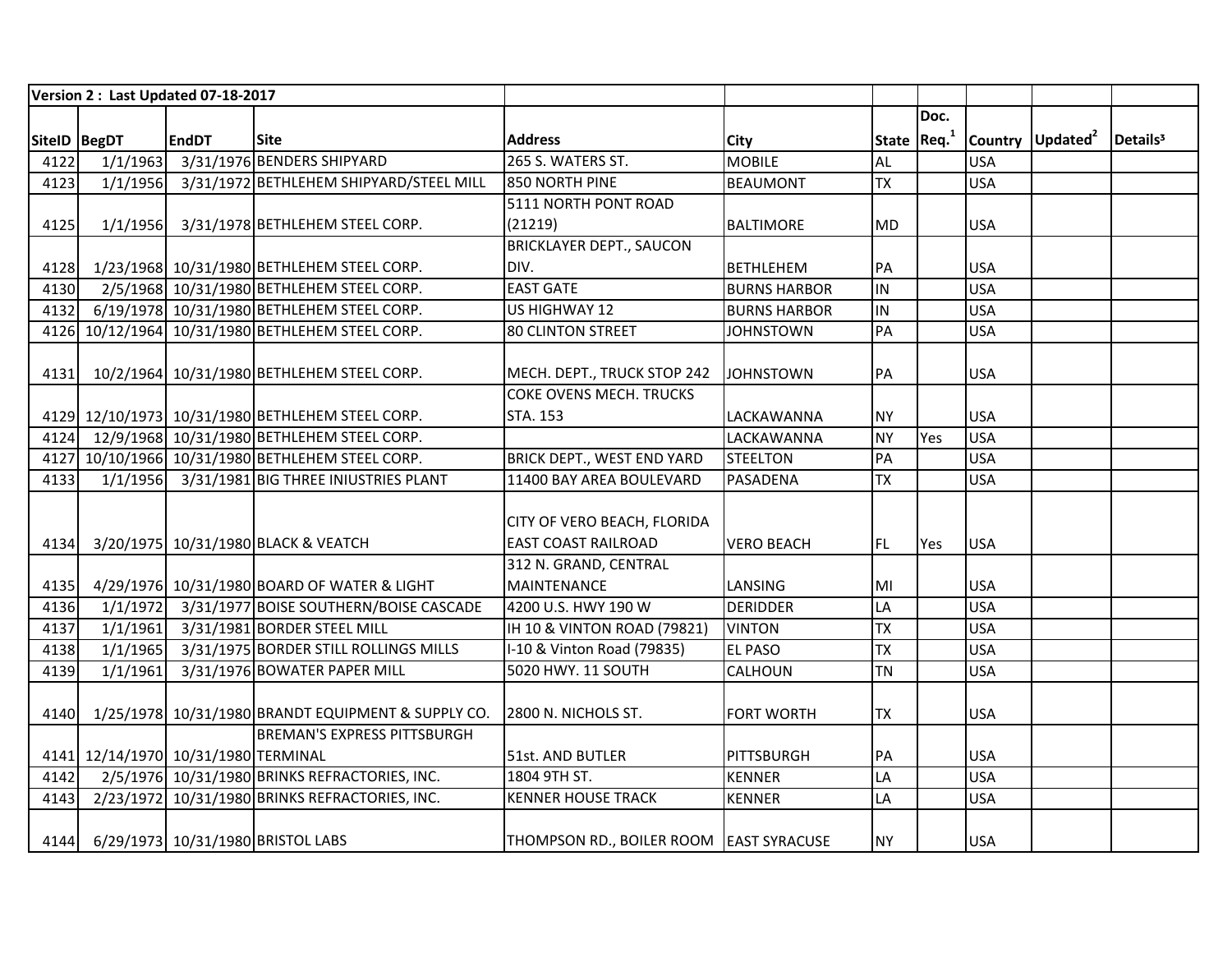|               |          | Version 2: Last Updated 07-18-2017 |                                                                   |                                    |                     |                         |      |            |                              |                      |
|---------------|----------|------------------------------------|-------------------------------------------------------------------|------------------------------------|---------------------|-------------------------|------|------------|------------------------------|----------------------|
|               |          |                                    |                                                                   |                                    |                     |                         | Doc. |            |                              |                      |
| SiteID  BegDT |          | <b>EndDT</b>                       | <b>Site</b>                                                       | <b>Address</b>                     | <b>City</b>         | State Req. <sup>1</sup> |      |            | Country Updated <sup>2</sup> | Details <sup>3</sup> |
| 4147          |          |                                    | 6/11/1970 10/31/1980 BROCKWAY GLASS CO., INC.                     | PLANT#4                            | LAPEL               | İIN                     |      | <b>USA</b> |                              |                      |
| 4146          |          |                                    | 2/10/1970 10/31/1980 BROCKWAY GLASS CO., INC.                     | PLANT#13                           | <b>MONTGOMERY</b>   | <b>AL</b>               |      | <b>USA</b> |                              |                      |
|               |          |                                    |                                                                   | 300 WEST WILEY AVENUE,             |                     |                         |      |            |                              |                      |
| 4145          |          |                                    | 3/6/1970 10/31/1980 BROCKWAY GLASS CO., INC.                      | PLANT#11                           | <b>WASHINGTON</b>   | PA                      |      | <b>USA</b> |                              |                      |
| 4148          | 1/1/1963 |                                    | 3/31/1976 BROOKLEY AIR FORCE BASE                                 | 1891 9th Street (36615)            | <b>MOBILE</b>       | <b>AL</b>               |      | <b>USA</b> |                              |                      |
| 4149          | 1/1/1956 |                                    | 3/31/1980 BROWN & ROOT SHIPYARD                                   | FM 563 (77514)                     | <b>ANAHUAC</b>      | <b>TX</b>               |      | <b>USA</b> |                              |                      |
| 4150          | 1/1/1965 |                                    | 3/31/1981 BROWN & ROOT SHIPYARD                                   | OFF WASHINGTON AVENUE              | <b>HOUSTON</b>      | <b>TX</b>               | Yes  | <b>USA</b> |                              |                      |
|               |          |                                    | <b>BROWN OIL TOOLS</b>                                            | 6023 NAVIGATION ROAD               |                     |                         |      |            |                              |                      |
| 4151          | 1/1/1956 |                                    | 3/31/1981 MANUFACTURING PLANT                                     | (77011)                            | <b>HOUSTON</b>      | <b>TX</b>               |      | <b>USA</b> |                              |                      |
| 4152          | 1/1/1956 |                                    | 3/31/1963 BROWN SHIPYARD                                          | 4100 CLINTON DRIVE (77020)         | <b>HOUSTON</b>      | <b>TX</b>               |      | <b>USA</b> |                              |                      |
| 4153          | 1/1/1968 |                                    | 3/31/1978 BROWNS FERRY NUCLEAR PLANT                              | 10833 Shaw Road. (35611)           | <b>ATHENS</b>       | <b>AL</b>               |      | <b>USA</b> |                              |                      |
| 4154          |          |                                    | 7/10/1974 10/31/1980 BUCYRUS ERIE CO.                             | <b>CLEANING ROOM</b>               | S. MILWAUKEE        | WI                      | Yes  | <b>USA</b> |                              |                      |
|               |          |                                    |                                                                   | <b>GENERAL MOTORS CORP., BLDG.</b> |                     |                         |      |            |                              |                      |
| 4155          |          |                                    | 10/1/1964 10/31/1980 BUICK MOTOR DIV.                             | #86, ATTN: STOCK                   | <b>FLINT</b>        | MI                      |      | <b>USA</b> |                              |                      |
| 4156          |          |                                    | 11/2/1976 10/31/1980 BUILDERS SUPPLY CO.                          | 504 S. MAIN ST.                    | <b>WILKES-BARRE</b> | PA                      |      | <b>USA</b> |                              |                      |
| 4157          |          |                                    | 1/1/1963 3/31/1981 BURTON SHIPYARD                                | <b>PROCTOR &amp; MAIN STREET</b>   | <b>PORT ARTHUR</b>  | <b>TX</b>               |      | <b>USA</b> |                              |                      |
| 4158          |          |                                    | 1/15/1971 10/31/1980 BWANA INDUSTRIES, INC.                       | 149 WASON AVE.                     | SPRINGFIELD         | MA                      |      | <b>USA</b> |                              |                      |
|               |          |                                    | 4159 12/15/1970 10/31/1980 BWANA INDUSTRIES, INC.                 | P.O. BOX 2572                      | SPRINGFIELD         | MA                      | Yes  | <b>USA</b> |                              |                      |
|               |          |                                    | 4160 2/15/1971 10/31/1980 BWANA INDUSTRIES, INC.                  | P.O. BOX 2572                      | SPRINGFIELD         | MA                      | Yes  | <b>USA</b> |                              |                      |
|               |          |                                    | 4161 12/15/1970 10/31/1980 BWANA INDUSTRIES, INC.                 |                                    | SPRINGFIELD         | MA                      | Yes  | <b>USA</b> |                              |                      |
|               |          |                                    |                                                                   | UNIROYAL CHEMICAL SULFUR           |                     |                         |      |            |                              |                      |
| 4162          |          | 6/22/1972 10/31/1980 C.F. BRAUN    |                                                                   | <b>RECOVERY UNIT</b>               | <b>GEISMAR</b>      | LA                      | Yes  | <b>USA</b> |                              |                      |
| 4163          |          |                                    | 5/31/1973 10/31/1980 C.F.&I. STEEL CORP.                          |                                    | <b>PUEBLO</b>       | <b>CO</b>               | Yes  | <b>USA</b> |                              |                      |
| 4164          |          |                                    | 1/1/1964 3/31/1981 CALAVERAS POWER PLANT                          | <b>CALAVERAS LAKE</b>              | <b>SAN ANTONIO</b>  | <b>TX</b>               |      | <b>USA</b> |                              |                      |
| 4165          |          |                                    | 6/1/1961 10/31/1980 CALCINATOR CORP.                              | 28TH ST. & WATER ST.               | <b>BAY CITY</b>     | MI                      |      | <b>USA</b> |                              |                      |
| 4166          | 1/1/1965 |                                    | 3/31/1981 CAMERON IRON WORKS FOUNDRY                              | 13013 NORTHWEST HWY.               | <b>HOUSTON</b>      | <b>TX</b>               |      | <b>USA</b> |                              |                      |
|               |          |                                    |                                                                   |                                    |                     |                         |      |            |                              |                      |
| 4167          | 1/1/1965 |                                    | 3/31/1966 Campbell, Wyant & Cannon Foundry 1085 SHERMAN BOULEVARD |                                    | <b>MUSKEGON</b>     | MI                      |      | <b>USA</b> |                              |                      |
|               |          |                                    | KAMMER PLANT (AKA MITCHELL                                        |                                    |                     |                         |      |            |                              | Doc Req              |
| 4168          |          | 8/30/1965 10/31/1980 PLANT)        |                                                                   | RR <sub>2</sub>                    | <b>MOUNDSVILLE</b>  | <b>WV</b>               |      | <b>USA</b> | 2/19/2015 removed.           |                      |
|               |          |                                    |                                                                   | 9300 NEEDLEPOINT ROAD              |                     |                         |      |            |                              |                      |
| 4169          |          |                                    | 1/1/1956 3/31/1981 CARBON BLACK PLANT                             | (77521)                            | <b>BAYTOWN</b>      | <b>TX</b>               |      | <b>USA</b> |                              |                      |
| 4170          |          |                                    | 1/1/1961 3/31/1971 CARBON BLACK PLANT                             | 9455 FM 1559 Rd (79007)            | <b>BORGER</b>       | $\overline{TX}$         |      | <b>USA</b> |                              |                      |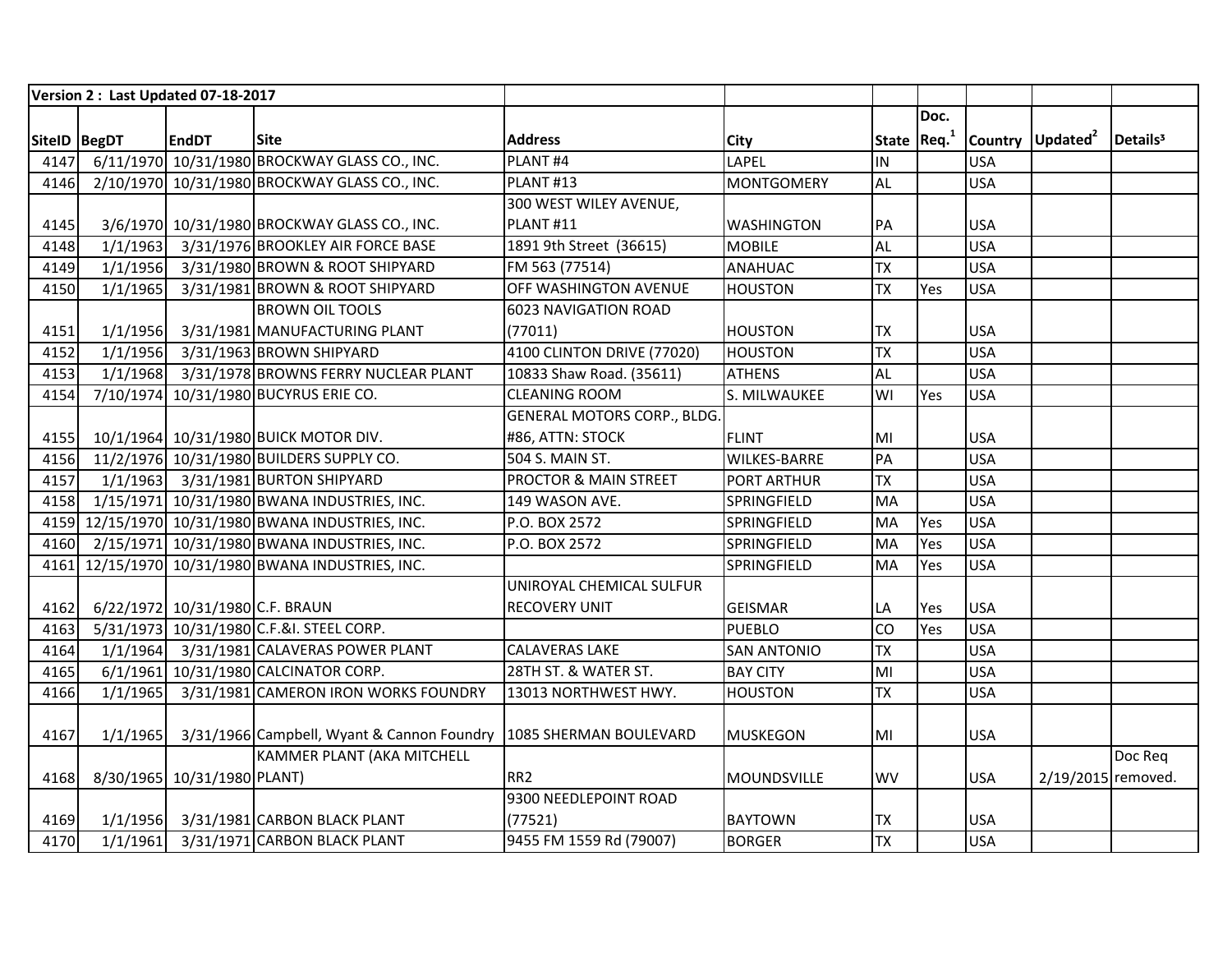|              |          | Version 2: Last Updated 07-18-2017  |                                          |                                       |                       |              |      |            |                              |                      |
|--------------|----------|-------------------------------------|------------------------------------------|---------------------------------------|-----------------------|--------------|------|------------|------------------------------|----------------------|
|              |          |                                     |                                          |                                       |                       |              | Doc. |            |                              |                      |
| SiteID BegDT |          | <b>EndDT</b>                        | <b>Site</b>                              | <b>Address</b>                        | City                  | State $Req1$ |      |            | Country Updated <sup>2</sup> | Details <sup>3</sup> |
|              |          |                                     | CARWIN-UPJOHN-DOW CHEMICAL               |                                       |                       |              |      |            |                              |                      |
| 4171         |          |                                     | 1/1/1963 3/31/1978 PLANT (POLYURETHANE)  | 550 BATTLEGROUND RD.                  | <b>LA PORTE</b>       | <b>TX</b>    |      | <b>USA</b> |                              |                      |
| 4172         |          |                                     | 3/27/1967 10/31/1980 CASTLE-HANSON CORP. | 860 MAPLE ST.                         | <b>ROCHESTER</b>      | <b>NY</b>    |      | <b>USA</b> |                              |                      |
| 4174         | 1/1/1967 |                                     | 3/31/1981 CELANESE CHEMICAL PLANT        | FM 3057                               | <b>BAY CITY</b>       | <b>TX</b>    |      | <b>USA</b> |                              |                      |
|              |          |                                     |                                          | Hwy 77 South, PO BOX 428              |                       |              |      |            |                              |                      |
| 4175         | 1/1/1956 |                                     | 3/31/1978 CELANESE CHEMICAL PLANT        | (78343)                               | <b>BISHOP</b>         | <b>TX</b>    |      | <b>USA</b> |                              |                      |
| 4173         | 1/1/1956 |                                     | 3/31/1981 CELANESE CHEMICAL PLANT        | 9502 BAYPORT ROAD                     | PASADENA              | <b>TX</b>    |      | <b>USA</b> |                              |                      |
|              |          |                                     | CENTRAL ILLINOIS PUBLIC SERVICE          |                                       |                       |              |      |            |                              |                      |
| 4176         |          | 4/9/1968 10/31/1980 CO.             |                                          |                                       | <b>COFFEEN</b>        | IL           | Yes  | <b>USA</b> |                              |                      |
|              |          |                                     | <b>CENTRAL MISSOURI STATE TEACHERS</b>   |                                       |                       |              |      |            |                              |                      |
| 4177         |          | 1/16/1967 10/31/1980 COLLEGE        |                                          | <b>SCIENCE BLDG.</b>                  | WARRENSBURG           | <b>MO</b>    |      | <b>USA</b> |                              |                      |
|              |          |                                     |                                          |                                       |                       |              |      |            |                              |                      |
| 4178         |          |                                     | 4/21/1977 10/31/1980 CER-MET, INC.       | JUNCTION OF HIGHWAY 49 & 29 CHARLOTTE |                       | <b>NC</b>    |      | <b>USA</b> |                              |                      |
| 4179         | 1/1/1956 |                                     | 3/31/1981 CF&I STEEL MILL                | 2100 S FREEWAY (81004)                | <b>PUEBLO</b>         | CO           |      | <b>USA</b> |                              |                      |
|              |          |                                     | CHAMPION (SIMPSON-SOUTHLAND)             |                                       |                       |              |      |            |                              |                      |
| 4180         |          | 1/1/1956 3/31/1981 PAPER MILL       |                                          | STATE HWY. 225                        | <b>PASADENA</b>       | <b>TX</b>    |      | <b>USA</b> |                              |                      |
| 4181         | 1/1/1965 |                                     | 3/31/1978 CHAMPION PAPER MILL            | 175 Main Street (28716)               | <b>CANTON</b>         | <b>NC</b>    |      | <b>USA</b> |                              |                      |
|              |          |                                     |                                          | State Route 150 (35618) (PO           |                       |              |      |            |                              |                      |
| 4183         | 1/1/1967 |                                     | 3/31/1974 CHAMPION PAPER MILL            | BOX 189)                              | COURTLAND             | <b>AL</b>    |      | <b>USA</b> |                              |                      |
| 4182         | 1/1/1956 |                                     | 3/31/1981 CHAMPION PAPER MILL            | <b>STATE HIGHWAY 225 (77501)</b>      | <b>PASADENA</b>       | <b>TX</b>    |      | <b>USA</b> |                              |                      |
|              |          |                                     | <b>CHAMPLIN/CITIES SERVICES</b>          |                                       |                       |              |      |            |                              |                      |
| 4184         | 1/1/1966 | 3/31/1970 REFINERY                  |                                          | 1801 Nueces Bay (78469)               | <b>CORPUS CHRISTI</b> | <b>TX</b>    |      | <b>USA</b> |                              |                      |
|              |          |                                     |                                          | 2501 E Willow Rd (PO BOX 552)         |                       |              |      |            |                              |                      |
| 4185         | 1/1/1963 |                                     | 3/31/1976 CHAMPLIN-CITGO OIL REFINERY    | (73701)                               | <b>ENID</b>           | OK           |      | <b>USA</b> |                              |                      |
| 4186         | 1/1/1956 |                                     | 3/31/1981 CHARTER OIL REFINERY           | 3010 BRIARPARK (77042)                | <b>HOUSTON</b>        | <b>TX</b>    |      | <b>USA</b> |                              |                      |
|              |          |                                     | CHEMSTRAND/MONSANTO                      |                                       |                       |              |      |            |                              |                      |
| 4187         | 1/1/1965 |                                     | 3/31/1970 CHEMICAL PLANT                 | 3000 CHEMSTRAND RD.                   | CANTONMENT            | FL           |      | <b>USA</b> |                              |                      |
|              |          |                                     | CHEMSTRAND/MONSANTO                      |                                       |                       |              |      |            |                              |                      |
| 4188         |          |                                     | 1/1/1963 3/31/1976 CHEMICAL PLANT        | COURTLAND HWY. OFF HWY. 20 DECATUR    |                       | <b>GA</b>    | Yes  | <b>USA</b> |                              |                      |
| 4189         |          |                                     | 8/20/1971 10/31/1980 CHEROKEE SUPPLY     | 500 E. FIRST AVE.                     | <b>ROME</b>           | GA           |      | <b>USA</b> |                              |                      |
|              |          |                                     |                                          | <b>GENERAL MOTORS CORP., 1535</b>     |                       |              |      |            |                              |                      |
|              |          | 4190 6/25/1963 10/31/1980 CHEVROLET |                                          | N. MADISON AVE.                       | <b>BAY CITY</b>       | MI           |      | <b>USA</b> |                              |                      |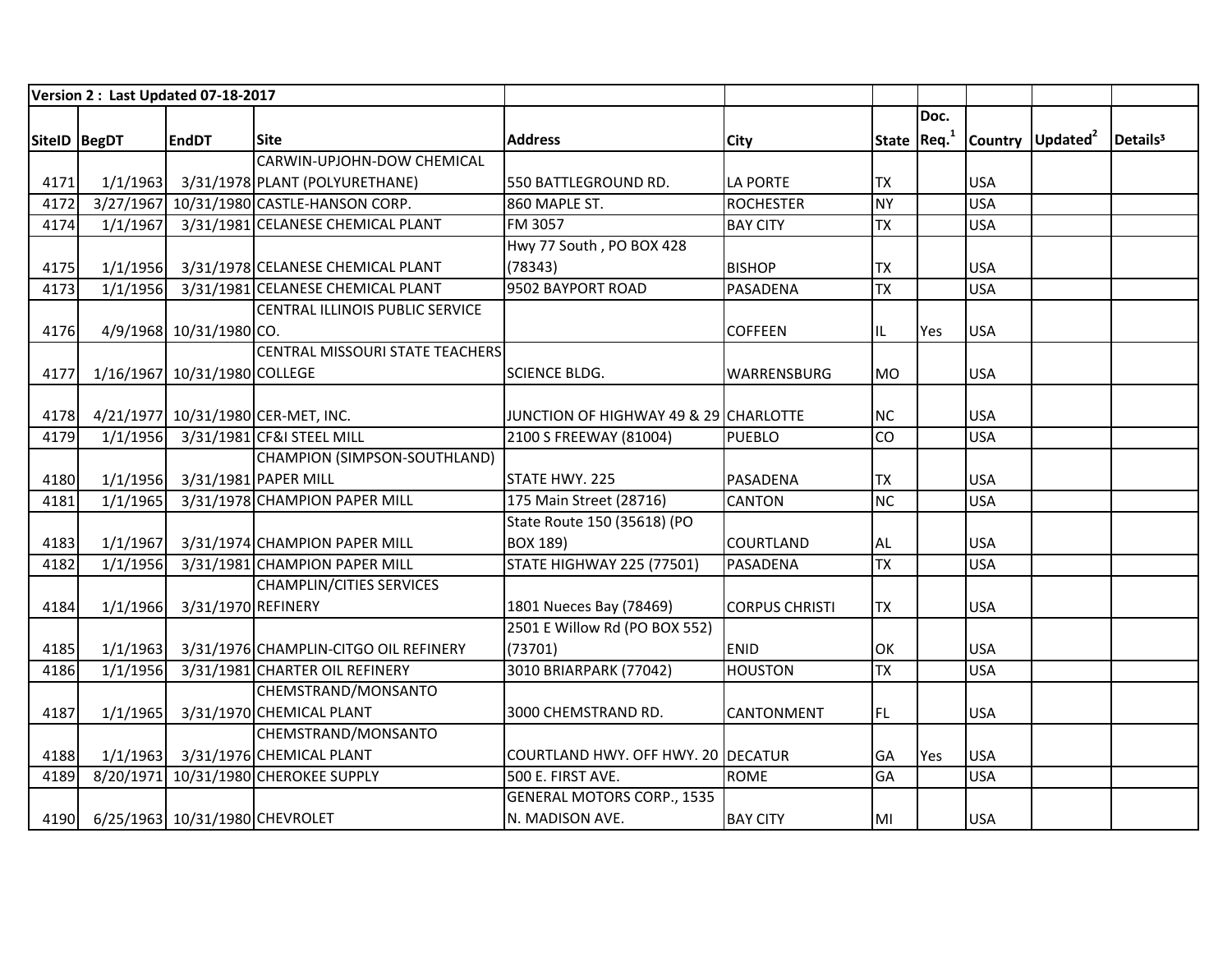|                |          | Version 2: Last Updated 07-18-2017 |                                                                     |                                         |                       |           |              |            |                              |                      |
|----------------|----------|------------------------------------|---------------------------------------------------------------------|-----------------------------------------|-----------------------|-----------|--------------|------------|------------------------------|----------------------|
|                |          |                                    |                                                                     |                                         |                       |           | Doc.         |            |                              |                      |
| SiteID   BegDT |          | <b>EndDT</b>                       | <b>Site</b>                                                         | <b>Address</b>                          | <b>City</b>           |           | State $Req1$ |            | Country Updated <sup>2</sup> | Details <sup>3</sup> |
|                |          |                                    |                                                                     |                                         |                       |           |              |            |                              |                      |
|                |          |                                    |                                                                     | <b>GENERAL MOTORS CORP., BAY</b>        |                       |           |              |            |                              |                      |
| 4191           |          | 5/26/1966 10/31/1980 CHEVROLET     |                                                                     | CITY PLANT, 100 FITZGERALD ST. BAY CITY |                       | MI        |              | <b>USA</b> |                              |                      |
|                |          |                                    |                                                                     | 3900 Motors Industrial Way              |                       |           |              |            |                              |                      |
| 4192           |          |                                    | 1/1/1964 3/31/1976 CHEVROLET PLANT                                  | (30360)                                 | <b>ATLANTA</b>        | GA        |              | <b>USA</b> |                              |                      |
| 4193           |          |                                    | 1/1/1956 10/31/1980 CHEVRON OIL REFINERY                            | 9138 SE FOSTER ROAD                     | <b>PORTLAND</b>       | OR        |              | <b>USA</b> |                              |                      |
| 4194           |          |                                    | 1/1/1969 3/31/1978 CHEVRON REFINERY                                 | 6501 TROWBRIDGE (79905)                 | <b>EL PASO</b>        | <b>TX</b> |              | <b>USA</b> |                              |                      |
| 4195           | 1/1/1956 |                                    | 3/31/1981 CHEVRON USA REFINERY                                      | 2001 SOUTH GULFWAY DRIVE                | <b>PORT ARTHUR</b>    | <b>TX</b> |              | <b>USA</b> |                              |                      |
|                |          |                                    | 4196 10/10/1969 10/31/1980 CHIZ BROS CO.                            | 4510 MAIN ST.                           | <b>MUNHALL</b>        | PA        |              | <b>USA</b> |                              |                      |
| 4197           |          |                                    | 1/14/1971 10/31/1980 CHRISTY FIREBRICK CO.                          | 3144 N. BROADWAY                        | <b>ST. LOUIS</b>      | <b>MO</b> |              | <b>USA</b> |                              |                      |
| 4198           | 1/1/1963 |                                    | 3/31/1978 CIBA-GEIGY CHEMICAL PLANT                                 | OFF HWY 43                              | <b>MCINTOSH</b>       | AL        |              | <b>USA</b> |                              |                      |
| 4199           |          |                                    | 1/1/1969 3/31/1978 CIELO VISTA MALL                                 | 8401 GATEWAY BLVD. WEST                 | <b>EL PASO</b>        | <b>TX</b> |              | <b>USA</b> |                              |                      |
| 4200           | 1/1/1963 |                                    | 3/31/1976 CIT-CON CITY SERVICES                                     | <b>HWY. 108</b>                         | <b>LAKE CHARLES</b>   | LA        | Yes          | <b>USA</b> |                              |                      |
|                |          |                                    |                                                                     |                                         |                       |           |              |            |                              |                      |
| 4201           | 1/1/1963 |                                    | 3/31/1976 CITIES SERVICES/TENNESSEE COPPER 304 Ocoee Street (37317) |                                         | <b>COPPERHILL</b>     | <b>TN</b> |              | <b>USA</b> |                              |                      |
|                |          |                                    |                                                                     |                                         |                       |           |              |            |                              |                      |
| 4202           |          | 1/1/1956 10/31/1980 CITY DOCKS     |                                                                     | 111 EAST LOOP NORTH (77029) HOUSTON     |                       | <b>TX</b> |              | <b>USA</b> |                              |                      |
|                |          |                                    |                                                                     |                                         |                       |           |              |            |                              |                      |
| 4203           |          |                                    | 6/11/1965 10/31/1980 CITY OF CLEVELAND                              | E. 53RD ST. & S. MARGINAL RD.           | <b>CLEVELAND</b>      | OH        |              | <b>USA</b> |                              |                      |
|                |          |                                    |                                                                     | POWER PLANT EXPANSION UNIT              |                       |           |              |            |                              |                      |
| 4204           |          |                                    | 10/1/1970 10/31/1980 CITY OF LAKE WORTH                             | $S - 4$                                 | <b>LAKE WORTH</b>     | <b>FL</b> |              | <b>USA</b> |                              |                      |
|                |          |                                    | CLEVELAND ELECTRIC ILLUMINATING                                     |                                         |                       |           |              |            |                              |                      |
| 4205           |          | 3/11/1970 10/31/1980 CO.           |                                                                     | 2133 LAKE ROAD EAST                     | <b>ASHTABULA</b>      | OH        |              | <b>USA</b> |                              |                      |
|                |          |                                    |                                                                     | 29TH AVENUE & MICHIGAN                  |                       |           |              |            |                              |                      |
| 4206           |          |                                    | 1/1/1964 3/31/1965 CLYDE IRON WORKS                                 | <b>STREET</b>                           | <b>DULUTH</b>         | <b>MN</b> |              | <b>USA</b> |                              |                      |
| 4207           | 1/1/1961 |                                    | 3/31/1978 COASTAL REFINERY                                          | 5438 Union St (78407)                   | <b>CORPUS CHRISTI</b> | <b>TX</b> |              | <b>USA</b> |                              |                      |
| 4208           |          |                                    | 7/31/1963 10/31/1980 COCKER SAW CO.                                 |                                         | <b>BURT</b>           | <b>NY</b> | Yes          | <b>USA</b> |                              |                      |
|                |          |                                    |                                                                     | 900 Colbert Steam Road                  |                       |           |              |            |                              |                      |
| 4209           | 1/1/1961 |                                    | 3/31/1977 COLBERT STEAM PLANT                                       | (35674)                                 | <b>SHEFFIELD</b>      | AL        |              | <b>USA</b> |                              |                      |
| 4210           | 1/1/1961 |                                    | 3/31/1962 Colonial Steel                                            | <b>BEAVER AVENUE</b>                    | <b>MONACA</b>         | PA        |              | <b>USA</b> |                              |                      |
| 4211           | 1/1/1963 |                                    | 3/31/1976 COLUMBIA NITROGEN PLANT                                   | COLUMBIA NITROGEN RD.                   | <b>AUGUSTA</b>        | GA        |              | <b>USA</b> |                              |                      |
|                |          |                                    | <b>COLUMBIA SOUTHERN CHEMICAL</b>                                   | 1300 COLUMBIA SOUTHERN                  |                       |           |              |            |                              |                      |
| 4212           |          | 1/1/1956 3/31/1957 PLANT           |                                                                     | <b>ROAD</b>                             | <b>LAKE CHARLES</b>   | LA        |              | <b>USA</b> |                              |                      |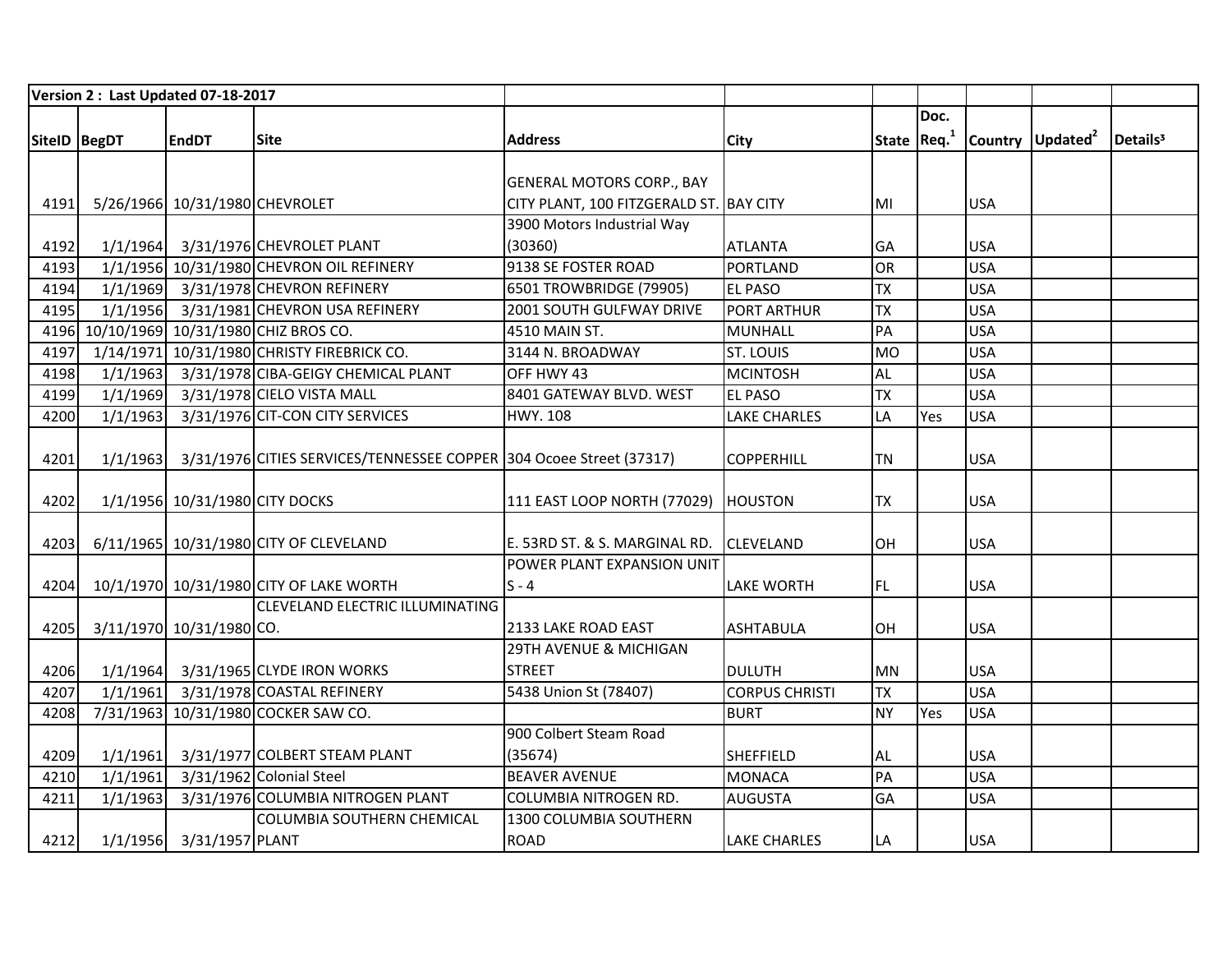|              | Version 2: Last Updated 07-18-2017 |                          |                                                                 |                                       |                       |              |      |            |                              |                      |
|--------------|------------------------------------|--------------------------|-----------------------------------------------------------------|---------------------------------------|-----------------------|--------------|------|------------|------------------------------|----------------------|
|              |                                    |                          |                                                                 |                                       |                       |              | Doc. |            |                              |                      |
| SiteID BegDT |                                    | <b>EndDT</b>             | <b>Site</b>                                                     | <b>Address</b>                        | City                  | State $Req1$ |      |            | Country Updated <sup>2</sup> | Details <sup>3</sup> |
|              |                                    |                          | <b>COLUMBUS &amp; SOUTHERN OHIO</b>                             |                                       |                       |              |      |            |                              |                      |
| 4214         |                                    |                          | 1/9/1970 10/31/1980 ELECTRIC CO.                                | CONESVILE STATION RFD #1              | <b>CONESVILLE</b>     | <b>OH</b>    |      | <b>USA</b> |                              |                      |
|              |                                    |                          | <b>COLUMBUS &amp; SOUTHERN OHIO</b>                             | 7855 S. HIGH ST., PICWAY              |                       |              |      |            |                              |                      |
| 4213         |                                    |                          | 1/9/1970 10/31/1980 ELECTRIC CO.                                | <b>STATION</b>                        | <b>LOCKBURNE</b>      | OH           |      | <b>USA</b> |                              |                      |
| 4215         |                                    |                          | 1/1/1963 3/31/1968 COMBUSTION ENGINEERING                       | 911 WEST MAIN ST.                     | <b>CHATTANOOGA</b>    | <b>TN</b>    |      | <b>USA</b> |                              |                      |
| 4216         |                                    |                          | 7/14/1975 10/31/1980 COMMONWEALTH EDISON                        | <b>POWERTON PLANT</b>                 | <b>PEKIN</b>          | IL           |      | <b>USA</b> |                              |                      |
| 4217         |                                    |                          | 1/1/1963 3/31/1973 CONNOR STEEL MILL                            | 101 50th St S (35212)                 | <b>BIRMINGHAM</b>     | <b>AL</b>    |      | <b>USA</b> |                              |                      |
|              |                                    |                          |                                                                 |                                       |                       |              |      |            |                              |                      |
| 4218         | 1/1/1963                           |                          | 3/31/1964 Connors Steel                                         | 17TH STREET AND 2ND AVENUE HUNTINGTON |                       | <b>WV</b>    |      | <b>USA</b> |                              |                      |
|              |                                    |                          |                                                                 |                                       |                       |              |      |            |                              |                      |
| 4219         | 1/1/1961                           |                          | 3/31/1978 CONOCO REFINERY (LAKE CHARLES) 2200 OLD SPANISH TRAIL |                                       | <b>WESTLAKE</b>       | LA           |      | <b>USA</b> |                              |                      |
|              |                                    |                          |                                                                 | 825 LOWER BROWNSVILLE                 |                       |              |      |            |                              |                      |
| 4220         |                                    |                          | 1/1/1972 3/31/1981 CONSOLIDATED ALUMINUM PLANT                  | ROAD (62060)                          | <b>MADISON</b>        | IL           |      | <b>USA</b> |                              |                      |
| 4221         |                                    |                          | 12/8/1975 10/31/1980 CONTINENTAL CAN                            | <b>HIGHWAY 56S</b>                    | <b>AUGUSTA</b>        | GA           | Yes  | <b>USA</b> |                              |                      |
|              |                                    |                          |                                                                 |                                       |                       |              |      |            |                              |                      |
| 4223         |                                    |                          | 1/1/1969 3/31/1971 CONTINENTAL CAN PLANT                        | 77 WEST JACKSON BLVD (60604) CHICAGO  |                       | IL           |      | <b>USA</b> |                              |                      |
| 4222         | 1/1/1956                           |                          | 3/31/1981 CONTINENTAL CAN PLANT                                 | 5900 CANAL STREET                     | <b>HOUSTON</b>        | <b>TX</b>    |      | <b>USA</b> |                              |                      |
|              |                                    |                          |                                                                 |                                       |                       |              |      |            |                              |                      |
| 4224         |                                    |                          | 2/16/1970 10/31/1980 COPLAY CEMENT MANUFACTURING NAZARETH PLANT |                                       | NAZARETH              | PA           |      | <b>USA</b> |                              |                      |
| 4225         |                                    |                          | 12/3/1973 10/31/1980 COS COB POWER                              |                                       | COS COB               | <b>CT</b>    | Yes  | <b>USA</b> |                              |                      |
| 4226         |                                    |                          | 1/1/1973 3/31/1977 COSEN-FINA OIL REFINERY                      | I-20 & Refinery Rd. (79721)           | <b>BIG SPRINGS</b>    | <b>TX</b>    |      | <b>USA</b> |                              |                      |
| 4227         |                                    |                          | 4/17/1973 10/31/1980 CRICHTON CORP., THE                        | 6771 W. NATIONAL AVE.                 | MILWAUKEE             | WI           |      | <b>USA</b> |                              |                      |
| 4228         |                                    |                          | 1/1/1956 3/31/1981 CROWN CENTRAL OIL REFINERY                   | 111 RED BLUFF ROAD (77506)            | PASADENA              | <b>TX</b>    |      | <b>USA</b> |                              |                      |
| 4229         |                                    |                          | 1/1/1961 3/31/1962 Crucible Steel                               | 1200 MIDLAND AVENUE                   | <b>MIDLAND</b>        | PA           |      | <b>USA</b> |                              |                      |
| 4230         |                                    |                          | 5/11/1979 10/31/1980 CULP SMELTING & REFINING CO.               | <b>ROUTE 1</b>                        | <b>STEELE</b>         | <b>AL</b>    | Yes  | <b>USA</b> |                              |                      |
|              |                                    |                          | 4231 10/14/1970 10/31/1980 D&E TOOL COMPANY, INC.               | 1608 VIRGINIA AVE. W.                 | <b>HUNTINGTON</b>     | <b>WV</b>    |      | <b>USA</b> |                              |                      |
|              |                                    |                          |                                                                 | <b>WEISER BLDG., PARISH FRAME</b>     |                       |              |      |            |                              |                      |
| 4232         |                                    |                          | 4/26/1972 10/31/1980 DANA CORP.                                 | DIV.                                  | <b>READING</b>        | PA           |      | <b>USA</b> |                              |                      |
|              |                                    |                          | DAY & ZIMMERMAN AMMUNITION                                      |                                       |                       |              |      |            |                              |                      |
| 4233         |                                    | 1/1/1961 3/31/1975 PLANT |                                                                 | HWY 82 WEST (77581)                   | <b>TEXARKANA</b>      | <b>TX</b>    |      | <b>USA</b> |                              |                      |
| 4234         |                                    |                          | 5/22/1972 10/31/1980 DAYTON MALLEABLE IRON                      | 2520 S. THIRD ST.                     | <b>IRONTON</b>        | OH           |      | <b>USA</b> |                              |                      |
|              |                                    |                          | 4235 11/16/1970 10/31/1980 DEEPSEA VENTURES                     |                                       | <b>GLOUSTER POINT</b> | VA           | Yes  | <b>USA</b> |                              |                      |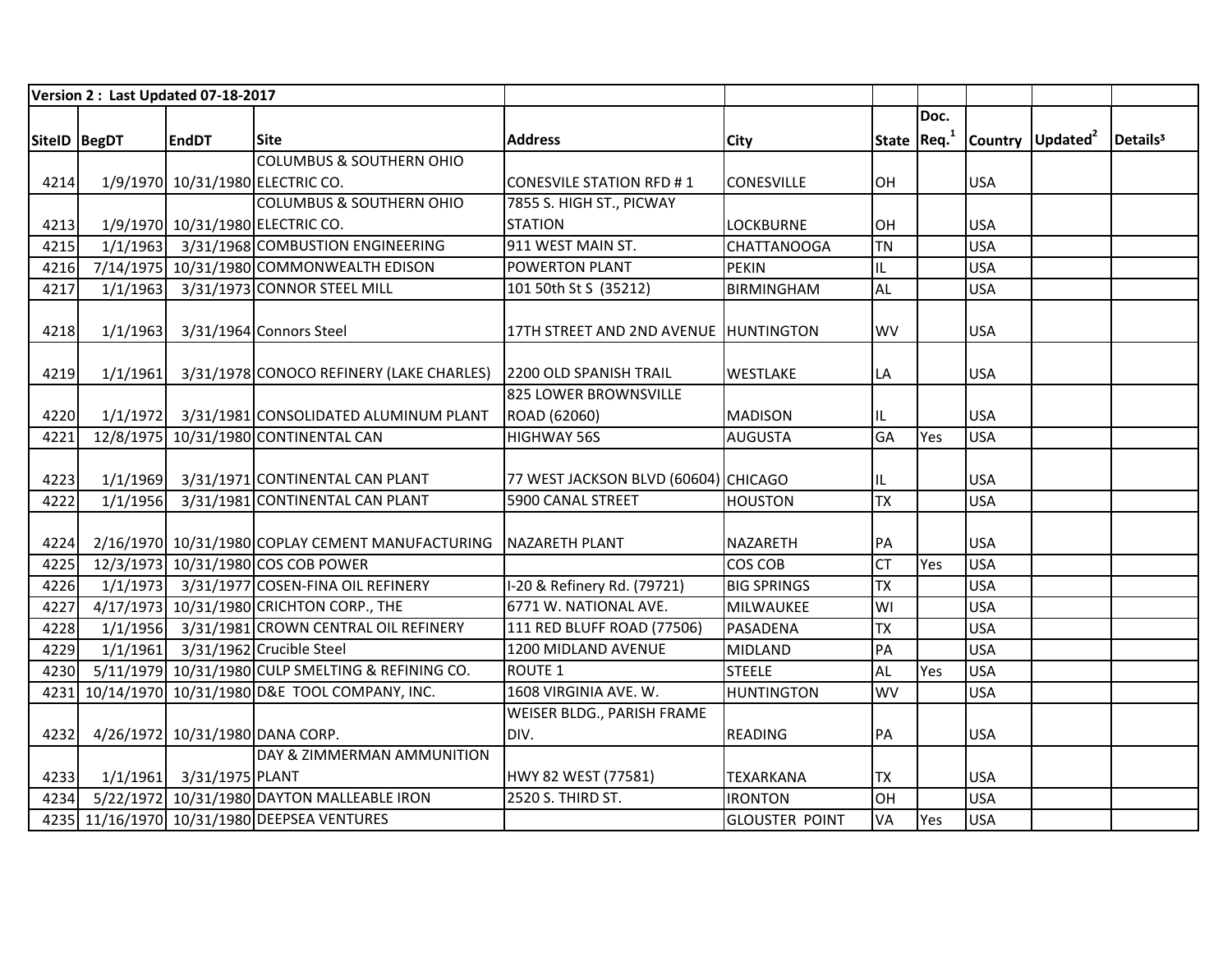|              |          | Version 2: Last Updated 07-18-2017 |                                                                            |                                |                    |              |      |            |                              |                      |
|--------------|----------|------------------------------------|----------------------------------------------------------------------------|--------------------------------|--------------------|--------------|------|------------|------------------------------|----------------------|
|              |          |                                    |                                                                            |                                |                    |              | Doc. |            |                              |                      |
| SiteID BegDT |          | <b>EndDT</b>                       | <b>Site</b>                                                                | <b>Address</b>                 | <b>City</b>        | State $Req1$ |      |            | Country Updated <sup>2</sup> | Details <sup>3</sup> |
|              |          |                                    |                                                                            | <b>DEEPWATER GENERATING</b>    |                    |              |      |            |                              |                      |
|              |          |                                    | 4236 10/29/1970 10/31/1980 DEEPWATER OPERATING CO.                         | <b>STATION</b>                 | <b>PENNS GROVE</b> | <b>NJ</b>    | Yes  | <b>USA</b> |                              |                      |
| 4237         |          |                                    | 1/1/1961 3/31/1962 Defoe Shipyard/Fisher Body Plant                        | <b>5TH AVENUE</b>              | <b>Bay City</b>    | MI           |      | <b>USA</b> |                              |                      |
| 4238         | 1/1/1963 |                                    | 3/31/1968 DELTA TANK FABRICATING SHOP                                      | 5185 Adams Avenue (70806)      | <b>BATON ROUGE</b> | LA           |      | <b>USA</b> |                              |                      |
| 4239         | 1/1/1961 |                                    | 3/31/1962 Detroit Edison St. Clair Power Plant                             | 4901 POINTE DRIVE              | St. Clair          | MI           |      | <b>USA</b> |                              |                      |
|              |          |                                    |                                                                            |                                |                    |              |      |            |                              |                      |
| 4240         |          |                                    | 1/1/1956 3/31/1981 DIAMOND ALKALI CHEMICAL PLANT                           | 9403 FM 1960 ROAD W            | <b>HOUSTON</b>     | <b>TX</b>    |      | <b>USA</b> |                              |                      |
|              |          |                                    | <b>DIAMOND SHAMROCK CHEMICAL</b>                                           |                                |                    |              |      |            |                              |                      |
| 4241         |          | 1/1/1956 3/31/1981 PLANT           |                                                                            | 9403 FM 1960 ROAD W            | <b>HOUSTON</b>     | <b>TX</b>    |      | <b>USA</b> |                              |                      |
| 4243         |          |                                    | 6/3/1969 10/31/1980 DIERK FOREST, INC.                                     |                                | <b>DIERK</b>       | <b>AR</b>    | Yes  | <b>USA</b> |                              |                      |
| 4242         |          |                                    | 1/15/1969 10/31/1980 DIERK FOREST, INC.                                    |                                | <b>HOT SPRINGS</b> | <b>AR</b>    | Yes  | <b>USA</b> |                              |                      |
|              |          |                                    | <b>DIMAOND SHAMROCK/BIG</b>                                                |                                |                    |              |      |            |                              |                      |
| 4244         |          |                                    | 1/1/1966 3/31/1973 DIAMOND/OXVINYLS                                        | 2400 Miller Cut Off Rd (77571) | <b>LA PORTE</b>    | <b>TX</b>    |      | <b>USA</b> |                              |                      |
| 4245         | 1/1/1977 |                                    | 3/31/1978 DIXIE CHEMICAL PLANT                                             | 10701 BAY AREA ROAD            | PASADENA           | <b>TX</b>    |      | <b>USA</b> |                              |                      |
|              |          |                                    |                                                                            |                                |                    |              |      |            |                              |                      |
| 4246         |          |                                    | 1/20/1972 10/31/1980 DOLONITE BRICK CORP. OF AMERICA 225 N. EMIGS MILL RD. |                                | <b>YORK</b>        | PA           |      | <b>USA</b> |                              |                      |
| 4247         |          |                                    | 4/21/1972 10/31/1980 DONALD CARROLL METALS, INC.                           | 201 N. DIVISION ST.            | <b>BENSENVILLE</b> | IL           |      | <b>USA</b> |                              |                      |
|              |          |                                    | 4248 12/16/1971 10/31/1980 DORR-OLIVER INC.                                |                                | <b>STAMFORD</b>    | <b>CT</b>    | Yes  | <b>USA</b> |                              |                      |
| 4249         | 1/1/1963 |                                    | 3/31/1976 DOW BADISCHE                                                     | 440 Masters Blvd (29626)       | ANDERSON           | SC           |      | <b>USA</b> |                              |                      |
|              |          |                                    |                                                                            | 2301 NORTH BRAZOSPORT BLVD     |                    |              |      |            |                              |                      |
| 4250         |          |                                    | 1/1/1964 3/31/1981 DOW BADISCHE CHEMICAL PLANT                             | (77541)                        | <b>FREEPORT</b>    | <b>TX</b>    |      | <b>USA</b> |                              |                      |
| 4251         |          |                                    | 3/12/1969 10/31/1980 DOW CHEMCIAL CO.                                      | <b>BUILDING 500 - DOOR F</b>   | <b>MIDLAND</b>     | MI           |      | <b>USA</b> |                              |                      |
| 4252         |          |                                    | 1/1/1965 3/31/1978 DOW CHEMCIAL PLANT                                      | 21255 LOUISIANA HWY.           | PLAQUEMINE         | LA           |      | <b>USA</b> |                              |                      |
| 4253         | 1/1/1961 |                                    | 3/31/1978 DOW CHEMICAL                                                     | <b>HWY. 288</b>                | <b>FREEPORT</b>    | <b>TX</b>    |      | <b>USA</b> |                              |                      |
|              |          |                                    |                                                                            | 2301 NORTH BRAZOSPORT BLVD     |                    |              |      |            |                              |                      |
| 4254         |          |                                    | 1/1/1956 3/31/1981 DOW CHEMICAL PLANT                                      | (77541)                        | <b>FREEPORT</b>    | <b>TX</b>    |      | <b>USA</b> |                              |                      |
| 4255         |          |                                    | 5/27/1970 10/31/1980 DUHE & BOURGEOIS SUGAR CO.                            | P.O. BOX 648                   | <b>JEANERETTE</b>  | LA           | Yes  | <b>USA</b> |                              |                      |
|              |          |                                    |                                                                            | 6350 N TWIN CITIES HIGHWAY     |                    |              |      |            |                              |                      |
| 4260         |          |                                    | 1/1/1963 3/31/1981 DUPONT CHEMICAL PLANT                                   | (77704)                        | <b>BEAUMONT</b>    | <b>TX</b>    |      | <b>USA</b> |                              |                      |
| 4261         | 1/1/1963 |                                    | 3/31/1972 DUPONT CHEMICAL PLANT                                            | Highway 347 (77705)            | <b>BEAUMONT</b>    | <b>TX</b>    |      | <b>USA</b> |                              |                      |
| 4256         | 1/1/1969 |                                    | 3/31/1978 DUPONT CHEMICAL PLANT                                            | 12501 STRANG ROAD              | <b>LA PORTE</b>    | <b>TX</b>    |      | <b>USA</b> |                              |                      |
| 4257         |          |                                    | 1/1/1956 3/31/1981 DUPONT CHEMICAL PLANT                                   | 12501 STRANG ROAD (77572)      | <b>LA PORTE</b>    | <b>TX</b>    |      | <b>USA</b> |                              |                      |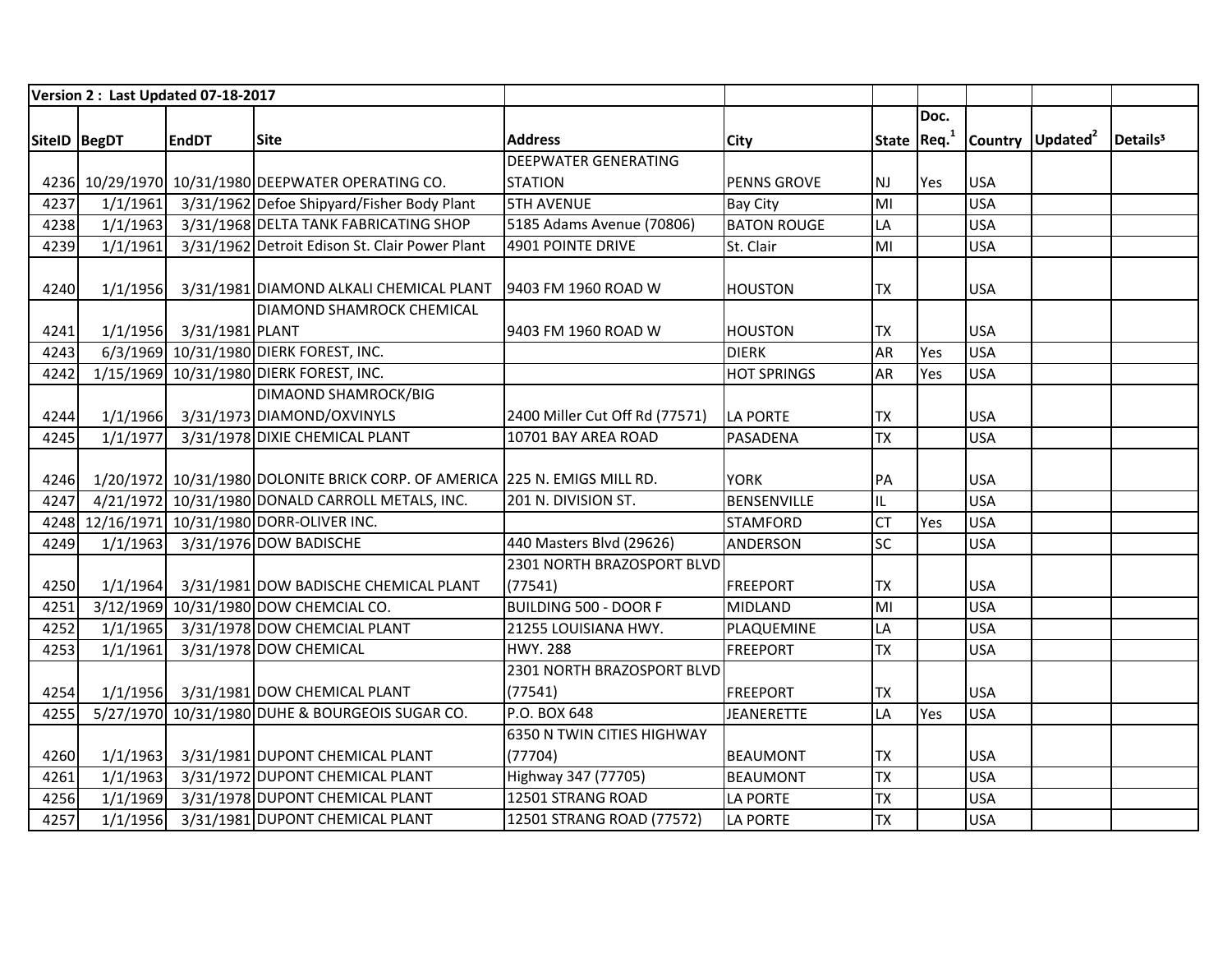|      | Version 2: Last Updated 07-18-2017 |                                |                                                      |                              |                      |           |              |            |                              |                      |
|------|------------------------------------|--------------------------------|------------------------------------------------------|------------------------------|----------------------|-----------|--------------|------------|------------------------------|----------------------|
|      |                                    |                                |                                                      |                              |                      |           | Doc.         |            |                              |                      |
|      | SiteID   BegDT                     | <b>EndDT</b>                   | lSite                                                | <b>Address</b>               | <b>City</b>          |           | State $Req1$ |            | Country Updated <sup>2</sup> | Details <sup>3</sup> |
|      |                                    |                                |                                                      | 2739 FM 1006 (77630), PO Box |                      |           |              |            |                              |                      |
| 4259 |                                    |                                | 1/1/1963 3/31/1972 DUPONT CHEMICAL PLANT             | 1089 (77631)                 | <b>ORANGE</b>        | <b>TX</b> |              | <b>USA</b> |                              |                      |
| 4258 |                                    |                                | 1/1/1961 3/31/1978 DUPONT CHEMICAL PLANT             | 2625 OLD BLOMMINGTON RD.     | <b>VICTORIA</b>      | <b>TX</b> |              | <b>USA</b> |                              |                      |
| 4262 |                                    |                                | 1/1/1956 3/31/1981 DUPONT CHEMICAL PLANT             | PO BOX 2626 (77902)          | <b>VICTORIA</b>      | <b>TX</b> |              | <b>USA</b> |                              |                      |
| 4263 | 1/1/1972                           |                                | 3/31/1974 DUVAL SULFUR PLANT                         |                              | <b>GALVESTON</b>     | <b>TX</b> | Yes          | <b>USA</b> |                              |                      |
|      |                                    |                                |                                                      | 907 South Detroit Avenue     |                      |           |              |            |                              |                      |
| 4264 |                                    |                                | 1/1/1961 3/31/1978 DX/SUNRAY REFINERY                | (74120)                      | <b>TULSA</b>         | OK        |              | <b>USA</b> |                              |                      |
| 4265 |                                    |                                | 11/7/1972 10/31/1980 E. KEELER CO.                   | 238 WEST ST.                 | WILLIAMSPORT         | PA        |              | <b>USA</b> |                              |                      |
| 4266 |                                    | 1/1/1961 3/31/1962 E.I. DuPont |                                                      | 901 WEST DUPONT AVENUE       | <b>BELLE</b>         | WV        |              | <b>USA</b> |                              |                      |
| 4268 |                                    |                                | 1/1/1956 3/31/1981 E.I. DUPONT CHEMICAL PLANT        | FM 1006                      | ORANGE               | <b>TX</b> |              | <b>USA</b> |                              |                      |
| 4267 |                                    |                                | 1/1/1974 3/31/1977 E.I. DUPONT CHEMICAL PLANT        | 12501 STRANG ROAD            |                      | <b>TX</b> |              | <b>USA</b> |                              |                      |
| 4269 |                                    |                                | 9/16/1970 10/31/1980 E.I. DUPONT DENEMOURS & CO.     | 901 WEST DUPONT AVENUE       | <b>BELLE</b>         | <b>WV</b> |              | <b>USA</b> |                              |                      |
|      |                                    |                                |                                                      | FLORISSANT RD. & EVANS AVE., |                      |           |              |            |                              |                      |
| 4270 |                                    |                                | 10/6/1964 10/31/1980 E.J. KORVETTE DEPT. STORE       | <b>COOL VALLEY</b>           | <b>ST. LOUIS</b>     | <b>MO</b> |              | <b>USA</b> |                              |                      |
|      |                                    |                                |                                                      | RT. 66, LINDBURGH BLVD.,     |                      |           |              |            |                              |                      |
| 4271 |                                    |                                | 9/11/1964 10/31/1980 E.J. KORVETTE DEPT. STORE       | <b>SUNSET HILLS SITE</b>     | <b>ST. LOUIS</b>     | <b>MO</b> |              | <b>USA</b> |                              |                      |
| 4272 |                                    |                                | 2/20/1970 10/31/1980 E.S. FOX & CO.                  | <b>2ND FRANKLIN ST.</b>      | <b>READING</b>       | PA        |              | <b>USA</b> |                              |                      |
|      |                                    |                                | <b>E.S. FOX DIV., NORTHEASTERN</b>                   |                              |                      |           |              |            |                              |                      |
| 4273 |                                    |                                | 2/25/1976 10/31/1980 LUMBER CO.                      | 2201 N. 11TH ST.             | <b>READING</b>       | PA        |              | <b>USA</b> |                              |                      |
|      |                                    |                                | <b>E.S. FOX DIV., NORTHEASTERN</b>                   |                              |                      |           |              |            |                              |                      |
| 4274 |                                    |                                | 7/12/1974 10/31/1980 LUMBER CO.                      | P.O. BOX 161                 | READING              | PA        | <b>Yes</b>   | <b>USA</b> |                              |                      |
|      |                                    |                                | <b>EAGLE PICHER MANUFACTURING</b>                    |                              |                      |           |              |            |                              |                      |
| 4275 |                                    | 1/1/1956 3/31/1974 PLANT       |                                                      | 601 EAST BOLLINGER (74437)   | <b>HENRYETTA</b>     | OK        |              | <b>USA</b> |                              |                      |
| 4276 |                                    |                                | 7/27/1970 10/31/1980 EASTERN BRIDGE SUPPLY CO., INC. | <b>THEIR SIDING</b>          | <b>WORCESTER</b>     | MA        | Yes          | <b>USA</b> |                              |                      |
| 4277 |                                    |                                | 1/1/1969 3/31/1981 EASTMAN KODAK PLANT               | HIGHWAY 149 SOUTH            | LONGVIEW             | <b>TX</b> |              | <b>USA</b> |                              |                      |
| 4278 |                                    |                                | 1/1/1956 3/31/1979 EL PASO ELECTRIC BUILDING         | 100 N STANTON ST (79901)     | <b>EL PASO</b>       | <b>TX</b> |              | <b>USA</b> |                              |                      |
|      |                                    |                                |                                                      | 8111 Craw Avenue Unit 3000   |                      |           |              |            |                              |                      |
| 4279 |                                    |                                | 1/1/1962 3/31/1964 ELMENDORF AIR FORCE BASE          | (99506)                      | <b>ELMENDORF AFB</b> | AK        |              | <b>USA</b> |                              |                      |
| 4280 |                                    |                                | 7/8/1970 10/31/1980 EMIX MFG. CO.                    | <b>R.D.I.</b>                | MINERAL WELLS        | WV        | Yes          | <b>USA</b> |                              |                      |
| 4281 |                                    |                                | 1/1/1963 3/31/1976 EMORY UNIVERSITY                  | 201 DOWMAN DR.               | <b>ATLANTA</b>       | GA        |              | <b>USA</b> |                              |                      |
| 4282 |                                    |                                | 1/1/1961 3/31/1962 Empire Detroit Steel              | 913 BOWMAN STREET            | <b>MANSFIELD</b>     | OH        |              | <b>USA</b> |                              |                      |
| 4283 |                                    |                                | 1/1/1965 3/31/1981 ENRON GAS PLANT                   | 4403 LA PORTE ROAD (77501)   | PASADENA             | <b>TX</b> |              | <b>USA</b> |                              |                      |
| 4284 |                                    |                                | 3/2/1966 10/31/1980 ERIE FORGE & STEEL CORP.         | PLANT #2, 1341 W. 16TH ST.   | ERIE                 | PA        |              | <b>USA</b> |                              |                      |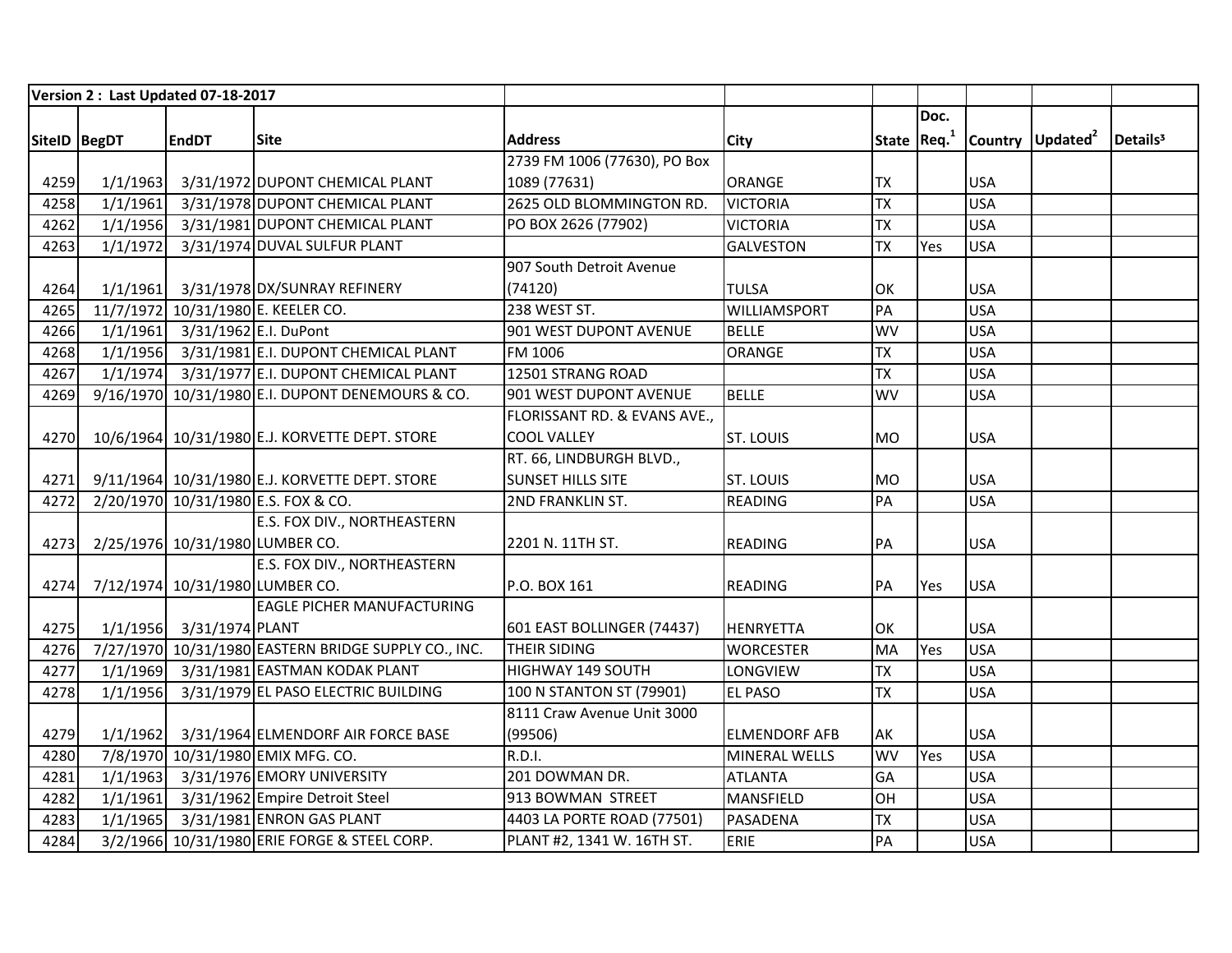|              |          | Version 2: Last Updated 07-18-2017 |                                                   |                                          |                     |            |                         |            |                              |                      |
|--------------|----------|------------------------------------|---------------------------------------------------|------------------------------------------|---------------------|------------|-------------------------|------------|------------------------------|----------------------|
|              |          |                                    |                                                   |                                          |                     |            | Doc.                    |            |                              |                      |
| SiteID BegDT |          | <b>EndDT</b>                       | <b>Site</b>                                       | <b>Address</b>                           | City                |            | State Req. <sup>1</sup> |            | Country Updated <sup>2</sup> | Details <sup>3</sup> |
| 4286         | 1/1/1966 |                                    | 3/31/1978 ETHYL CHEMICAL PLANT                    | 4999 SCENIC HWY.                         | <b>BATON ROUGE</b>  | LA         |                         | <b>USA</b> |                              |                      |
|              |          |                                    |                                                   | 1000 NORTH SOUTH AVENUE                  |                     |            |                         |            |                              |                      |
| 4285         | 1/1/1956 |                                    | 3/31/1981 ETHYL CHEMICAL PLANT                    | (77501)                                  | <b>PASADENA</b>     | <b>TX</b>  |                         | <b>USA</b> |                              |                      |
|              |          |                                    | ETHYL-ABEMARLE-BRITISH                            |                                          |                     |            |                         |            |                              |                      |
|              |          |                                    | PETROLEUM (BP)/ AMERICAN OIL                      |                                          |                     |            |                         |            |                              |                      |
|              |          |                                    | COMPANY AMOCO) CHEMICAL                           | 1313 West Pasadena Freeway               |                     |            |                         |            |                              |                      |
| 4287         |          | 1/1/1963 3/31/1976 PLANT           |                                                   | (77506)(PO BOX 2016)                     | PASADENA            | <b>ITX</b> |                         | <b>USA</b> |                              |                      |
| 4288         |          |                                    | 1/10/1972 10/31/1980 EXCELSIOR BRICK CO.          | 1220 N. MCDONOUGH ST.                    | <b>MONTGOMERY</b>   | <b>AL</b>  |                         | <b>USA</b> |                              |                      |
| 4289         |          |                                    | 1/1/1966 3/31/1981 EXXON CHEMICAL PLANT           | 5000 BAYWAY DRIVE (77522)                | <b>BAYTOWN</b>      | <b>TX</b>  |                         | <b>USA</b> |                              |                      |
| 4290         | 1/1/1972 |                                    | 3/31/1981 EXXON GAS PROCESSING PLANT              | 29003 MORTON ROAD (77493)                | <b>KATY</b>         | <b>TX</b>  |                         | <b>USA</b> |                              |                      |
| 4291         | 1/1/1956 |                                    | 3/31/1981 EXXON OIL REFINERY                      | PO BOX 3950 (77522)                      | <b>BAYTOWN</b>      | <b>TX</b>  | Yes                     | <b>USA</b> |                              |                      |
| 4292         | 1/1/1956 |                                    | 3/31/1981 EXXON REFINERY                          | 2800 DECKER ST.                          | <b>BAYTOWN</b>      | <b>TX</b>  |                         | <b>USA</b> |                              |                      |
| 4293         |          |                                    | 1/5/1967 10/31/1980 FARRELL CHEEK STEEL CO.       |                                          | SANDUSKY            | <b>OH</b>  | Yes                     | <b>USA</b> |                              |                      |
|              |          |                                    |                                                   |                                          |                     |            |                         |            |                              |                      |
| 4294         |          |                                    | 3/16/1965 10/31/1980 FEDERAL COMPRESS & WAREHOUSE |                                          | <b>TALLULAH</b>     | LA         | Yes                     | <b>USA</b> |                              |                      |
| 4295         |          |                                    | 8/16/1966 10/31/1980 FEDERAL RESERVE BANK         |                                          | <b>KANSAS CITY</b>  | <b>MO</b>  | Yes                     | <b>USA</b> |                              |                      |
|              |          |                                    |                                                   | MALDEN INDUSTRIAL PARK,                  |                     |            |                         |            |                              |                      |
| 4296         |          |                                    | 3/6/1978 10/31/1980 FEDERAL-MOGUL CORP.           | <b>MALDEN PLANT</b>                      | MALDEN              | <b>MO</b>  |                         | <b>USA</b> |                              |                      |
|              |          |                                    | FH MALONEY PIPE FABRICATING                       | 13609 INDUSTRIAL ROAD                    |                     |            |                         |            |                              |                      |
| 4297         |          | 1/1/1969 3/31/1981 SHOP            |                                                   | (77701)                                  | <b>HOUSTON</b>      | <b>TX</b>  |                         | <b>USA</b> |                              |                      |
| 4298         |          |                                    | 7/14/1971 10/31/1980 FIDELITY COAL & SUPPLY CO.   | 335 E. HIGH ST.                          | <b>LIME</b>         | OH         |                         | <b>USA</b> |                              |                      |
| 4299         | 1/1/1962 |                                    | 3/31/1963 FINA OIL & CHEMICAL PLANT               | 12212 PORT ROAD                          | PASADENA            | <b>TX</b>  |                         | <b>USA</b> |                              |                      |
| 4300         | 1/1/1956 |                                    | 3/31/1971 FINA OIL & CHEMICAL PLANT               | OFF HIGHWAY 366                          | PORT ARTHUR         | <b>TX</b>  | Yes                     | <b>USA</b> |                              |                      |
| 4301         | 1/1/1972 |                                    | 3/31/1977 FINA OIL REFINERY                       | I-20 & Refinery Rd., (79721)             | <b>BIG SPRINGS</b>  | <b>TX</b>  |                         | <b>USA</b> |                              |                      |
|              |          |                                    |                                                   | Hwy 108 South, P.O. Box 1361             |                     |            |                         |            |                              |                      |
| 4303         | 1/1/1973 |                                    | 3/31/1978 FIRESTONE TIRE AND RUBBER PLANT (70601) |                                          | <b>LAKE CHARLES</b> | LA         |                         | <b>USA</b> |                              |                      |
|              |          |                                    |                                                   |                                          |                     |            |                         |            |                              |                      |
| 4302         | 1/1/1962 |                                    | 3/31/1963 FIRESTONE TIRE AND RUBBER PLANT FM 1006 |                                          | <b>ORANGE</b>       | <b>TX</b>  |                         | <b>USA</b> |                              |                      |
|              |          |                                    |                                                   |                                          |                     |            |                         |            |                              |                      |
| 4304         |          |                                    | 1/1/1967 3/31/1981 FIRESTONE TIRE PLANT           | 150 S Cities Service Hwy (70663) SULPHUR |                     | LA         |                         | <b>USA</b> |                              |                      |
| 4305         | 1/1/1961 |                                    | 3/31/1978 FIRST NATIONAL BANK BLDG.               | 701 MAGNOLIA AVE.                        | FT. WORTH           | <b>TX</b>  |                         | <b>USA</b> |                              |                      |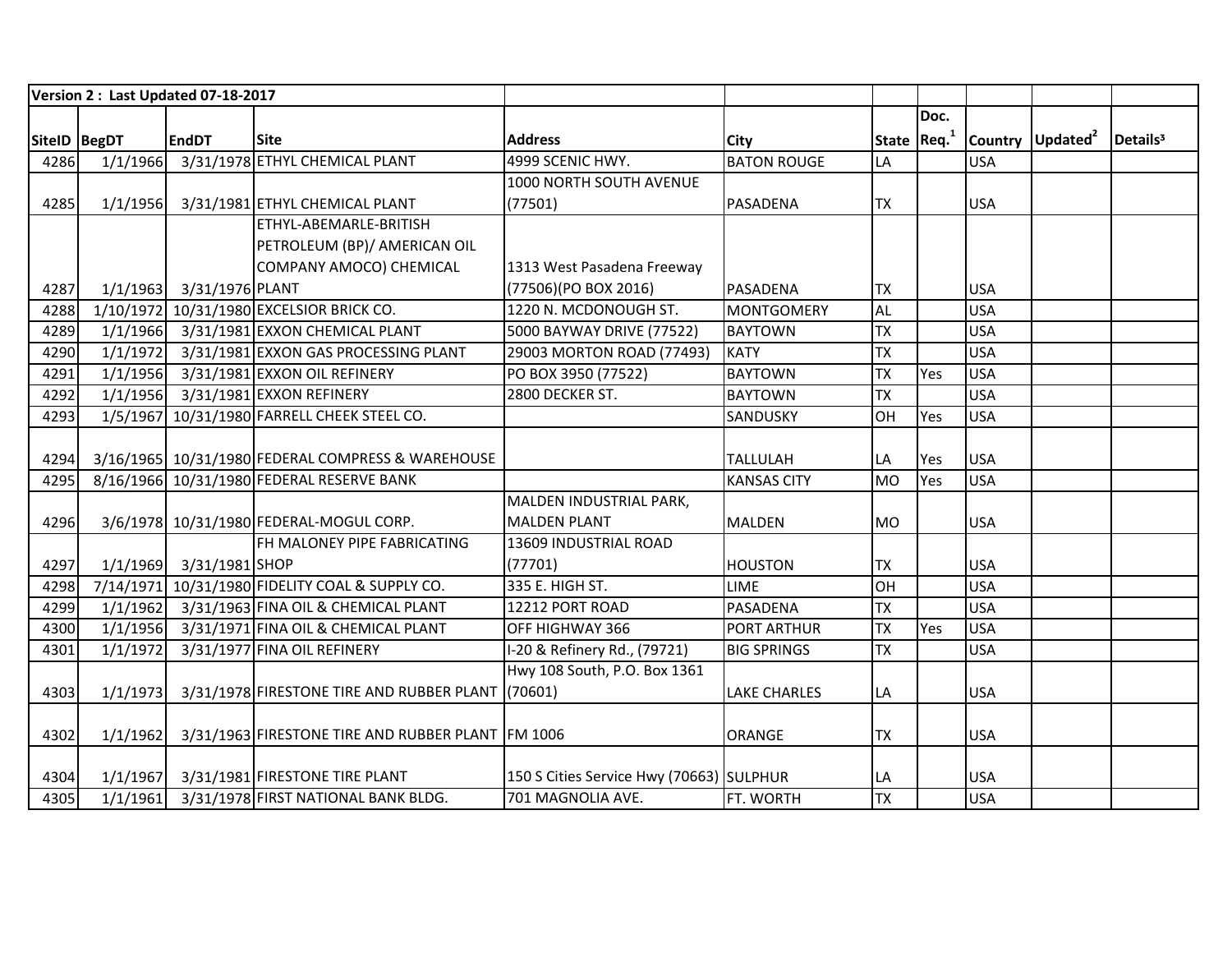|              |          | Version 2: Last Updated 07-18-2017 |                                                       |                                           |                       |           |              |            |                              |                      |
|--------------|----------|------------------------------------|-------------------------------------------------------|-------------------------------------------|-----------------------|-----------|--------------|------------|------------------------------|----------------------|
|              |          |                                    |                                                       |                                           |                       |           | Doc.         |            |                              |                      |
| SiteID BegDT |          | <b>EndDT</b>                       | <b>Site</b>                                           | <b>Address</b>                            | <b>City</b>           |           | State $Req1$ |            | Country Updated <sup>2</sup> | Details <sup>3</sup> |
|              |          |                                    | <b>FLINT HILLS</b>                                    |                                           |                       |           |              |            |                              |                      |
|              |          |                                    | REFINERY/KOCH/SUNTIDE OIL                             |                                           |                       |           |              |            |                              |                      |
| 4306         |          | 1/1/1961 3/31/1978 REFINERY        |                                                       | 2825 Suntide Road (78410)                 | <b>CORPUS CHRISTI</b> | <b>TX</b> |              | <b>USA</b> |                              |                      |
| 4307         |          |                                    | 9/14/1976 10/31/1980 FLORIDA POWER & LIGHT CO.        | FT. MYERS PLANT                           | <b>FT MYERS</b>       | FL        |              | <b>USA</b> |                              |                      |
|              |          |                                    |                                                       | <b>MARTIN PLANT SITE, ROUTE</b>           |                       |           |              |            |                              |                      |
| 4308         |          |                                    | 4/24/1978 10/31/1980 FLORIDA POWER & LIGHT CO.        | 710, 7 MILES NORTH OF                     | INDIANTOWN            | FL        |              | <b>USA</b> |                              |                      |
| 4309         |          |                                    | 8/18/1972 10/31/1980 FLOWER COAL & SUPPLY CO.         | W. 52ND STREET                            | <b>ASHTABULA</b>      | OH        | Yes          | <b>USA</b> |                              |                      |
| 4310         |          |                                    | 1/1/1963 3/31/1976 FORD ENGINE CASTING PLANT          | 2019 Ford Way (35660)                     | <b>SHEFFIELD</b>      | <b>AL</b> |              | <b>USA</b> |                              |                      |
|              |          |                                    |                                                       | <b>340 HENRY FORD II AVENUE</b>           |                       |           |              |            |                              |                      |
| 4311         |          |                                    | 1/1/1966 3/31/1975 FORD MOTOR PLANT                   | (HAPEVILLE)                               | <b>ATLANTA</b>        | GA        |              | <b>USA</b> |                              |                      |
| 4312         |          |                                    | 1/1/1976 10/31/1980 FORD ROUGE/ROUGE STEEL MILL       | 3001 MILLER ROAD                          | <b>DEARBORN</b>       | MI        |              | <b>USA</b> |                              |                      |
| 4313         |          |                                    | 1/1/1966 3/31/1973 FORT BLISS ARMY BASE               | Fort Bliss Army Base (79916)              | <b>EL PASO</b>        | <b>TX</b> | Yes          | <b>USA</b> |                              |                      |
| 4314         | 1/1/1964 |                                    | 3/31/1976 FORT GORDON                                 |                                           | 30905 AUGUSTA         | GA        | Yes          | <b>USA</b> |                              |                      |
|              |          |                                    |                                                       |                                           |                       |           |              |            |                              |                      |
| 4315         |          |                                    | 1/1/1956 3/31/1978 FORT SAM HOUSTON ARMY BASE         | 2420 Fort Sam Houston (78234) SAN ANTONIO |                       | <b>TX</b> |              | <b>USA</b> |                              |                      |
|              |          |                                    | 4316 11/20/1970 10/31/1980 FOSTER WHEELER CORPORATION |                                           | <b>LIVINGSTON</b>     | <b>NJ</b> | Yes          | <b>USA</b> |                              |                      |
| 4317         |          |                                    | 1/1/1972 3/31/1975 FOUR CORNERS POWER PLANT           | Hwy 64 (87416)                            | <b>FARMINGTON</b>     | <b>NM</b> |              | <b>USA</b> |                              |                      |
| 4318         |          |                                    | 4/28/1971 10/31/1980 FOURCO GLASS                     | HARDING GLASS DIV.                        | <b>FORT SMITH</b>     | AR        | Yes          | <b>USA</b> |                              |                      |
| 4319         |          |                                    | 4/21/1968 10/31/1980 FRANCIS M. DIX CO.               |                                           | <b>MENA</b>           | <b>AR</b> | Yes          | <b>USA</b> |                              |                      |
| 4320         |          |                                    | 7/26/1972 10/31/1980 FRANKLIN ALUMINUM CO.            | <b>BEVIS RD.</b>                          | <b>FRANKLIN</b>       | GA        |              | <b>USA</b> |                              |                      |
| 4321         |          |                                    | 1/1/1966 3/31/1971 FRED MEYER STORES                  | 6911 SE Foster Rd (97206)                 | <b>PORTLAND</b>       | OR        |              | <b>USA</b> |                              |                      |
| 4322         |          |                                    | 5/23/1969 10/31/1980 FRICTION PRODUCTS CO.            | 920 LAKE RD.                              | <b>MEDINA</b>         | OH        |              | <b>USA</b> |                              |                      |
|              |          |                                    |                                                       | MIAMI UNIVERSITY, BOILER                  |                       |           |              |            |                              |                      |
| 4323         |          |                                    | 4/8/1963 10/31/1980 FRYMAN-KUCH CO.                   | <b>HOUSE</b>                              | <b>NEW OXFORD</b>     | OH        | Yes          | <b>USA</b> |                              |                      |
| 4324         |          |                                    | 9/16/1971 10/31/1980 GALLO GLASS CO.                  | <b>OREGON DRIVE</b>                       | <b>MODESTO</b>        | CA        |              | <b>USA</b> |                              |                      |
|              |          |                                    | <b>GALVESTON COUNTY MEMORIAL</b>                      |                                           |                       |           |              |            |                              |                      |
| 4325         |          | 1/1/1956 3/31/1981 HOSPITAL        |                                                       | FM 1764 HWY 3 (77591)                     | <b>TEXAS CITY</b>     | <b>TX</b> |              | <b>USA</b> |                              |                      |
| 4326         | 1/1/1956 |                                    | 3/31/1981 GALVESTON DOCKS                             | <b>WHARF ROAD</b>                         | <b>GALVESTON</b>      | <b>TX</b> |              | <b>USA</b> |                              |                      |
| 4327         | 1/1/1956 |                                    | 3/31/1981 GALVESTON DOCKS/SHIPBUILDING                | 6000 HARBORSIDE DRIVE                     | <b>GALVESTON</b>      | <b>TX</b> |              | <b>USA</b> |                              |                      |
| 4328         | 1/1/1961 |                                    | 3/31/1978 GARDNER PAPER MILLS                         | 407 Charles Street (45042)                | <b>MIDDLETON</b>      | OH        |              | <b>USA</b> |                              |                      |
| 4329         |          |                                    | 1/19/1968 10/31/1980 GEDNEY ELECTRIC CO.              |                                           | <b>TERRYVILLE</b>     | CT        | Yes          | <b>USA</b> |                              |                      |
| 4330         |          |                                    | 1/1/1963 3/31/1976 GENERAL DYNAMICS PLANT             | <b>GRANTS LANE</b>                        | FT. WORTH             | <b>TX</b> |              | <b>USA</b> |                              |                      |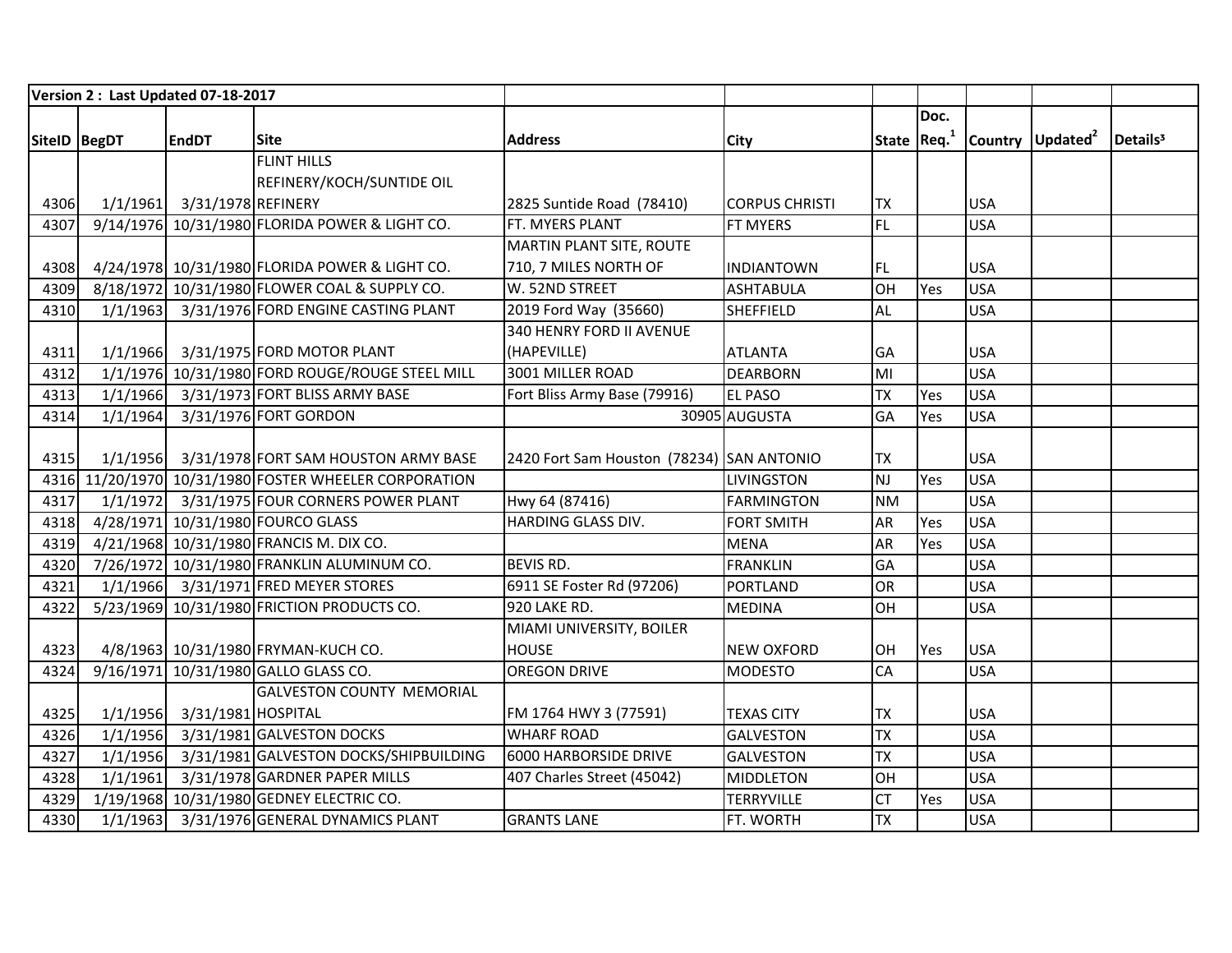|              |          | Version 2: Last Updated 07-18-2017 |                                                                             |                                    |                    |           |              |            |                              |                      |
|--------------|----------|------------------------------------|-----------------------------------------------------------------------------|------------------------------------|--------------------|-----------|--------------|------------|------------------------------|----------------------|
|              |          |                                    |                                                                             |                                    |                    |           | Doc.         |            |                              |                      |
| SiteID BegDT |          | <b>EndDT</b>                       | <b>Site</b>                                                                 | <b>Address</b>                     | City               |           | State $Req1$ |            | Country Updated <sup>2</sup> | Details <sup>3</sup> |
|              |          |                                    |                                                                             |                                    |                    |           |              |            |                              |                      |
| 4331         |          |                                    | 6/20/1975 10/31/1980 GENERAL ELECTRIC CO.                                   | BUILDING 20E, 3522 MAIN AVE.       | ERIE               | PA        |              | <b>USA</b> |                              |                      |
|              |          |                                    |                                                                             | 3900 HARRISBURG BLVD               |                    |           |              |            |                              |                      |
| 4332         | 1/1/1956 |                                    | 3/31/1981 GENERAL FOODS PLANT                                               | (77003)                            | <b>HOUSTON</b>     | <b>TX</b> |              | <b>USA</b> |                              |                      |
|              |          |                                    |                                                                             |                                    |                    |           |              |            |                              |                      |
| 4333         | 1/1/1961 |                                    | 3/31/1962 General Motors Cadillac Plant                                     | 2500 EAST GRAND BOULEVARD          | Detriot            | MI        |              | <b>USA</b> |                              |                      |
| 4334         | 1/1/1965 |                                    | 3/31/1966 General Motors Chevrolet Plant                                    | 1001 WOODSIDE AVENUE               | <b>Bay City</b>    | MI        |              | <b>USA</b> |                              |                      |
| 4335         |          |                                    | 9/12/1967 10/31/1980 GENERAL MOTORS CORP.                                   | 1001 E. DELAVAN AVE.               | <b>BUFFALO</b>     | <b>NY</b> |              | <b>USA</b> |                              |                      |
|              |          |                                    |                                                                             |                                    |                    |           |              |            |                              |                      |
|              |          |                                    |                                                                             | <b>CHEVROLET MOTORS SAGINAW</b>    |                    |           |              |            |                              |                      |
|              |          |                                    |                                                                             | <b>GREY IRON CASTING PLANT,</b>    |                    |           |              |            |                              |                      |
| 4336         |          |                                    | 3/22/1974 10/31/1980 GENERAL MOTORS CORP.                                   | 1629 NORTH WASHINGTON              | <b>SAGINAW</b>     | MI        |              | <b>USA</b> |                              |                      |
|              |          |                                    |                                                                             | 1629 NORTH WASHINGTON              |                    |           |              |            |                              |                      |
| 4337         | 1/1/1965 |                                    | 3/31/1966 General Motors Grey Iron Foundry                                  | <b>AVENUE</b>                      | Saginaw            | MI        |              | <b>USA</b> |                              |                      |
|              |          |                                    | <b>General Motors Saginaw Steering</b>                                      |                                    |                    |           |              |            |                              |                      |
| 4338         | 1/1/1961 |                                    | 3/31/1962 Gear Plants                                                       | 3900 EAST HOLLAND ROAD             | Saginaw            | MI        |              | <b>USA</b> |                              |                      |
| 4339         | 1/1/1961 |                                    | 3/31/1962 General Motors Tech Center                                        | 30001 VAN DYKE AVENUE              | Warren             | MI        |              | <b>USA</b> |                              |                      |
|              |          |                                    |                                                                             |                                    |                    |           |              |            |                              |                      |
| 4340         |          |                                    | 1/1/1956 3/31/1978 GENERAL PORTLAND CEMENT PLANT 2800 POST OAK BLVD (77251) |                                    | <b>HOUSTON</b>     | <b>TX</b> |              | <b>USA</b> |                              |                      |
| 4341         |          |                                    | 3/19/1973 10/31/1980 GENERAL SUPPLY CO.                                     | 1 BRIDGE ST.                       | <b>COPLAY</b>      | PA        |              | <b>USA</b> |                              |                      |
|              |          |                                    | <b>GENERAL WILLIAM J. DONOVAN</b>                                           |                                    |                    |           |              |            |                              |                      |
| 4342         |          |                                    | 4/23/1964 10/31/1980 STATE OFFICE BUILDING                                  | 125 MAIN STREET                    | <b>BUFFALO</b>     | <b>NY</b> |              | <b>USA</b> |                              |                      |
|              |          |                                    | <b>GENERAL WILLIAM J. DONOVAN</b>                                           |                                    |                    |           |              |            |                              |                      |
| 4343         |          |                                    | 1/29/1965 10/31/1980 STATE OFFICE BUILDING                                  | <b>125 MAIN STREET</b>             | <b>BUFFALO</b>     | <b>NY</b> |              | <b>USA</b> |                              |                      |
| 4344         |          |                                    | 10/4/1974 10/31/1980 GEORGE M. HUFF                                         | 686 AVE. E.                        | <b>BAYONNE</b>     | <b>NJ</b> |              | <b>USA</b> |                              |                      |
|              |          |                                    |                                                                             | ALL INVOICES NOTE THE              |                    |           |              |            |                              |                      |
|              |          |                                    |                                                                             | FOLLOWING: FOR SHIPMENT TO         |                    |           |              |            |                              |                      |
|              |          |                                    |                                                                             | J&L (PITTSBURGH WORKS), U.S.       |                    |           |              |            |                              |                      |
|              |          |                                    |                                                                             | STEEL (HOMESTEAD WORKS),           |                    |           |              |            |                              |                      |
|              |          |                                    |                                                                             | AND/OR E.D.S. (MARSFIELD           |                    |           |              |            |                              |                      |
| 4345         |          |                                    | 4/3/1974 10/31/1980 GEORGE P. REINTJES CO.                                  | WORKS)                             | <b>KANSAS CITY</b> | <b>MO</b> | Yes          | <b>USA</b> |                              |                      |
|              |          |                                    |                                                                             |                                    |                    |           |              |            |                              |                      |
| 4346         |          |                                    | 1/1/1976 3/31/1981 GEORGIA CRAFT PAPERMILL                                  | 238 Mays Bridge Rd SW (30165) ROME |                    | <b>GA</b> |              | <b>USA</b> |                              |                      |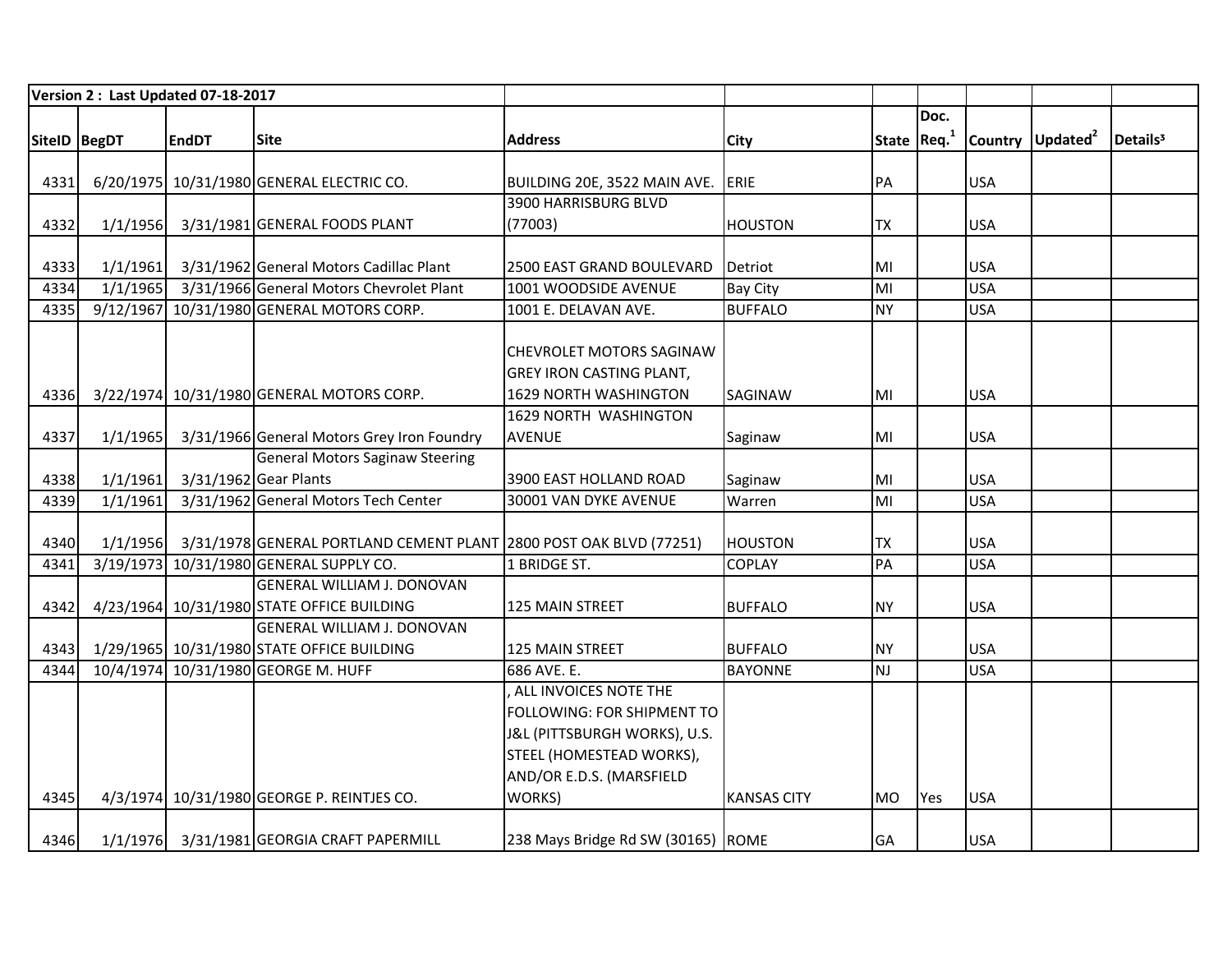|              | Version 2 : Last Updated 07-18-2017 |                             |                                                     |                                       |                      |           |              |            |                              |                      |
|--------------|-------------------------------------|-----------------------------|-----------------------------------------------------|---------------------------------------|----------------------|-----------|--------------|------------|------------------------------|----------------------|
|              |                                     |                             |                                                     |                                       |                      |           | Doc.         |            |                              |                      |
| SiteID BegDT |                                     | <b>EndDT</b>                | <b>Site</b>                                         | <b>Address</b>                        | <b>City</b>          |           | State $Req1$ |            | Country Updated <sup>2</sup> | Details <sup>3</sup> |
|              |                                     |                             | Georgia Pacific Paper Mill (f/k/a                   |                                       |                      |           |              |            |                              |                      |
| 4347         | 1/1/1969                            |                             | 3/31/1970 Kalamazoo Paper Company Mill)             | 400 ISLAND AVENUE                     | Kalamazoo            | MI        |              | <b>USA</b> |                              |                      |
|              |                                     |                             | <b>GEORGIA PACIFIC PAPER MILL</b>                   |                                       |                      |           |              |            |                              |                      |
| 4348         |                                     |                             | 1/1/1963 3/31/1976 (GREAT SOUTHERN PAPER PMILL)     | Hwy 273 W (39832)                     | <b>CEDAR SPRINGS</b> | GA        |              | <b>USA</b> |                              |                      |
| 4349         |                                     |                             | 5/8/1975 10/31/1980 GETTY OIL CO.                   | <b>WAREHOUSE RECEIVING</b>            | <b>DELAWARE CITY</b> | <b>DE</b> |              | <b>USA</b> |                              |                      |
| 4350         |                                     |                             | 6/17/1976 10/31/1980 GILMAN PAPER CO.               |                                       | <b>ST MARYS</b>      | GA        | Yes          | <b>USA</b> |                              |                      |
|              |                                     |                             | 4351 12/20/1974 10/31/1980 GLASROCK PRODUCTS, INC.  |                                       | <b>CALHOUN</b>       | GA        | Yes          | <b>USA</b> |                              |                      |
| 4352         |                                     |                             | 2/27/1975 10/31/1980 GLASS CONTAINERS               | ROUTE 101                             | <b>DAYVILLE</b>      | <b>CT</b> | Yes          | <b>USA</b> |                              |                      |
| 4353         |                                     |                             | 9/16/1971 10/31/1980 GLENSHAW GLASS CO.             |                                       | ORANGEBURG           | <b>NY</b> | Yes          | <b>USA</b> |                              |                      |
|              |                                     |                             |                                                     | HOOVER BALL & BEARING CO.,            |                      |           |              |            |                              |                      |
|              |                                     |                             | 4354 11/25/1963 10/31/1980 GLENVALE PRODUCTS        | P.O. BOX 631                          | <b>MALVERN</b>       | AR        | Yes          | <b>USA</b> |                              |                      |
| 4355         |                                     |                             | 1/1/1968 3/31/1981 GOODYEAR TIRE & RUBBER PLANT     | 1-10 SMITH ROAD (77720)               | <b>BEAUMONT</b>      | <b>TX</b> |              | <b>USA</b> |                              |                      |
|              |                                     |                             |                                                     |                                       |                      |           |              |            |                              |                      |
| 4357         |                                     |                             | 1/1/1956 3/31/1981 GOODYEAR TIRE & RUBBER PLANT     | 2000 GOODYEAR DRIVE (77017)   HOUSTON |                      | <b>TX</b> |              | <b>USA</b> |                              |                      |
| 4356         |                                     |                             | 1/1/1956 3/31/1974 GOODYEAR TIRE & RUBBER PLANT     | 13441 BAY AREA BLVD (77507)           | PASADENA             | <b>TX</b> |              | <b>USA</b> |                              |                      |
| 4358         |                                     |                             | 1/25/1977 10/31/1980 GRANITE CITY STEEL CO.         | <b>CENTRAL STOREROOM</b>              | <b>GRANITE CITY</b>  | IL        | Yes          | <b>USA</b> |                              |                      |
| 4359         |                                     |                             | 9/15/1972 10/31/1980 GRANITE CITY STEEL CO.         | <b>STEEL WORKS STOREROOM</b>          | <b>GRANITE CITY</b>  | IL        | Yes          | <b>USA</b> |                              |                      |
|              |                                     |                             |                                                     |                                       |                      |           |              |            |                              |                      |
| 4360         | 1/1/1956                            |                             | 3/31/1957 GREAT LAKES CARBON BLACK PLANT HIGHWAY 82 |                                       | <b>PORT ARTHUR</b>   | <b>TX</b> | Yes          | <b>USA</b> |                              |                      |
|              |                                     |                             |                                                     | <b>MISSOURI COKE &amp; CHEMICAL</b>   |                      |           |              |            |                              |                      |
| 4361         |                                     |                             | 8/31/1966 10/31/1980 GREAT LAKES CARBON CORP.       | DIV., 526 E. CATALAN ST.              | <b>ST. LOUIS</b>     | <b>MO</b> |              | <b>USA</b> |                              |                      |
| 4362         |                                     |                             | 4/18/1968 10/31/1980 GREAT LAKES STEEL              | 1 QUALITY DRIVE                       | <b>ECORSE</b>        | MI        |              | <b>USA</b> |                              |                      |
| 4363         |                                     |                             | 1/1/1961 3/31/1962 Great Lakes Steel Zug Island     | <b>ZUG ISLAND</b>                     | Detriot              | MI        |              | <b>USA</b> |                              |                      |
|              |                                     |                             |                                                     | ATSF INDUSTRIAL DISTRICT              |                      |           |              |            |                              |                      |
| 4364         |                                     |                             | 3/21/1971 10/31/1980 GREAT SOUTHERN SUPPLY CO.      | <b>TEAM TRACK</b>                     | <b>HOUSTON</b>       | <b>TX</b> | Yes          | <b>USA</b> |                              |                      |
| 4365         | 1/1/1966                            |                             | 3/31/1976 GREEN COUNTY STEAM PLANT                  | HWY 43 & COUNTY RD. 18                | <b>GREENE</b>        | <b>AL</b> |              | <b>USA</b> |                              |                      |
|              |                                     |                             | Grey Iron - General Motors Saginaw                  | 1629 NORTH WASHINGTON                 |                      |           |              |            |                              |                      |
| 4366         | 1/1/1974                            | 3/31/1975 Foundry           |                                                     | <b>AVENUE</b>                         | Saginaw              | MI        |              | <b>USA</b> |                              |                      |
|              |                                     |                             | <b>GULF CHEMICAL &amp; METALLURGICAL</b>            |                                       |                      |           |              |            |                              |                      |
|              | 4367 12/20/1971 10/31/1980 CORP.    |                             |                                                     | 1100 S. SECOND ST.                    | <b>IRONTON</b>       | OH        |              | <b>USA</b> |                              |                      |
| 4368         | 1/1/1963                            |                             | 3/31/1981 GULF CHEMICAL PLANT                       | 5000 BAYWAY DRIVE (77522)             | <b>BAYTOWN</b>       | <b>TX</b> |              | <b>USA</b> |                              |                      |
|              |                                     |                             | <b>GULF COAST MARINE WAYS</b>                       | <b>OCEAN DRIVE &amp; BEASLEY AVE</b>  |                      |           |              |            |                              |                      |
| 4369         |                                     | 1/1/1961 3/31/1981 SHIPYARD |                                                     | (78336)                               | <b>ARANSAS PASS</b>  | <b>TX</b> |              | <b>USA</b> |                              |                      |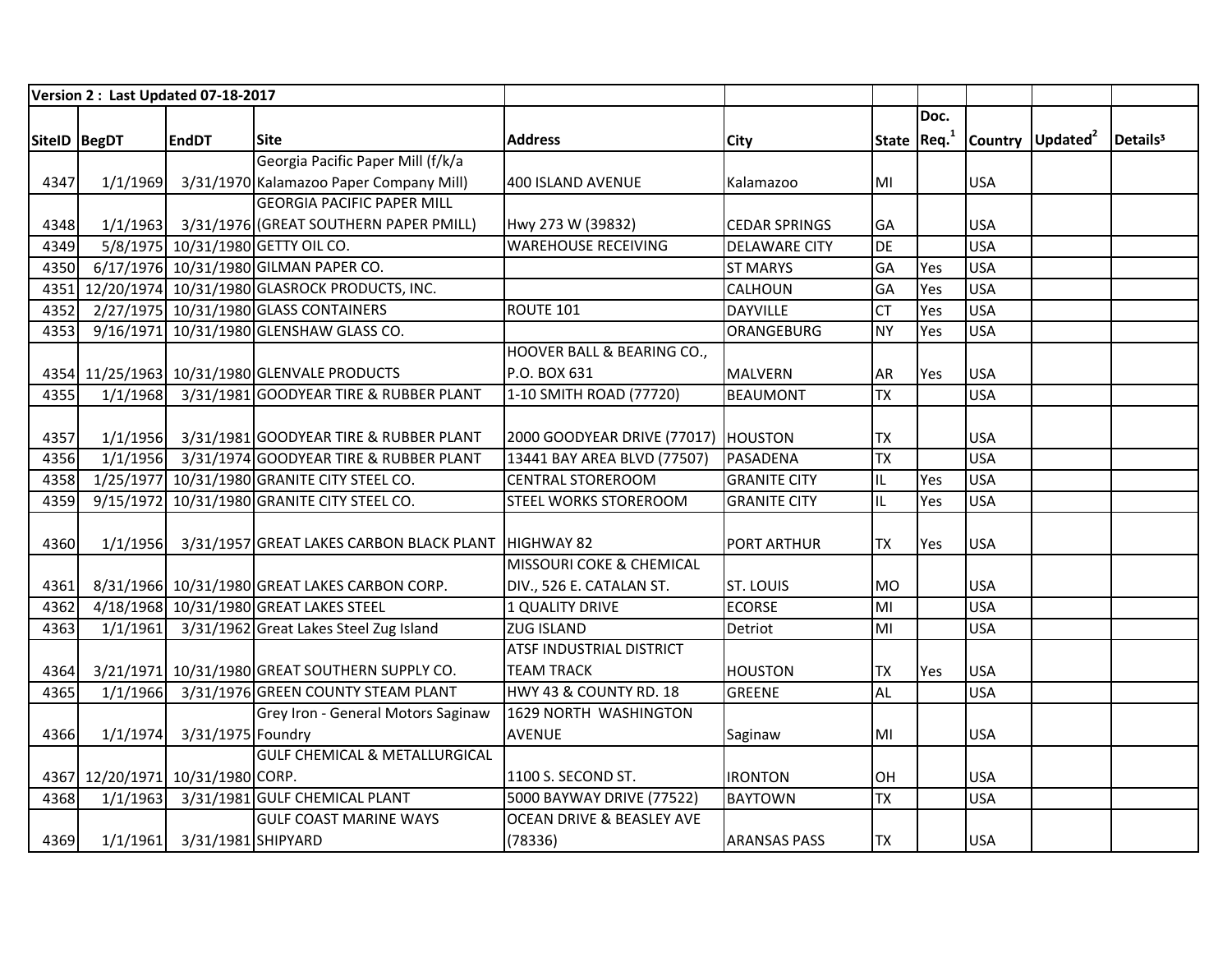|              | Version 2: Last Updated 07-18-2017 |                          |                                                   |                                      |                       |           |              |            |                              |                      |
|--------------|------------------------------------|--------------------------|---------------------------------------------------|--------------------------------------|-----------------------|-----------|--------------|------------|------------------------------|----------------------|
|              |                                    |                          |                                                   |                                      |                       |           | Doc.         |            |                              |                      |
| SiteID BegDT |                                    | <b>EndDT</b>             | <b>Site</b>                                       | <b>Address</b>                       | <b>City</b>           |           | State $Req1$ |            | Country Updated <sup>2</sup> | Details <sup>3</sup> |
| 4370         | 1/1/1967                           |                          | 3/31/1978 GULF OIL CORPORATION                    | 1801 Gulfway Drive (77640)           | <b>PORT ARTHUR</b>    | <b>TX</b> |              | <b>USA</b> |                              |                      |
| 4371         | 1/1/1956                           |                          | 3/31/1979 GULF OIL REFINERY                       | 1801 GULFWAY DRIVE (77640)           | <b>PORT ARTHUR</b>    | <b>TX</b> |              | <b>USA</b> |                              |                      |
| 4372         | 1/1/1956                           |                          | 3/31/1971 GULF OIL REFINERY                       | OFF HIGHWAY 82                       | <b>PORT ARTHUR</b>    | <b>TX</b> |              | <b>USA</b> |                              |                      |
| 4373         | 1/1/1968                           |                          | 3/31/1970 GULF PORT SHIPYARD                      | <b>HOUSTON AVENUE</b>                | PORT ARTHUR           | <b>TX</b> |              | <b>USA</b> |                              |                      |
|              |                                    |                          |                                                   | HWY 59 AT SCOTT ROAD                 |                       |           |              |            |                              |                      |
| 4374         | 1/1/1957                           |                          | 3/31/1981 GULF STATES INDUSTRIAL PLANT            | (77471)                              | <b>ROSENBURG</b>      | <b>TX</b> |              | <b>USA</b> |                              |                      |
| 4375         | 1/1/1968                           |                          | 3/31/1976 GULF STATES PAPER MILL                  | 28270 HWY. 80                        | <b>WEST DEMOPOLIS</b> | AL        |              | <b>USA</b> |                              |                      |
| 4376         | 1/1/1957                           |                          | 3/31/1978 GULF STATES UTILITIES                   | HIGHWAY 87                           | <b>BRIDGE CITY</b>    | <b>TX</b> |              | <b>USA</b> |                              |                      |
|              |                                    |                          | <b>GULF-CHEVRON-STANDARD OIL</b>                  |                                      |                       |           |              |            |                              |                      |
| 4377         | 1/1/1961                           |                          | 3/31/1978 REFINERY & CHEMICAL PLANT               | 1801 Gulfway Drive (77640)           | <b>PORT ARTHUR</b>    | <b>TX</b> |              | <b>USA</b> |                              |                      |
| 4378         | 1/1/1965                           |                          | 3/31/1967 GULFPORT SHIPYARD                       | <b>LAKE SHORE DRIVE</b>              | <b>PORT ARTHUR</b>    | <b>TX</b> |              | <b>USA</b> |                              |                      |
| 4379         |                                    |                          | 7/30/1965 10/31/1980 H.G. TOLER & SONS LUMBER CO. |                                      | LEOLA                 | AR        | Yes          | <b>USA</b> |                              |                      |
|              |                                    |                          |                                                   | CONNORS STEEL DIV., 15TH ST.         |                       |           |              |            |                              |                      |
| 4380         |                                    |                          | 7/16/1968 10/31/1980 H.K. PORTER CO., INC.        | <b>ENTRANCE</b>                      | <b>HUNTINGTON</b>     | WV        |              | <b>USA</b> |                              |                      |
| 4381         |                                    |                          | 2/26/1976 10/31/1980 H.L. BARBRERA FORWARDING CO. | MAIN ST. @ S.P. TRACKS               | <b>EAGLE PASS</b>     | <b>TX</b> | Yes          | <b>USA</b> |                              |                      |
| 4382         |                                    |                          | 3/30/1971 10/31/1980 H.R. CURRY CO.               | 1023 MAIN ST.                        | <b>SHARPSBURG</b>     | PA        |              | <b>USA</b> |                              |                      |
|              |                                    |                          |                                                   |                                      |                       |           |              |            |                              |                      |
| 4383         |                                    |                          | 9/3/1975 10/31/1980 HANNA MINING CO., THE         | BUTLER TACONITE, 200 COOLEY NASHWAUK |                       | <b>MN</b> |              | <b>USA</b> |                              |                      |
|              |                                    |                          | 4384 11/13/1964 10/31/1980 HANNA-ZEBRISKI & DARON | 6425 TIREMAN                         | <b>DETROIT</b>        | MI        |              | <b>USA</b> |                              |                      |
| 4385         |                                    |                          | 1/1/1956 3/31/1981 HARNISCHFEGER PLANT            | 4400 W NATIONAL                      | <b>MILWAUKEE</b>      | WI        |              | <b>USA</b> |                              |                      |
|              |                                    |                          |                                                   | HEAT TREATMENT DEPT., 4400           |                       |           |              |            |                              |                      |
| 4386         |                                    |                          | 6/12/1974 10/31/1980 HARNISHSEGER CORP.           | W. NATIONAL                          | MILWAUKEE             | WI        |              | <b>USA</b> |                              |                      |
| 4387         |                                    |                          | 7/28/1965 10/31/1980 HARPUR COLLEGE               |                                      | <b>VESTAL</b>         | <b>NY</b> | Yes          | <b>USA</b> |                              |                      |
| 4388         |                                    |                          | 7/22/1971 10/31/1980 HARRISON POWER STATION       | UNIT # 1, # 2, # 3                   | <b>HAYWOOD</b>        | <b>WV</b> |              | <b>USA</b> |                              |                      |
| 4389         | 1/1/1963                           |                          | 3/31/1976 HENRY GRADY HOSPITAL                    | 107 HIRSH HILL                       | <b>ATLANTA</b>        | GA        |              | <b>USA</b> |                              |                      |
|              |                                    |                          |                                                   | HIGHWAY 421 NORTH, ATTN:             |                       |           |              |            |                              |                      |
|              |                                    |                          | 4390 12/27/1971 10/31/1980 HERCULES, INC.         | PLANT STOREROOM                      | <b>WILMINGTON</b>     | <b>NC</b> | Yes          | <b>USA</b> |                              |                      |
| 4391         |                                    |                          | 1/14/1966 10/31/1980 HERMAN WILSON LUMBER         | <b>BOILER ROOM</b>                   | <b>LEOLA</b>          | AR        | Yes          | <b>USA</b> |                              |                      |
| 4392         |                                    |                          | 1/1/1956 3/31/1977 HERMANN HOSPITAL               | 6411 FANNIN                          | <b>HOUSTON</b>        | <b>TX</b> |              | <b>USA</b> |                              |                      |
| 4393         |                                    |                          | 8/9/1971 10/31/1980 HILLSBORO GLASS CO.           |                                      | <b>HILLSBORO</b>      | IL        | Yes          | <b>USA</b> |                              |                      |
|              |                                    |                          | <b>HOECHST CELANESE CHEMICAL</b>                  |                                      |                       |           |              |            |                              |                      |
| 4394         |                                    | 1/1/1961 3/31/1978 PLANT |                                                   | Highway 77 South(78343)              | <b>BISHOP</b>         | <b>TX</b> |              | <b>USA</b> |                              |                      |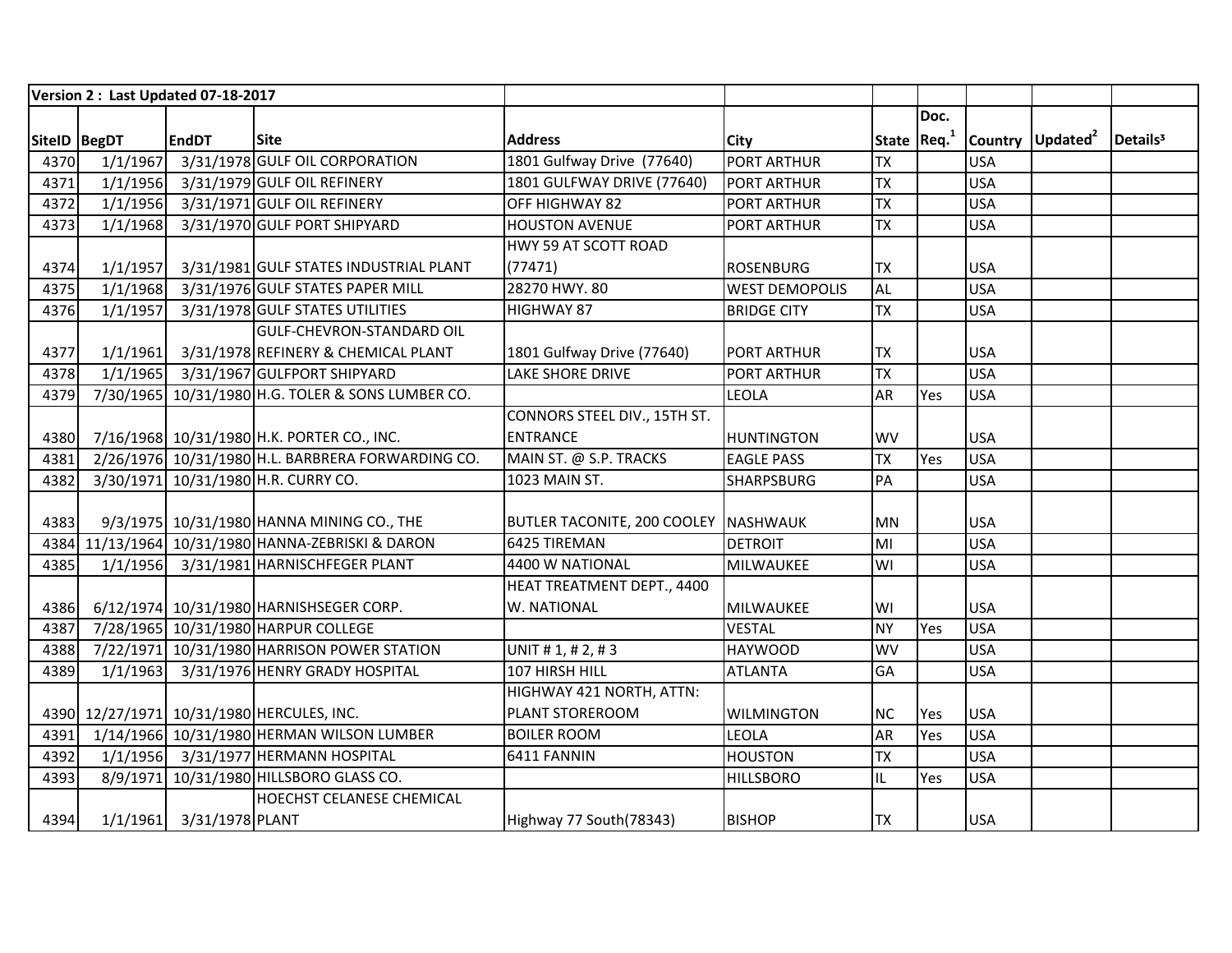|              | Version 2 : Last Updated 07-18-2017 |              |                                                 |                                         |                       |           |              |            |                              |                      |
|--------------|-------------------------------------|--------------|-------------------------------------------------|-----------------------------------------|-----------------------|-----------|--------------|------------|------------------------------|----------------------|
|              |                                     |              |                                                 |                                         |                       |           | Doc.         |            |                              |                      |
| SiteID BegDT |                                     | <b>EndDT</b> | <b>Site</b>                                     | <b>Address</b>                          | <b>City</b>           |           | State $Req1$ |            | Country Updated <sup>2</sup> | Details <sup>3</sup> |
|              |                                     |              |                                                 |                                         |                       |           |              |            |                              |                      |
| 4395         |                                     |              | 8/14/1969 10/31/1980 HOOSIER CITY MOTEL         | 741 STRUM AVE. & U.S. 30 EAST NEW HAVEN |                       | IN        |              | <b>USA</b> |                              |                      |
| 4396         |                                     |              | 9/17/1974 10/31/1980 HOSTETTER SUPPLY CO.       | 40-60 HOLE'S MILL RD.                   | <b>YORK</b>           | PA        |              | <b>USA</b> |                              |                      |
|              |                                     |              | <b>HOT SPRINGS ALUMINUM</b>                     |                                         |                       |           |              |            |                              |                      |
| 4397         |                                     |              | 3/1/1971 10/31/1980 PROCESSORS, INC.            | P.O. BOX 1120                           | <b>HOT SPRINGS</b>    | AR        | Yes          | <b>USA</b> |                              |                      |
|              |                                     |              | <b>HOT SPRINGS ALUMINUM</b>                     |                                         |                       |           |              |            |                              |                      |
|              |                                     |              | 4398 10/15/1970 10/31/1980 PROCESSORS, INC.     | <b>SHADY GROVE RD.</b>                  | <b>HOT SPRINGS</b>    | AR        | Yes          | <b>USA</b> |                              |                      |
| 4399         |                                     |              | 9/3/1970 10/31/1980 HOT SPRINGS SHEET METAL CO. | 1122 MALVERN RD.                        | <b>HOT SPRINGS</b>    | <b>AR</b> |              | <b>USA</b> |                              |                      |
|              |                                     |              |                                                 |                                         |                       |           |              |            |                              |                      |
| 4400         |                                     |              | 1/1/1956 3/31/1981 HOUSTON DOCKS                | 111 EAST LOOP NORTH (77029)             | <b>HOUSTON</b>        | <b>TX</b> |              | <b>USA</b> |                              |                      |
| 4401         | 1/1/1965                            |              | 3/31/1981 HOUSTON SHIPYARD                      | <b>HOUSTON SHIP CHANNEL</b>             | <b>HOUSTON</b>        | <b>TX</b> | Yes          | <b>USA</b> |                              |                      |
|              |                                     |              |                                                 | 1200 EAST WASHINGTON                    |                       |           |              |            |                              |                      |
| 4402         | 1/1/1956                            |              | 3/31/1981 HOWMET ALUMINUM PLANT                 | (75087)                                 | <b>ROCKWALL</b>       | <b>TX</b> |              | <b>USA</b> |                              |                      |
| 4403         |                                     |              | 1/11/1972 10/31/1980 HOWMET CORP.               | <b>MANHEIM PIKE</b>                     | <b>LANCASTER</b>      | PA        |              | <b>USA</b> |                              |                      |
| 4404         | 1/1/1956                            |              | 3/31/1981 HUGHES TOOL PLANT                     | 2001 RANKIN RD. (77073)                 | <b>HOUSTON</b>        | <b>TX</b> |              | <b>USA</b> |                              |                      |
|              |                                     |              | HUGHES-CHRISTENSEN-BAKER                        |                                         |                       |           |              |            |                              |                      |
| 4405         | 1/1/1961                            |              | 3/31/1978 OILFIELDS TOOL PLANT                  | 2001 RANKIN RD.                         | <b>HOUSTON</b>        | <b>TX</b> |              | <b>USA</b> |                              |                      |
| 4406         | 1/1/1956                            |              | 3/31/1981 HUMBLE OIL REFINERY                   | 2800 DECKER DRIVE (77522)               | <b>BAYTOWN</b>        | <b>TX</b> |              | <b>USA</b> |                              |                      |
| 4407         | 1/1/1956                            |              | 3/31/1981 HUMBLE OIL REFINERY                   | 4500 BAYWAY DRIVE (77522)               | <b>BAYTOWN</b>        | <b>TX</b> |              | <b>USA</b> |                              |                      |
|              |                                     |              | HUMBLE/EXXON/ENJAY/RHODIA                       |                                         |                       |           |              |            |                              |                      |
| 4408         |                                     |              | 1/1/1964 3/31/1965 PLASTICS & RUBBER PLANT      | 4500 Bayway Drive (77520)               | <b>BAYTOWN</b>        | <b>TX</b> |              | <b>USA</b> |                              |                      |
| 4409         |                                     |              | 6/4/1973 10/31/1980 HUNT WESSON FOODS, INC.     | <b>EAGLE ST. &amp; GROVE ST.</b>        | <b>BRIDGETON</b>      | NJ        |              | <b>USA</b> |                              |                      |
| 4410         |                                     |              | 6/6/1975 10/31/1980 HUNTER CORP.                | 3027 INDIANAPOLIS BLVD.                 | <b>WHITING</b>        | IN        |              | <b>USA</b> |                              |                      |
| 4411         |                                     |              | 1/1/1963 3/31/1964 HUNTERS POINT NAVAL SHIPYARD | Crisp Road (94124)                      | <b>SAN FRANCISCO</b>  | CA        |              | <b>USA</b> |                              |                      |
| 4412         | 1/1/1956                            |              | 3/31/1977 HYATT REGENCY HOTEL                   | 1200 Lousiana St 77002                  | <b>HOUSTON</b>        | <b>TX</b> |              | <b>USA</b> |                              |                      |
|              |                                     |              | HYDRIL OILFIELD EQUIPMENT & PIPE                |                                         |                       |           |              |            |                              |                      |
| 4413         | 1/1/1956                            |              | 3/31/1981 FABRICATING PLANT                     | 2800 DECKER DRIVE (77522)               | <b>BAYTOWN</b>        | <b>TX</b> |              | <b>USA</b> |                              |                      |
| 4414         | 1/1/1960                            |              | 3/31/1962 HYDRO CARBON PROSUCTS                 | <b>HIGHWAY 82</b>                       | <b>PORT ARTHUR</b>    | <b>TX</b> | Yes          | <b>USA</b> |                              |                      |
| 4415         | 1/1/1970                            |              | 3/31/1981 IBM BUILDING JOB SITE                 | 11501 BURNET ROAD (78758)               | <b>AUSTIN</b>         | <b>TX</b> |              | <b>USA</b> |                              |                      |
|              |                                     |              |                                                 |                                         |                       |           |              |            |                              |                      |
| 4416         |                                     |              | 1/1/1956 3/31/1981 ICI AMERICAS CHEMICAL PLANT  | 333 MARSHALL STREET (75670)             | <b>MARSHALL</b>       | <b>TX</b> |              | <b>USA</b> |                              |                      |
| 4417         |                                     |              | 1/1/1956 3/31/1964 IDECO PLANT                  | 1795 LAUREL                             | <b>BEAUMONT</b>       | <b>TX</b> |              | <b>USA</b> |                              |                      |
| 4418         |                                     |              | 3/22/1971 10/31/1980 INCINO REFRACTORIES CO.    | 13929 EUCLID AVE.                       | <b>EAST CLEVELAND</b> | OH        |              | <b>USA</b> |                              |                      |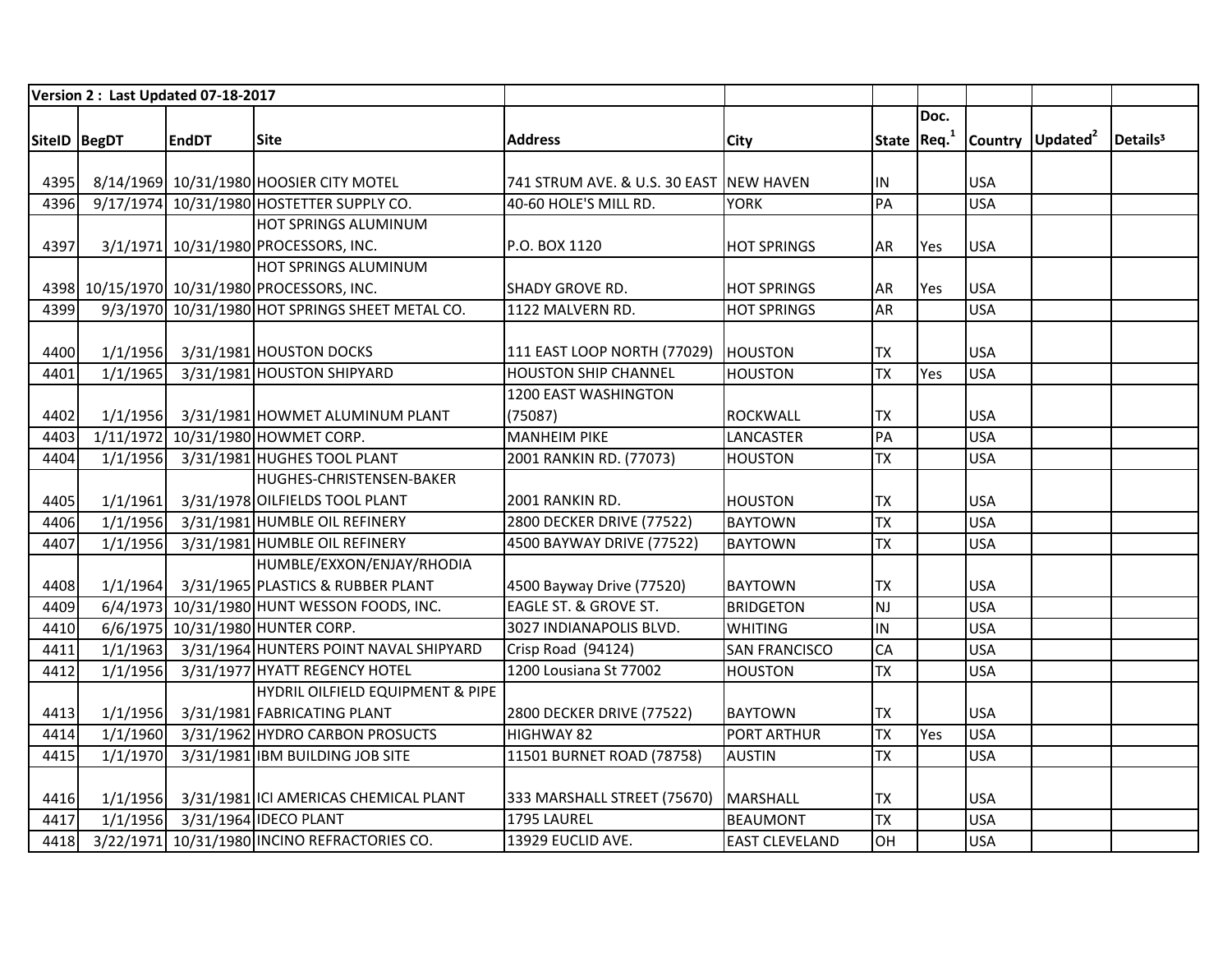|              | Version 2: Last Updated 07-18-2017 |                                                          |                                      |                     |                         |      |            |                              |                      |
|--------------|------------------------------------|----------------------------------------------------------|--------------------------------------|---------------------|-------------------------|------|------------|------------------------------|----------------------|
|              |                                    |                                                          |                                      |                     |                         | Doc. |            |                              |                      |
| SiteID BegDT | <b>EndDT</b>                       | <b>Site</b>                                              | <b>Address</b>                       | City                | State Req. <sup>1</sup> |      |            | Country Updated <sup>2</sup> | Details <sup>3</sup> |
| 4419         | 1/1/1961 3/31/1962 INCO Alloys     |                                                          | 3200 RIVERSIDE DRIVE                 | <b>HUNTINGTON</b>   | <b>WV</b>               |      | <b>USA</b> |                              |                      |
| 4420         |                                    | 6/8/1972 10/31/1980 INDEPENDENT LINEN CO.                |                                      | <b>LITTLE ROCK</b>  | <b>AR</b>               | Yes  | <b>USA</b> |                              |                      |
|              |                                    |                                                          | <b>TANNERS CREEK GENERAL</b>         |                     |                         |      |            |                              |                      |
| 4421         |                                    | 6/28/1967 10/31/1980 INDIANA & MICHIGAN ELECTRIC         | <b>PLANT</b>                         | LAWRENCEBURG        | IN.                     |      | <b>USA</b> |                              |                      |
|              |                                    | INDIANA SOLIDERS HOME POWER                              |                                      |                     |                         |      |            |                              |                      |
| 4422         | 3/20/1964 10/31/1980 HOUSE         |                                                          | 3851 NORTH RIVER ROAD                | LAFAYETTE           | IN                      |      | <b>USA</b> |                              |                      |
|              |                                    |                                                          | <b>CLIFTY CREEK STATION, P.O.BOX</b> |                     |                         |      |            |                              |                      |
| 4423         |                                    | 2/6/1976 10/31/1980 INDIANA-KENTUCKY ELECTRIC            | 97                                   | <b>MADISON</b>      | IN.                     |      | <b>USA</b> |                              |                      |
| 4424         |                                    | 4/23/1976 10/31/1980 INDUSTRIAL GUNNITE, INC.            | <b>COMMERCIAL SITE</b>               | <b>LULING</b>       | <b>TX</b>               | Yes  | <b>USA</b> |                              |                      |
| 4425         |                                    | 1/1/1963 3/31/1978 INGALLS SHIPYARD                      | 1000 Access Rd. (39568)              | PASCAGOULA          | <b>MS</b>               |      | <b>USA</b> |                              |                      |
|              |                                    | <b>INGERSOLL-RAND FABRICATING</b>                        |                                      |                     |                         |      |            |                              |                      |
| 4426         | 1/1/1965 3/31/1981 SHOP            |                                                          | 2210 MCALLISTER ROAD (77092) HOUSTON |                     | <b>TX</b>               |      | <b>USA</b> |                              |                      |
| 4427         |                                    | 8/16/1971 10/31/1980 INLAND STEEL CO.                    | 4400 RAILROAD AVENUE                 | <b>EAST CHICAGO</b> | IN                      |      | <b>USA</b> |                              |                      |
| 4428         |                                    | 9/11/1973 10/31/1980 INLAND STEEL CO.                    | PLANT #2, #3 OPEN HEARTH             | <b>EAST CHICAGO</b> | IN                      |      | <b>USA</b> |                              |                      |
|              |                                    | <b>INSULATION &amp; REFRACTORIES</b>                     |                                      |                     |                         |      |            |                              |                      |
| 4429         |                                    | 6/24/1976 10/31/1980 SERVICES, INC.                      | 1041 GALLOWAY                        | <b>MEMPHIS</b>      | TN                      |      | <b>USA</b> |                              |                      |
|              |                                    | <b>INSULATION &amp; REFRACTORIES</b>                     |                                      |                     |                         |      |            |                              |                      |
| 4430         |                                    | 3/23/1973 10/31/1980 SERVICES, INC.                      | 7859 HIGHWAY #70                     | <b>MEMPHIS</b>      | <b>TN</b>               |      | <b>USA</b> |                              |                      |
|              |                                    | <b>INSULATION &amp; REFRACTORIES</b>                     |                                      |                     |                         |      |            |                              |                      |
| 4431         |                                    | 5/29/1974 10/31/1980 SERVICES, INC.                      | P.O. BOX 28691                       | <b>MEMPHIS</b>      | TN                      | Yes  | <b>USA</b> |                              |                      |
|              |                                    | <b>INTERNATIONAL BUSINESS</b>                            |                                      |                     |                         |      |            |                              |                      |
| 4432         |                                    | 12/8/1966 10/31/1980 MACHINES CORP.                      | <b>ATTN: H. HOPKINS</b>              | <b>ENDICOTT</b>     | <b>NY</b>               | Yes  | <b>USA</b> |                              |                      |
| 4433         |                                    | 6/14/1977 10/31/1980 INTERNATIONAL HARVESTER             | 1401 PERKINS AVE.                    | WAUKESHA            | WI                      |      | <b>USA</b> |                              |                      |
|              |                                    |                                                          |                                      |                     |                         |      |            |                              |                      |
| 4434         |                                    | 4/4/1967 10/31/1980 INTERNATIONAL HARVESTER CORP.        | TORRENCE AVE. 112TH ST. GATE CHICAGO |                     | IL                      |      | <b>USA</b> |                              |                      |
|              |                                    | 4435 10/14/1970 10/31/1980 INTERNATIONAL NICKEL CO., THE | 3200 RIVERSIDE DRIVE                 | <b>HUNTINGTON</b>   | <b>WV</b>               |      | <b>USA</b> |                              |                      |
|              |                                    |                                                          | LOUISIANA MILL STORE ROOM,           |                     |                         |      |            |                              |                      |
| 4437         |                                    | 5/7/1976 10/31/1980 INTERNATIONAL PAPER CO.              | 705 COLLIER ST.                      | <b>BASTROP</b>      | <b>LA</b>               |      | <b>USA</b> |                              |                      |
| 4444         |                                    | 5/7/1975 10/31/1980 INTERNATIONAL PAPER CO.              |                                      | <b>BASTROP</b>      | LA                      | Yes  | <b>USA</b> |                              |                      |
| 4442         |                                    | 6/11/1975 10/31/1980 INTERNATIONAL PAPER CO.             | <b>SOUTHERN KRAFT DIV.</b>           | <b>GEORGETOWN</b>   | <b>SC</b>               |      | <b>USA</b> |                              |                      |
| 4440         |                                    | 8/26/1976 10/31/1980 INTERNATIONAL PAPER CO.             | <b>RILEY ROAD</b>                    | JAY                 | ME                      |      | <b>USA</b> |                              |                      |
| 4438         |                                    | 7/18/1975 10/31/1980 INTERNATIONAL PAPER CO.             | P.O. BOX 311                         | <b>NATCHEZ</b>      | <b>MS</b>               | Yes  | <b>USA</b> |                              |                      |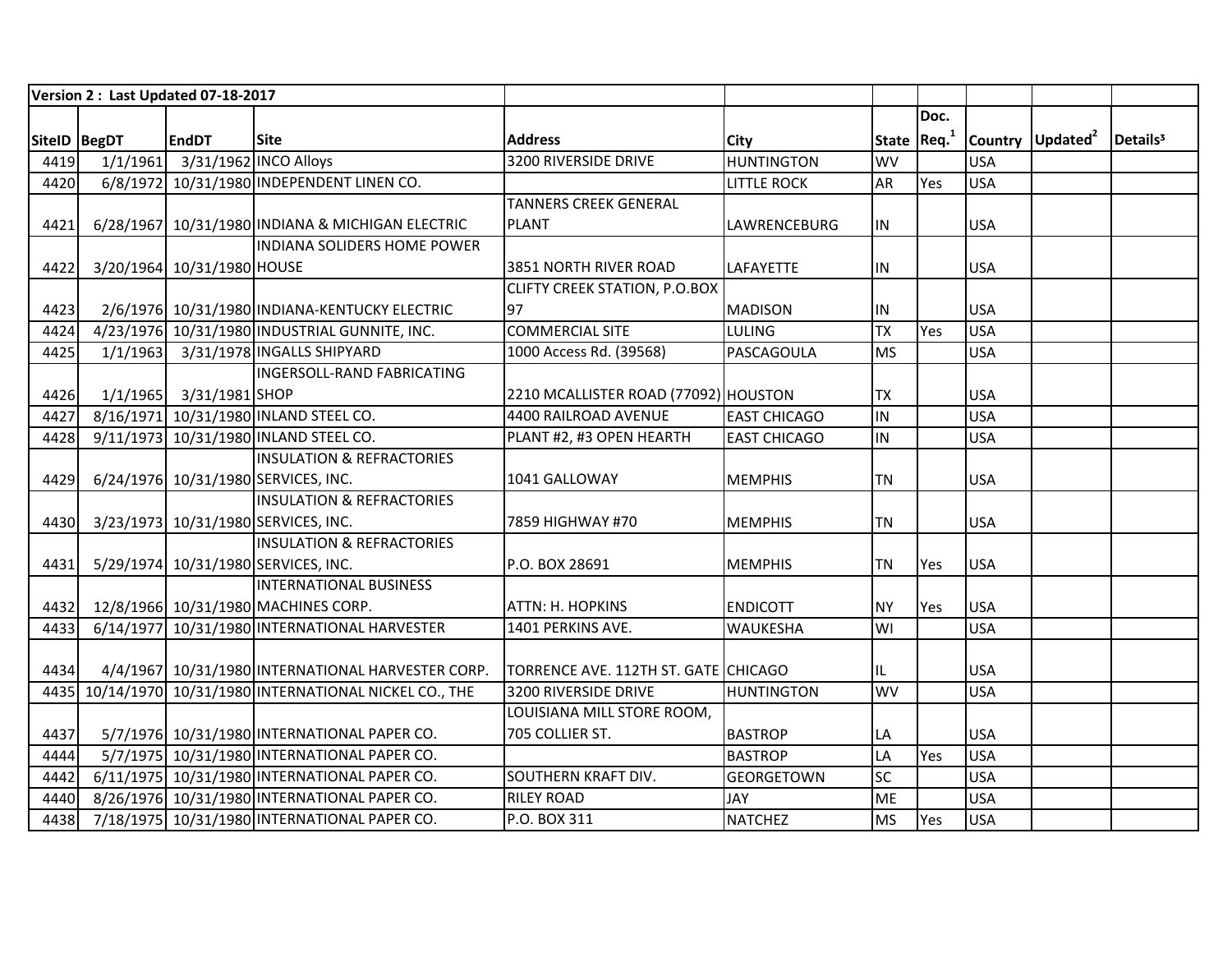|              |          | Version 2: Last Updated 07-18-2017 |                                                   |                               |                       |           |              |            |                              |                      |
|--------------|----------|------------------------------------|---------------------------------------------------|-------------------------------|-----------------------|-----------|--------------|------------|------------------------------|----------------------|
|              |          |                                    |                                                   |                               |                       |           | Doc.         |            |                              |                      |
| SiteID BegDT |          | <b>EndDT</b>                       | <b>Site</b>                                       | <b>Address</b>                | <b>City</b>           |           | State $Req1$ |            | Country Updated <sup>2</sup> | Details <sup>3</sup> |
|              |          |                                    |                                                   |                               |                       |           |              |            |                              |                      |
| 4439         |          |                                    | 5/23/1975 10/31/1980 INTERNATIONAL PAPER CO.      | P.O. BOX 7069; P.O. BOX 73349 | <b>PINE BLUFF</b>     | AR        | Yes          | <b>USA</b> |                              |                      |
|              |          |                                    |                                                   | SOUTHERN KRAFT DIV., P.O.BOX  |                       |           |              |            |                              |                      |
| 4441         |          |                                    | 6/3/1975 10/31/1980 INTERNATIONAL PAPER CO.       | 835                           | SPRINGHILL            | LA        |              | <b>USA</b> |                              |                      |
| 4436         |          |                                    | 6/11/1974 10/31/1980 INTERNATIONAL PAPER CO.      | <b>LAKE SHORE RD.</b>         | <b>TICONDEROGA</b>    | <b>NY</b> |              | <b>USA</b> |                              |                      |
| 4443         |          |                                    | 6/18/1976 10/31/1980 INTERNATIONAL PAPER CO.      | TICONDERGA MILL #10           | <b>TICONDEROGA</b>    | <b>NY</b> |              | <b>USA</b> |                              |                      |
| 4445         |          |                                    | 1/1/1963 3/31/1978 INTERNATIONAL PAPER MILL       | 900 PAPER MILL RD.            | <b>MOBILE</b>         | <b>AL</b> |              | <b>USA</b> |                              |                      |
| 4446         |          |                                    | 4/2/1971 10/31/1980 IOLA POWER HOUSE              | E. HENRIETTA RD.              | <b>ROCHESTER</b>      | <b>NY</b> |              | <b>USA</b> |                              |                      |
|              |          |                                    |                                                   | NEAL STATION, UNIT #3, #4,    |                       |           |              |            |                              |                      |
| 4447         |          |                                    | 5/16/1974 10/31/1980 IOWA PUBLIC SERVICE CO.      | EBASCO SERVICES, INC.         | <b>SERGEANT BLUFF</b> | IA        |              | <b>USA</b> |                              |                      |
|              |          |                                    | <b>IRON CITY INDUSTRIAL CLEANING</b>              |                               |                       |           |              |            |                              |                      |
| 4448         |          | 6/11/1959 10/31/1980 CORP.         |                                                   | 6640 FRANKSTOWN AVE.          | PITTSBURGH            | PA        |              | <b>USA</b> |                              |                      |
|              |          |                                    | <b>IRONTON METROPOLITAN HOUSING</b>               |                               |                       |           |              |            |                              |                      |
| 4449         |          | 11/4/1968 10/31/1980 AUTHORITY     |                                                   | N. FIFTH ST.                  | <b>IRONTON</b>        | OH        |              | <b>USA</b> |                              |                      |
|              |          |                                    | 4450 12/16/1971 10/31/1980 ISLAND CREEK COAL CO.  | PEVLER #1 MINE                | <b>INEZ</b>           | KY        | Yes          | <b>USA</b> |                              |                      |
| 4451         |          | 1/1/1961 3/31/1962 J&L Steel       |                                                   | <b>STEEL STREET</b>           | <b>ALIQUIPPA</b>      | PA        |              | <b>USA</b> |                              |                      |
|              |          |                                    | 4452 11/20/1959 10/31/1980 J.A. KOHLHEPP SONS     | 650 DU BOIS ST.               | <b>DU BOIS</b>        | PA        |              | <b>USA</b> |                              |                      |
|              |          |                                    |                                                   | 5050 N. PORT WASHINGTON       |                       |           |              |            |                              |                      |
| 4453         |          |                                    | 2/22/1977 10/31/1980 J.F. HARRISON, INC.          | RD., P.O. BOX 3711 A          | MILWAUKEE             | WI        |              | <b>USA</b> |                              |                      |
| 4454         |          |                                    | 1/28/1965 10/31/1980 JIM JACKSON, CONTRACTOR      | 1601 REDSAMEN PARK RD.        | <b>LITTLE ROCK</b>    | AR        |              | <b>USA</b> |                              |                      |
|              |          |                                    |                                                   | 9300 NEEDLEPOINT ROAD         |                       |           |              |            |                              |                      |
| 4455         |          |                                    | 1/1/1956 3/31/1981 JM HUBER CARBON BLACK PLANT    | (77521)                       | <b>BAYTOWN</b>        | <b>TX</b> |              | <b>USA</b> |                              |                      |
|              |          |                                    |                                                   |                               |                       |           |              |            |                              |                      |
| 4456         |          |                                    | 6/3/1969 10/31/1980 JOHN GRAVES MEMORIAL HOSPITAL |                               | <b>GEORGETOWN</b>     | <b>KY</b> | Yes          | <b>USA</b> |                              |                      |
| 4457         |          |                                    | 4/27/1970 10/31/1980 JOHN J. MORONEY & CO.        | 2537 W. LEMOYNE ST.           | <b>MELROSE PARK</b>   | IL        |              | <b>USA</b> |                              |                      |
| 4458         |          |                                    | 6/29/1971 10/31/1980 JOHN WHITSETT CO.            | 6864 SUMMER AVE.              | <b>MEMPHIS</b>        | <b>TN</b> |              | <b>USA</b> |                              |                      |
| 4459         | 1/1/1963 |                                    | 3/31/1976 JOHNS-MANVILLE PIPE PLANT               | West Hwy 75 (75026)           | <b>DENISON</b>        | <b>TX</b> |              | <b>USA</b> |                              |                      |
|              |          |                                    |                                                   |                               |                       |           |              |            |                              |                      |
|              |          |                                    |                                                   | PITTSBURGH WORKS, FOUNDRY     |                       |           |              |            |                              |                      |
|              |          |                                    | 4460 7/30/1974 10/31/1980 JONES & LAUGHLIN STEEL  | BRICK SHED, 2900 CARSON ST.   | PITTSURGH             | PA        |              | <b>USA</b> |                              |                      |
| 4461         |          |                                    | 12/11/1962 10/31/1980 JOSEPH TOYE CO.             | 315 BANK ST.                  | <b>BRIDGETON</b>      | <b>NJ</b> |              | <b>USA</b> |                              |                      |
|              |          |                                    |                                                   | 4111 S 74TH EAST AVENUE       |                       |           |              |            |                              |                      |
| 4462         |          |                                    | 1/1/1956 3/31/1981 KAISER ALUMINUM PLANT          | (74145)                       | <b>TULSA</b>          | OK        |              | <b>USA</b> |                              |                      |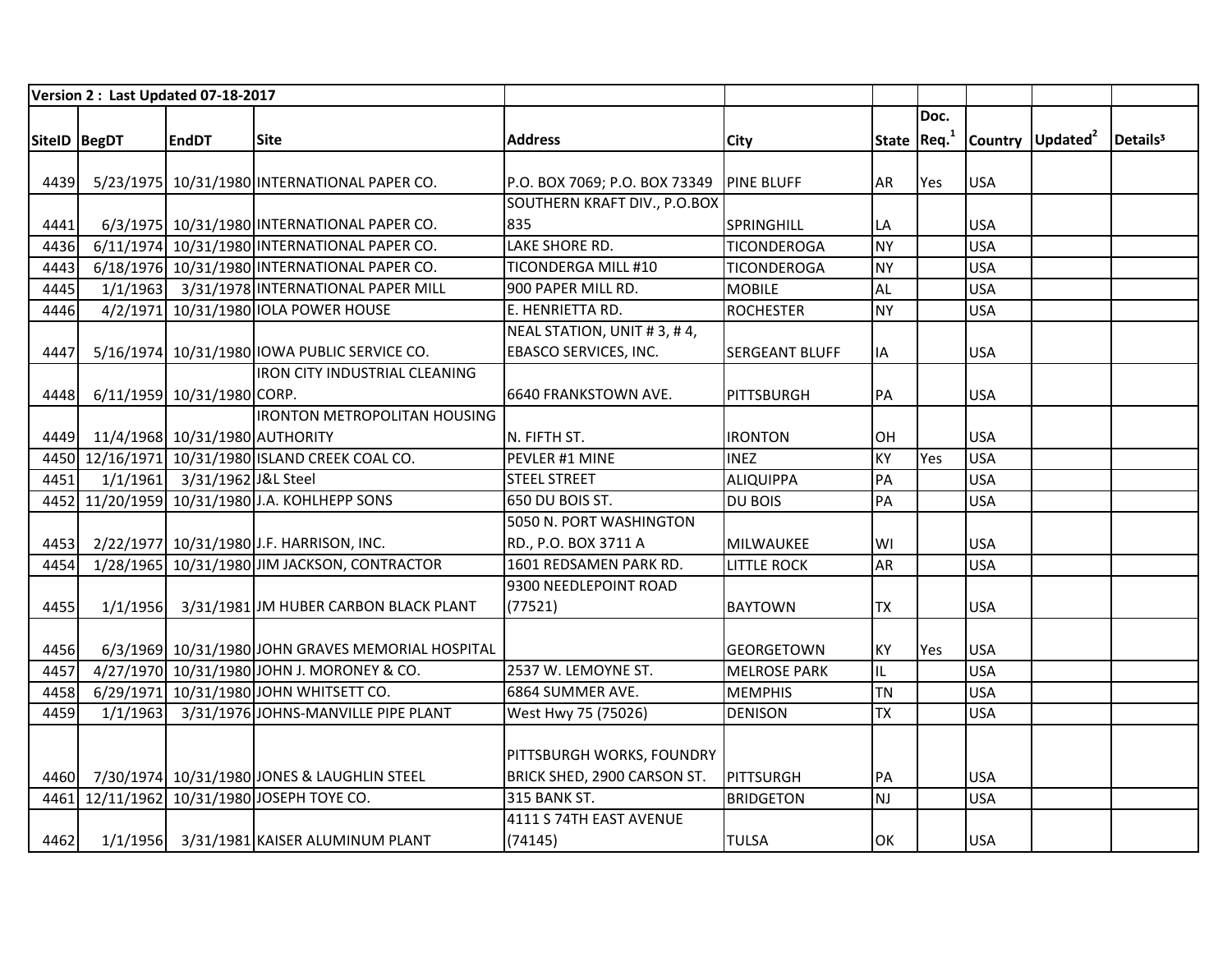|               |          | Version 2: Last Updated 07-18-2017 |                                                   |                                    |                      |              |      |            |                              |                      |
|---------------|----------|------------------------------------|---------------------------------------------------|------------------------------------|----------------------|--------------|------|------------|------------------------------|----------------------|
|               |          |                                    |                                                   |                                    |                      |              | Doc. |            |                              |                      |
| SiteID  BegDT |          | <b>EndDT</b>                       | <b>Site</b>                                       | <b>Address</b>                     | <b>City</b>          | State $Req1$ |      |            | Country Updated <sup>2</sup> | Details <sup>3</sup> |
|               |          |                                    | 4463 11/4/1971 10/31/1980 KAISER STEEL CORP.      | MASONRY DEPT.                      | <b>KAISER</b>        | CA           | Yes  | <b>USA</b> |                              |                      |
| 4464          |          |                                    | 5/19/1965 10/31/1980 KEIL CHARCOAL CO., INC.      | <b>RETORT PLANT</b>                | <b>DOLGEVILLE</b>    | <b>NY</b>    | Yes  | <b>USA</b> |                              |                      |
|               |          |                                    |                                                   | Building 2000 Kelly Air Force      |                      |              |      |            |                              |                      |
| 4465          |          |                                    | 1/1/1956 3/31/1978 KELLY AIR FORCE BASE           | Base Rd. (78201)                   | <b>SAN ANTONIO</b>   | <b>TX</b>    |      | <b>USA</b> |                              |                      |
|               |          |                                    |                                                   | 13701 STATE HIGHWAY 31             |                      |              |      |            |                              |                      |
| 4466          | 1/1/1963 |                                    | 3/31/1981 KELLY SPRINGFIELD PLANT                 | <b>WEST</b>                        | <b>TYLER</b>         | <b>TX</b>    |      | <b>USA</b> |                              |                      |
| 4467          | 1/1/1973 |                                    | 3/31/1977 KELSO SHIPYARD                          | 6200 HARBORSIDE DRIVE              | <b>GALVESTON</b>     | <b>TX</b>    |      | <b>USA</b> |                              |                      |
|               |          |                                    |                                                   | KENCROFT WAREHOUSE DIV.,           |                      |              |      |            |                              |                      |
| 4468          |          |                                    | 4/23/1964 10/31/1980 KENCROFT MALLEABLE CO., INC. | 373 HERTEL AV.                     | <b>BUFFALO</b>       | <b>NY</b>    |      | <b>USA</b> |                              |                      |
|               |          |                                    |                                                   | BIG SANDY PLANT, UNIT #2,          |                      |              |      |            |                              |                      |
| 4469          |          |                                    | 4/6/1972 10/31/1980 KENTUCKY POWER COMPANY        | OPERATING DEPT.                    | LOUISA               | KY           |      | <b>USA</b> |                              |                      |
| 4470          |          |                                    | 1/5/1976 10/31/1980 KERR GLASS MFG CORP.          | TANK <sub>#1</sub>                 | <b>DUNKIRK</b>       | IN           | Yes  | <b>USA</b> |                              |                      |
| 4471          |          |                                    | 6/14/1971 10/31/1980 KESSELI & MORSE CO.          | 242 CANTERBURY ST.                 | <b>WORCESTER</b>     | <b>MA</b>    |      | <b>USA</b> |                              |                      |
| 4472          |          |                                    | 2/28/1972 10/31/1980 KESSELI & MORSE CO.          | YARD 2 SIDING                      | <b>WORCESTER</b>     | MA           |      | <b>USA</b> |                              |                      |
| 4473          |          |                                    | 1/1/1967 3/31/1976 KEYSTONE STEEL & WIRE          | 7000 S. ADAM ST. (61641            | <b>PEORIA</b>        | IL           |      | <b>USA</b> |                              |                      |
| 4474          |          |                                    | 6/5/1970 10/31/1980 KIBBE'S SPECIALTY CONTRACTORS | 359 E. SOUTHERN AVE.               | S. WILLIAMSPORT      | PA           |      | <b>USA</b> |                              |                      |
| 4475          | 1/1/1967 |                                    | 3/31/1970 KILGORE CERAMICS                        | US HIGHWAY 259                     | <b>KILGORE</b>       | <b>TX</b>    |      | <b>USA</b> |                              |                      |
| 4476          | 1/1/1956 |                                    | 3/31/1981 KIRBY LUMBER MILL                       | 715 FM 92 (77656)                  | <b>SILSBEE</b>       | <b>TX</b>    |      | <b>USA</b> |                              |                      |
|               |          |                                    |                                                   |                                    |                      |              |      |            |                              |                      |
| 4477          |          |                                    | 3/18/1964 10/31/1980 KRANTZ EXPRESS & WAREHOUSE   | THEIR SIDING, 31 FRANKLIN ST.      | <b>EAST HARTFORD</b> | <b>CT</b>    |      | <b>USA</b> |                              |                      |
| 4478          |          |                                    | 7/2/1974 10/31/1980 L.S. CARTAGE CO.              | 6540 N. INDUSTRIAL RD.             | MILWAUKEE            | WI           |      | <b>USA</b> |                              |                      |
| 4479          |          |                                    | 1/1/1961 3/31/1971 LA GLORIA GAS PLANT            | 1702 E. Commerce (75710)           | <b>TYLER</b>         | <b>TX</b>    |      | <b>USA</b> |                              |                      |
| 4480          | 1/1/1966 |                                    | 3/31/1976 LACKLAND AIR FORCE BASE                 | 1050 Lackland Afb (78236)          | <b>SAN ANTONIO</b>   | <b>TX</b>    |      | <b>USA</b> |                              |                      |
| 4481          |          |                                    | 1/1/1960 3/31/1980 LACLEDE STEEL                  | 5 CUT (62084)                      | <b>ALTON</b>         | IL           |      | <b>USA</b> |                              |                      |
| 4482          |          |                                    | 7/12/1971 10/31/1980 LATROBE STEEL                | 2626 LIGONIER STREET               | <b>LATROBE</b>       | PA           |      | <b>USA</b> |                              |                      |
| 4483          |          |                                    | 1/1/1966 10/31/1980 LeTOURNEAU PLANT              | 2401 SOUTH HIGH ST.                | LONGVIEW             | <b>TX</b>    |      | <b>USA</b> |                              |                      |
| 4484          | 1/1/1961 |                                    | 3/31/1972 LEVINGSTON SHIPBUILDING CO.             | 91 West Front Street (77630)       | <b>ORANGE</b>        | <b>TX</b>    |      | <b>USA</b> |                              |                      |
|               |          |                                    | LEWISTOWN SMELTING & REFINING                     |                                    |                      |              |      |            |                              |                      |
| 4485          |          | 8/13/1959 10/31/1980 CO.           |                                                   |                                    | LEWISTOWN            | PA           | Yes  | <b>USA</b> |                              |                      |
| 4486          |          |                                    | 1/23/1969 10/31/1980 LIBERTY SCHOOL               | 200 CULLER ROAD                    | <b>WEIRTON</b>       | <b>WV</b>    |      | <b>USA</b> |                              |                      |
|               |          |                                    |                                                   |                                    |                      |              |      |            |                              |                      |
| 4487          |          |                                    | 8/10/1973 10/31/1980 LINDELL DROP FORGE           | SOUTH LOGAN BLVD. & NYC RR LANSING |                      | MI           |      | <b>USA</b> |                              |                      |
| 4488          |          | 2/5/1963 10/31/1980 LION OIL       |                                                   | EL DORADO REFINERY                 | <b>EL DORADO</b>     | <b>AR</b>    |      | <b>USA</b> |                              |                      |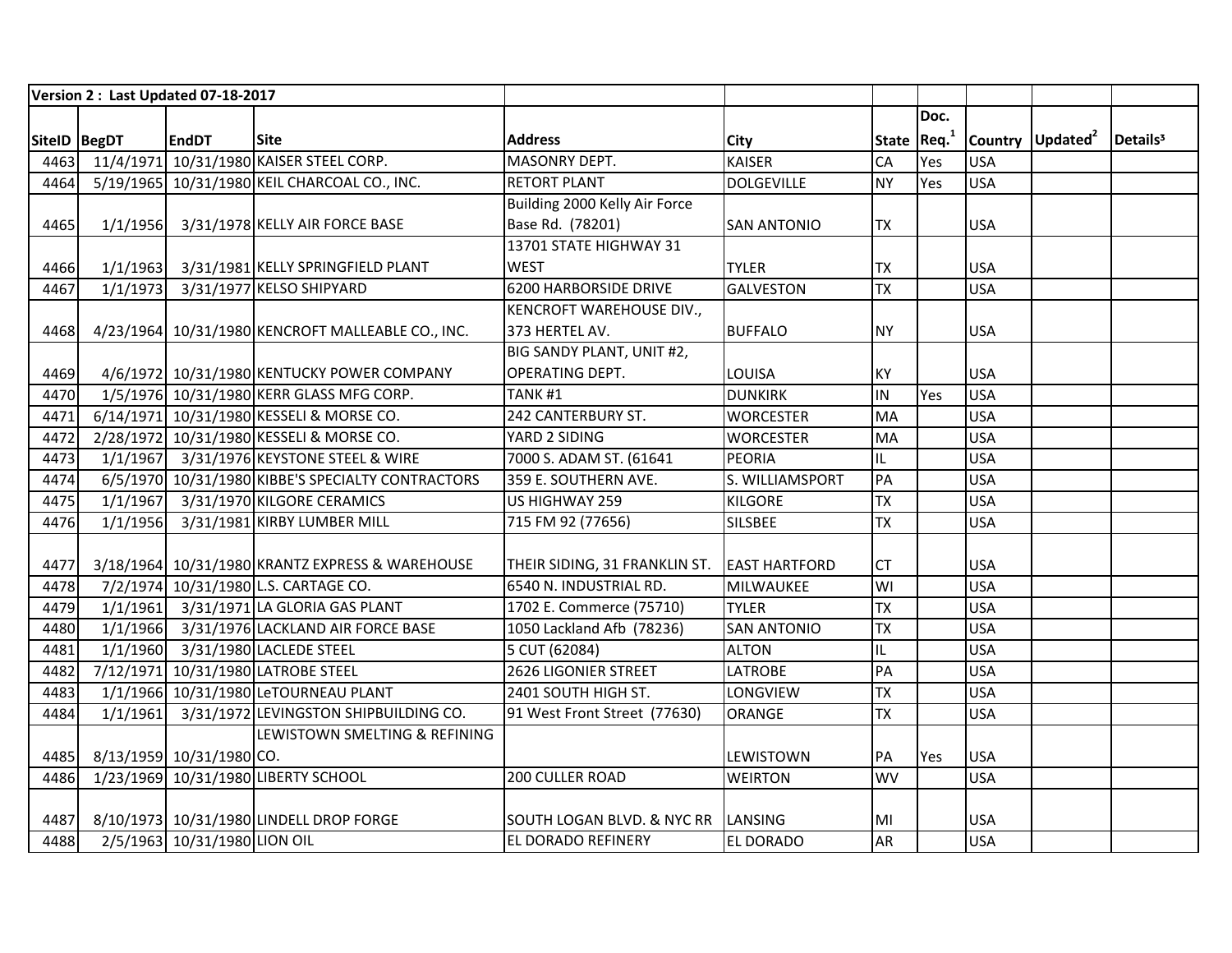|              |          | Version 2: Last Updated 07-18-2017 |                                                   |                                     |                      |              |      |            |                              |                      |
|--------------|----------|------------------------------------|---------------------------------------------------|-------------------------------------|----------------------|--------------|------|------------|------------------------------|----------------------|
|              |          |                                    |                                                   |                                     |                      |              | Doc. |            |                              |                      |
| SiteID BegDT |          | <b>EndDT</b>                       | <b>Site</b>                                       | <b>Address</b>                      | City                 | State $Req1$ |      |            | Country Updated <sup>2</sup> | Details <sup>3</sup> |
| 4489         |          |                                    | 1/9/1962 10/31/1980 LOCHER BRICK                  |                                     | <b>GLASGOW</b>       | <b>VA</b>    | Yes  | <b>USA</b> |                              |                      |
|              |          |                                    |                                                   | 2929 16th Ave West Harbor           |                      |              |      |            |                              |                      |
| 4490         |          |                                    | 1/1/1967 3/31/1969 LOCKHEED SHIPYARD              | <b>Island (98144)</b>               | <b>SEATTLE</b>       | <b>WA</b>    |      | <b>USA</b> |                              |                      |
| 4491         | 1/1/1961 |                                    | 3/31/1978 LONE STAR STEEL                         | 1 SOUTH HWY. 259                    | <b>LONE STAR</b>     | <b>TX</b>    |      | <b>USA</b> |                              |                      |
| 4492         | 1/1/1956 |                                    | 3/31/1981 LONE STAR STEEL MILL                    | 124 COUNTY ROAD 2303                | <b>LONE STAR</b>     | <b>TX</b>    |      | <b>USA</b> |                              |                      |
|              |          |                                    |                                                   | LOUISVILLE INDUSTRIAL CT.,          |                      |              |      |            |                              |                      |
| 4493         |          |                                    | 6/17/1975 10/31/1980 LOUISVILLE FIRE BRICK WORKS  | <b>7665 NATIONAL TURNPIKE</b>       | LOUISVILLE           | KY           |      | <b>USA</b> |                              |                      |
| 4494         | 1/1/1975 |                                    | 3/31/1976 LOWRY STEEL MILL                        |                                     | <b>TEXAS CITY</b>    | <b>TX</b>    | Yes  | <b>USA</b> |                              |                      |
|              |          |                                    |                                                   |                                     |                      |              |      |            |                              |                      |
|              |          |                                    | LTV a/k/a CHANCE VOUGHT                           |                                     |                      |              |      |            |                              |                      |
| 4495         | 1/1/1961 |                                    | 3/31/1976 AIRGRAFT MANUFACTORING PLANT            | 1601 WEST MARSHALL DR.              | <b>GRAND PRAIRIE</b> | <b>TX</b>    |      | <b>USA</b> |                              |                      |
|              |          |                                    | LTV Steel (fka J&L / Republic) -                  |                                     |                      |              |      |            |                              |                      |
| 4496         | 1/1/1961 | 3/31/1962 Hazelwood                |                                                   | <b>2ND AVENUE</b>                   | PITTSBURGH           | PA           |      | <b>USA</b> |                              |                      |
|              |          |                                    | LTV Steel (fka J&L Steel / Republic               |                                     |                      |              |      |            |                              |                      |
| 4497         | 1/1/1965 | 3/31/1966 Steel)                   |                                                   | 2633 EIGHTH STREET N.E.             | <b>CANTON</b>        | OH           |      | <b>USA</b> |                              |                      |
|              |          |                                    | LTV Steel (fka J&L Steel / Republic               |                                     |                      |              |      |            |                              |                      |
| 4498         | 1/1/1965 | 3/31/1966 Steel)                   |                                                   | 401 ROASE AVENUE S.E.               | <b>MASSILLON</b>     | OH           |      | <b>USA</b> |                              |                      |
|              |          |                                    | LTV Steel (fka J&L Steel / Republic               |                                     |                      |              |      |            |                              |                      |
| 4499         | 1/1/1961 | 3/31/1962 Steel)                   |                                                   | <b>ALBERT STREET</b>                | YOUNGSTOWN           | OH           |      | <b>USA</b> |                              |                      |
| 4500         | 1/1/1961 |                                    | 3/31/1962 LTV Steel (fka J&L Steel)               | 111 STATION STREET                  | <b>ALIQUIPPA</b>     | PA           |      | <b>USA</b> |                              |                      |
|              |          |                                    | LTV Steel (fka J&L Steel) - South Side            |                                     |                      |              |      |            |                              |                      |
| 4501         |          | 1/1/1961 3/31/1962 Plant           |                                                   | <b>EAST CARSON STREET</b>           | PITTSBURGH           | PA           |      | <b>USA</b> |                              |                      |
| 4502         |          |                                    | 8/24/1977 10/31/1980 LUBBOCK POWER & LIGHT SYSTEM | <b>HOLLY AVE. STATION</b>           | <b>LUBBOCK</b>       | <b>TX</b>    |      | <b>USA</b> |                              |                      |
|              |          |                                    | LUFKIN FOUNDRY/INDUSTRY &                         |                                     |                      |              |      |            |                              |                      |
| 4503         |          |                                    | 1/1/1957 3/31/1981 MACHINE COMPANY                | 610 SOUTH RAGUET ST. (75904) LUFKIN |                      | <b>TX</b>    |      | <b>USA</b> |                              |                      |
| 4504         | 1/1/1956 |                                    | 3/31/1981 LUFKIN INDUSTRIES PLANT                 | 407 KILN STREET (75904)             | <b>LUFKIN</b>        | <b>TX</b>    |      | <b>USA</b> |                              |                      |
| 4505         |          |                                    | 2/13/1959 10/31/1980 LUMMUS CO.                   |                                     | <b>NEW YORK</b>      | <b>NY</b>    | Yes  | <b>USA</b> |                              |                      |
| 4506         |          |                                    | 7/18/1967 10/31/1980 LUMMUS CO.                   |                                     | <b>NEWARK</b>        | <b>NJ</b>    | Yes  | <b>USA</b> |                              |                      |
| 4507         |          |                                    | 1/7/1970 10/31/1980 M.J. KELLY CO.                | 234 WYTHE AVE.                      | <b>BROOKLYN</b>      | <b>NY</b>    |      | <b>USA</b> |                              |                      |
|              |          |                                    | <b>MACKEY REFRACTORY SALES &amp;</b>              |                                     |                      |              |      |            |                              |                      |
| 4509         |          | 12/3/1971 10/31/1980 SERVICE       |                                                   | 463 E. FIRST AVE.                   | <b>ROSELLE</b>       | NJ           |      | <b>USA</b> |                              |                      |
|              |          |                                    | <b>MACKEY REFRACTORY SALES &amp;</b>              |                                     |                      |              |      |            |                              |                      |
|              |          | 4508 10/15/1971 10/31/1980 SERVICE |                                                   | 206 ROSS PLACE, P.O. BOX 724        | <b>WESTFIELD</b>     | <b>NJ</b>    |      | <b>USA</b> |                              |                      |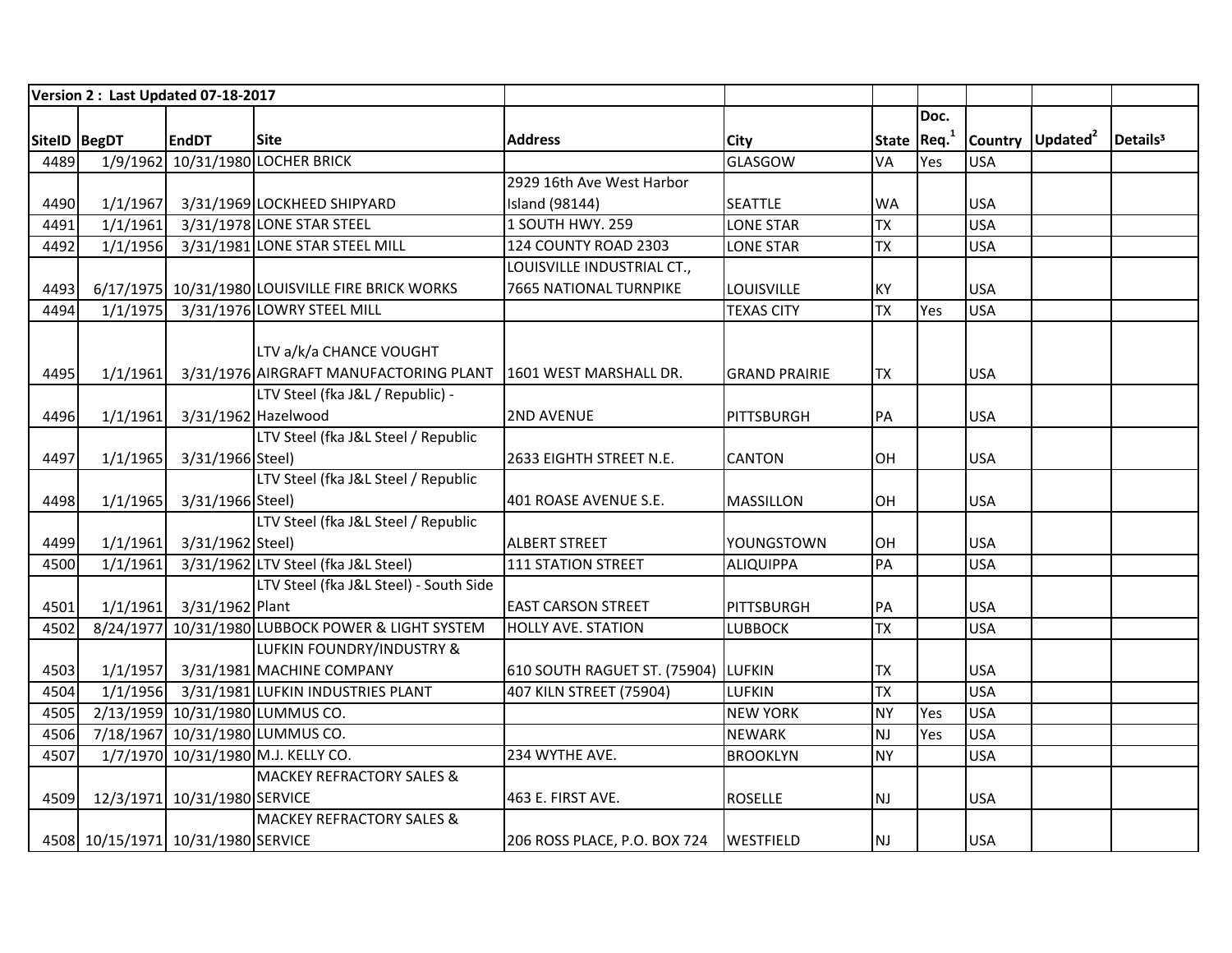|              |          | Version 2 : Last Updated 07-18-2017 |                                                                 |                                    |                       |                |              |            |                              |                      |
|--------------|----------|-------------------------------------|-----------------------------------------------------------------|------------------------------------|-----------------------|----------------|--------------|------------|------------------------------|----------------------|
|              |          |                                     |                                                                 |                                    |                       |                | Doc.         |            |                              |                      |
| SiteID BegDT |          | <b>EndDT</b>                        | <b>Site</b>                                                     | <b>Address</b>                     | <b>City</b>           |                | State $Req1$ |            | Country Updated <sup>2</sup> | Details <sup>3</sup> |
|              |          |                                     | MAGNOLIA-SOCONY-MOBILE-                                         |                                    |                       |                |              |            |                              |                      |
|              |          |                                     | <b>BRITISH (BP) OIL REFINERY &amp;</b>                          |                                    |                       |                |              |            |                              |                      |
| 4510         | 1/1/1963 |                                     | 3/31/1972 CHEMICAL PLANT                                        | 11432 US Highway 90, (77713)       | BEAUMONT              | <b>TX</b>      |              | <b>USA</b> |                              |                      |
|              |          |                                     | Malleable Iron - General Motors                                 |                                    |                       |                |              |            |                              |                      |
| 4511         | 1/1/1961 |                                     | 3/31/1962 Saginaw Foundry                                       | <b>77 WEST CENTER STREET</b>       | Saginaw               | MI             |              | <b>USA</b> |                              |                      |
| 4512         |          |                                     | 2/4/1969 10/31/1980 MANCHESTER & HUDSON CO.                     | <b>THEIR SIDING</b>                | <b>CRANSTON</b>       | R <sub>l</sub> | Yes          | <b>USA</b> |                              |                      |
| 4513         | 1/1/1968 |                                     | 3/31/1978 MARATHON LE TOURNEAU                                  | 2400 McArthur Drive (75602)        | LONGVIEW              | <b>TX</b>      |              | <b>USA</b> |                              |                      |
|              |          |                                     | <b>MARATHON LE TOURNEAU STEEL</b>                               |                                    |                       |                |              |            |                              |                      |
| 4514         | 1/1/1961 | 3/31/1981 MILL                      |                                                                 | 2401 SOUTH HIGH ST.                | <b>LONGVIEW</b>       | <b>TX</b>      |              | <b>USA</b> |                              |                      |
| 4515         | 1/1/1965 |                                     | 3/31/1981 MARATHON MORCO PLANT                                  | 4401 PARK AVE (77539)              | <b>DICKINSON</b>      | <b>TX</b>      |              | <b>USA</b> |                              |                      |
| 4516         | 1/1/1964 |                                     | 3/31/1981 MARATHON MORCO PLANT                                  | FT OF 10 STREET (77590)            | <b>TEXAS CITY</b>     | <b>TX</b>      | Yes          | <b>USA</b> |                              |                      |
| 4517         | 1/1/1961 |                                     | 3/31/1962 Marathon Oil Company                                  | 1300 FORT STREET                   | Detriot               | MI             |              | <b>USA</b> |                              |                      |
| 4518         | 1/1/1961 |                                     | 3/31/1981 MARATHON OIL REFINERY                                 | BOX 227 (77456)                    | <b>MARKHAM</b>        | <b>TX</b>      | Yes          | <b>USA</b> |                              |                      |
| 4519         |          |                                     | 3/7/1972 10/31/1980 MARATHON WAREHOUSE                          | 8233 WEST WARREN                   | <b>DEARBORN</b>       | MI             |              | <b>USA</b> |                              |                      |
| 4520         |          |                                     | 5/3/1971 10/31/1980 MARTHENS CO., THE                           | 204 38TH ST.                       | <b>MOLINE</b>         | IL             |              | <b>USA</b> |                              |                      |
| 4521         | 1/1/1968 |                                     | 3/31/1972 MARTINAC BOATBLDG. SHIPYARD                           | 401 E. 15TH                        | <b>TACOMA</b>         | <b>WA</b>      |              | <b>USA</b> |                              |                      |
|              |          |                                     |                                                                 | 3900 HARRISBURG BLVD               |                       |                |              |            |                              |                      |
| 4522         |          |                                     | 1/1/1956 3/31/1981 MAXWELL HOUSE COFFEE PLANT                   | (77003)                            | <b>HOUSTON</b>        | <b>TX</b>      |              | <b>USA</b> |                              |                      |
| 4523         |          |                                     | 1/1/1969 3/31/1970 MAY ALUMINUM PLANT                           | 902 GLADYS STREET (77437)          | <b>EL CAMPO</b>       | <b>TX</b>      |              | <b>USA</b> |                              |                      |
| 4524         |          |                                     | 3/8/1976 10/31/1980 MCDONALD REFRACTORIES INC.                  |                                    | <b>NORTH SCITUATE</b> | R <sub>l</sub> | Yes          | <b>USA</b> |                              |                      |
|              |          |                                     |                                                                 | 12700 Hagers Ferry Road            |                       |                |              |            |                              |                      |
| 4525         | 1/1/1966 |                                     | 3/31/1978 MCGUIRE NUCLEAR PLANT                                 | (28078)                            | HUNTERSVILLE          | <b>NC</b>      |              | <b>USA</b> |                              |                      |
|              |          |                                     |                                                                 |                                    |                       |                |              |            |                              |                      |
|              |          |                                     | 4526 11/12/1963 10/31/1980 MCLOUTH STEEL CORP.                  | 4191 WEST JEFFERSON AVENUE TRENTON |                       | MI             |              | <b>USA</b> |                              |                      |
| 4527         |          |                                     | 5/24/1966 10/31/1980 MCLOUTH STEEL CORP.                        | <b>OXYGEN PROCESS DEPT.</b>        | <b>TRENTON</b>        | MI             | Yes          | <b>USA</b> |                              |                      |
| 4528         | 1/1/1967 |                                     | 3/31/1969 MCMILLIAN PAPER MILL                                  | 36737 AL Highway 10 (36769)        | <b>PINE HILL</b>      | <b>AL</b>      |              | <b>USA</b> |                              |                      |
|              |          |                                     |                                                                 |                                    |                       |                |              |            |                              |                      |
| 4529         |          |                                     | 1/17/1972 10/31/1980 MCSWEENEY'S MILL & MINE SERVICE SOLIDA RD. |                                    | <b>SOUTH POINT</b>    | OH             |              | <b>USA</b> |                              |                      |
| 4530         |          |                                     | 2/7/1973 10/31/1980 MESTA MACHINE CO.                           | <b>WEST RUN ROAD</b>               | <b>HOMESTEAD</b>      | PA             |              | <b>USA</b> |                              |                      |
| 4531         |          |                                     | 1/1/1956 3/31/1977 METHODIST HOSPITAL                           | 6501 Fannin St. (77030)            | <b>HOUSTON</b>        | <b>TX</b>      |              | <b>USA</b> |                              |                      |
| 4532         |          |                                     | 10/7/1963 10/31/1980 MET-L-AID, INC.                            | 3478 HENDRICKS                     | <b>DETROIT</b>        | MI             |              | <b>USA</b> |                              |                      |
| 4533         |          |                                     | 6/15/1964 10/31/1980 MICHIGAN STATE UNIVERSITY                  | 426 AUDITORIUM ROAD                | <b>EAST LANSING</b>   | MI             |              | <b>USA</b> |                              |                      |
| 4534         |          |                                     | 5/16/1977 10/31/1980 MIDLAND ROSS CORP.                         | <b>SURFACE COMB. DIV.</b>          | <b>TOLEDO</b>         | OH             |              | <b>USA</b> |                              |                      |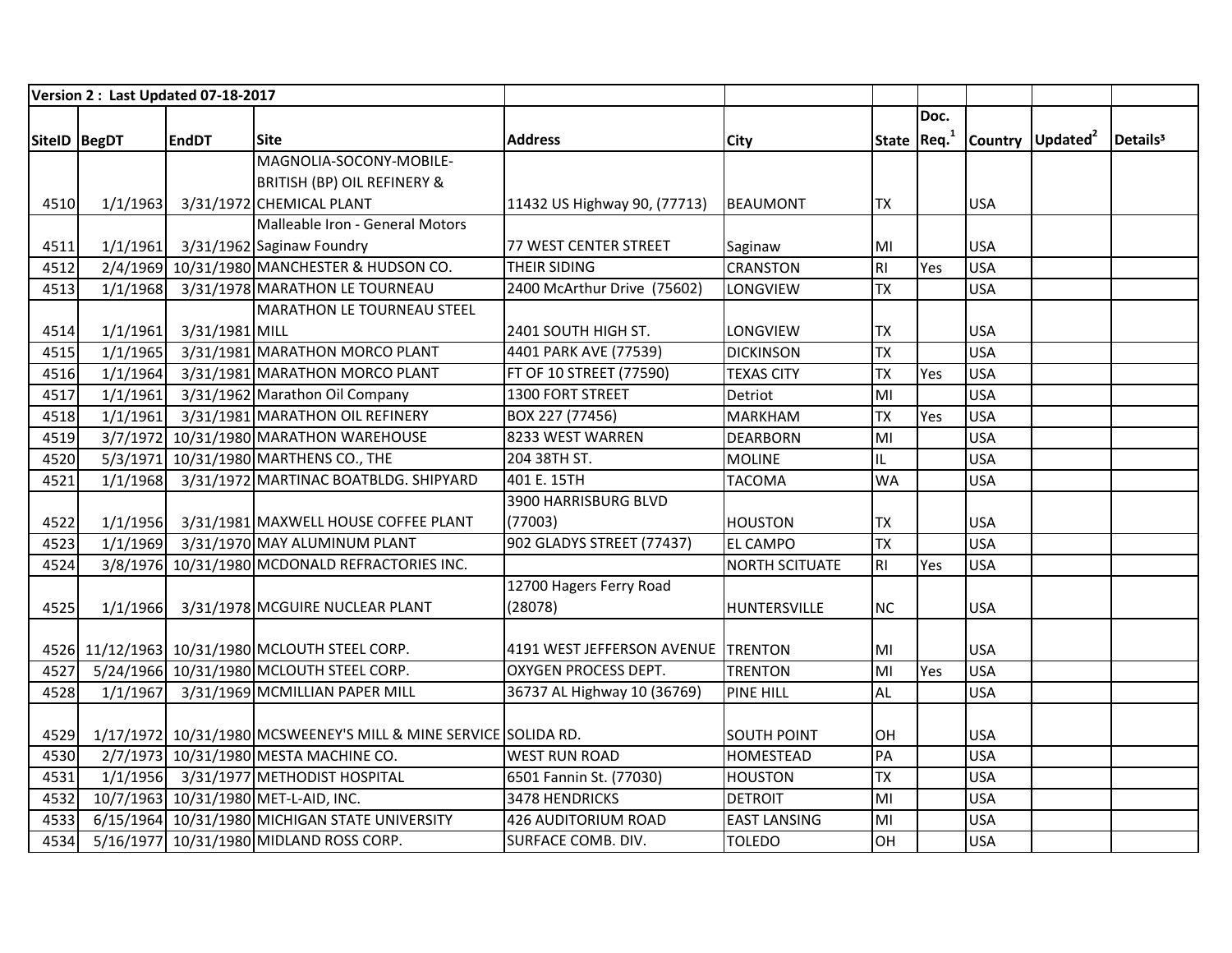|              |          | Version 2: Last Updated 07-18-2017 |                                                   |                                      |                      |                         |      |            |                              |                      |
|--------------|----------|------------------------------------|---------------------------------------------------|--------------------------------------|----------------------|-------------------------|------|------------|------------------------------|----------------------|
|              |          |                                    |                                                   |                                      |                      |                         | Doc. |            |                              |                      |
| SiteID BegDT |          | <b>EndDT</b>                       | <b>Site</b>                                       | <b>Address</b>                       | <b>City</b>          | State Req. <sup>1</sup> |      |            | Country Updated <sup>2</sup> | Details <sup>3</sup> |
| 4535         |          |                                    | 9/9/1960 10/31/1980 MILAN BOX CO.                 |                                      | <b>MILAN</b>         | <b>TN</b>               | Yes  | <b>USA</b> |                              |                      |
| 4536         |          |                                    | 9/21/1965 10/31/1980 MILSTEAD BOILER & ENGINE CO. | 205 FLORIDA AVE.                     | <b>LYNCHBURG</b>     | VA                      |      | <b>USA</b> |                              |                      |
|              |          |                                    | 4537 11/25/1966 10/31/1980 MILTON MANUFACTURING   | SUBSIDIARY OF CECO CORP.             | <b>MILTON</b>        | PA                      | Yes  | <b>USA</b> |                              |                      |
| 4538         |          |                                    | 2/21/1973 10/31/1980 MISSOURI METAL SHAPING CO.   | 9970 PAGE BLVD.                      | <b>ST. LOUIS</b>     | <b>MO</b>               |      | <b>USA</b> |                              |                      |
| 4539         |          |                                    | 5/7/1974 10/31/1980 MISSOURI PUBLIC SERVICE       |                                      | SIBLEY               | <b>MO</b>               | Yes  | <b>USA</b> |                              |                      |
| 4540         |          |                                    | 1/1/1956 3/31/1957 MOBIL CHEMICAL PLANT           | HIGHWAY 90                           | <b>BEAUMONT</b>      | <b>TX</b>               |      | <b>USA</b> |                              |                      |
| 4541         |          |                                    | 4/26/1963 10/31/1980 MOBIL OIL CO.                | <b>503 ELK ST.</b>                   | <b>BUFFALO</b>       | <b>NY</b>               |      | <b>USA</b> |                              |                      |
|              |          |                                    |                                                   | BUFFALO REFINERY, 503 ELK ST.,       |                      |                         |      |            |                              |                      |
| 4542         |          |                                    | 12/3/1963 10/31/1980 MOBIL OIL CO.                | GATE #7                              | <b>BUFFALO</b>       | <b>NY</b>               |      | <b>USA</b> |                              |                      |
| 4543         |          |                                    | 1/1/1957 3/31/1981 MOBIL OIL REFINERY             | 1795 BURT (77707)                    | <b>BEAUMONT</b>      | <b>TX</b>               |      | <b>USA</b> |                              |                      |
| 4544         | 1/1/1963 |                                    | 3/31/1965 MOBILE SHIP REPAIR                      | 1920 BAY BRIDGE ROAD CUT             | <b>MOBILE</b>        | <b>AL</b>               |      | <b>USA</b> |                              |                      |
|              |          |                                    |                                                   | D.F. SUMMERS, WILLOW ISLAND          |                      |                         |      |            |                              |                      |
| 4545         |          |                                    | 4/5/1966 10/31/1980 MONONGAHELA POWER             | POWER STATION                        | <b>WILLOW ISLAND</b> | WV                      |      | <b>USA</b> |                              |                      |
|              |          |                                    | MONSANTA/SOLUTIA CHEMICAL                         |                                      |                      |                         |      |            |                              |                      |
| 4546         |          | 1/1/1965 3/31/1978 PLANT           |                                                   | FM 2917 (77577)                      | <b>ALVIN</b>         | <b>TX</b>               |      | <b>USA</b> |                              |                      |
|              |          |                                    |                                                   |                                      |                      |                         |      |            |                              |                      |
| 4548         |          |                                    | 3/23/1962 10/31/1980 MONSANTO CHEMICAL CO.        | BUILDING #17 RECEIVING DEPT. EVERETT |                      | MA                      | Yes  | <b>USA</b> |                              |                      |
| 4547         |          |                                    | 6/21/1977 10/31/1980 MONSANTO CHEMICAL CO.        |                                      | <b>LULING</b>        | LA                      | Yes  | <b>USA</b> |                              |                      |
| 4549         |          |                                    | 1/1/1956 3/31/1981 MONSANTO CHEMICAL PLANT        | FM RD 2917 (77512)                   | <b>ALVIN</b>         | <b>TX</b>               |      | <b>USA</b> |                              |                      |
| 4550         |          |                                    | 1/1/1956 3/31/1981 MONSANTO CHEMICAL PLANT        |                                      | <b>TEXAS CITY</b>    | <b>TX</b>               | Yes  | <b>USA</b> |                              |                      |
| 4551         |          |                                    | 3/8/1971 10/31/1980 MOORE DROP FORGING            | PLANT NO. 1, BIRNIE AVE.             | SPRINGFIELD          | <b>MA</b>               |      | <b>USA</b> |                              |                      |
| 4552         |          |                                    | 5/27/1976 10/31/1980 MORGAN CONSTRUCTION CO.      | <b>NO ADDRESS</b>                    |                      |                         | Yes  | <b>USA</b> |                              |                      |
|              |          |                                    |                                                   | 6501 WILLIAM CANNON DR. W.           |                      |                         |      |            |                              |                      |
| 4553         |          |                                    | 1/1/1961 3/31/1978 MOTOROLA PLANT                 | (78735)                              | <b>AUSTIN</b>        | <b>TX</b>               |      | <b>USA</b> |                              |                      |
| 4554         |          |                                    | 5/10/1976 10/31/1980 N.J. MATTSON CO.             |                                      | <b>CHICAGO</b>       | IL                      | Yes  | <b>USA</b> |                              |                      |
|              |          |                                    |                                                   | 1400 Murphy Avenue Southwest         |                      |                         |      |            |                              |                      |
| 4555         |          |                                    | 1/1/1966 3/31/1976 NABISCO COOKIE PLANT           | (30310)                              | <b>ATLANTA</b>       | GA                      |      | <b>USA</b> |                              |                      |
| 4556         | 1/1/1967 |                                    | 3/31/1969 NALCO CHEMICAL PLANT                    | 2322 CR 229 (77541)                  | <b>FREEPORT</b>      | <b>TX</b>               |      | <b>USA</b> |                              |                      |
| 4557         | 1/1/1961 |                                    | 3/31/1981 NALCO CHEMICAL PLANT                    | 7701 HIGHWAY 90A (77487)             | <b>SUGARLAND</b>     | <b>TX</b>               |      | <b>USA</b> |                              |                      |
| 4558         | 1/1/1962 |                                    | 3/31/1981 NASA SPACE CENTER                       | 2101 NASA PARKWAY (77058)            | <b>HOUSTON</b>       | <b>TX</b>               |      | <b>USA</b> |                              |                      |
| 4559         | 1/1/1968 |                                    | 3/31/1972 NASSCO SHIPYARD                         | 2798 Harbor Drive (92113)            | <b>SAN DIEGO</b>     | CA                      |      | <b>USA</b> |                              |                      |
|              |          |                                    | 4560 10/15/1962 10/31/1980 NATIONAL FORGE CO.     |                                      | <b>IRVINETON</b>     | PA                      | Yes  | <b>USA</b> |                              |                      |
| 4561         |          |                                    | 1/1/1963 3/31/1976 NATIONAL GYPSUM PLANT          | Interstate 10 East (36630)           | <b>MOBILE</b>        | <b>AL</b>               |      | <b>USA</b> |                              |                      |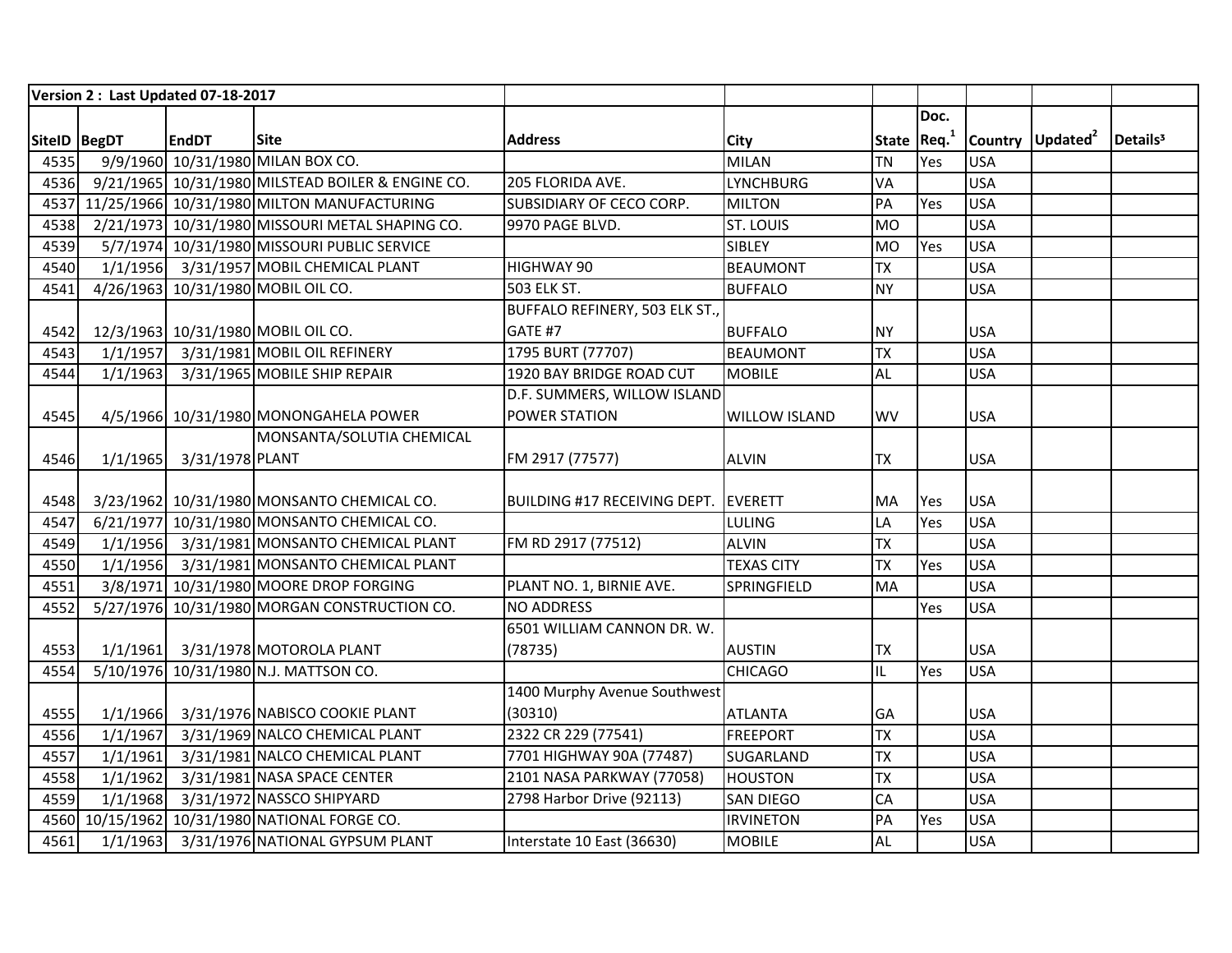|              |          | Version 2: Last Updated 07-18-2017 |                                                                              |                                           |                                 |              |            |            |                              |                      |
|--------------|----------|------------------------------------|------------------------------------------------------------------------------|-------------------------------------------|---------------------------------|--------------|------------|------------|------------------------------|----------------------|
|              |          |                                    |                                                                              |                                           |                                 |              | Doc.       |            |                              |                      |
| SiteID BegDT |          | <b>EndDT</b>                       | <b>Site</b>                                                                  | <b>Address</b>                            | <b>City</b>                     | State $Req1$ |            |            | Country Updated <sup>2</sup> | Details <sup>3</sup> |
| 4562         |          |                                    | 1/23/1969 10/31/1980 NATIONAL INCINERATOR CORP.                              |                                           | <b>WEIRTON</b>                  | <b>WV</b>    | Yes        | <b>USA</b> |                              |                      |
|              |          |                                    |                                                                              |                                           |                                 |              |            |            |                              |                      |
| 4563         |          |                                    | 1/1/1956 3/31/1981 NATIONAL TANK FABRICATING SHOP 10910 E 55TH PLACE (74146) |                                           | <b>TULSA</b>                    | OK           |            | <b>USA</b> |                              |                      |
|              |          |                                    | 4564 11/22/1972 10/31/1980 NATIONAL ZINC CO.                                 | SMELTER DIV.                              | <b>BARTLESVILLE</b>             | OK           |            | <b>USA</b> |                              |                      |
| 4565         |          |                                    | 3/5/1975 10/31/1980 NEVADA POWER CO.                                         | <b>REID GARDNER UNIT #3</b>               | <b>MOAPA</b>                    | <b>NV</b>    |            | <b>USA</b> |                              |                      |
|              |          |                                    |                                                                              |                                           |                                 |              |            |            |                              |                      |
| 4566         |          |                                    | 10/1/1963 10/31/1980 NEW BEDFORD DEFENSE PRODUCTS                            | KING ST.                                  | <b>NEW BEDFORD</b>              | MA           | <b>Yes</b> | <b>USA</b> |                              |                      |
| 4567         |          |                                    | 1/1/1964 3/31/1976 NEW ORLEANS SHIPYARD                                      | 8400 RIVER RD.                            | WAGGAMAN                        | LA           |            | <b>USA</b> |                              |                      |
| 4568         |          |                                    | 1/1/1961 3/31/1967 NEWPORT NEWS SHIPYARD                                     | 39TH & WARWICK BLVD.                      | <b>NEWPORT NEWS</b>             | VA           |            | <b>USA</b> |                              |                      |
| 4569         |          |                                    | 6/9/1978 10/31/1980 NEWTON FALLS PAPER CO.                                   |                                           | <b>NEWTON FALLS</b>             | <b>NY</b>    | Yes        | <b>USA</b> |                              |                      |
| 4570         |          |                                    | 5/9/1977 10/31/1980 NIAGARA MOHAWK POWER CORP.                               | 161 WEST SCHUYLER ST.                     | <b>OSWEGO</b>                   | <b>NY</b>    |            | <b>USA</b> |                              |                      |
|              |          |                                    | 4571 10/23/1973 10/31/1980 NIAGARA POWER CO.                                 |                                           | <b>OSWEGO</b>                   | <b>NY</b>    | Yes        | <b>USA</b> |                              |                      |
|              |          |                                    |                                                                              |                                           |                                 |              |            |            |                              |                      |
| 4572         |          |                                    | 1/1/1956 3/31/1981 NIBCO FOUNDRY                                             | 723 S FREDONIA STREET (75961) NACAGDOCHES |                                 | <b>TX</b>    |            | <b>USA</b> |                              |                      |
|              |          |                                    | NICHOLS ENGINEERING & RESEARCH                                               |                                           |                                 |              |            |            |                              |                      |
| 4574         |          | 1/4/1977 10/31/1980 CORP.          |                                                                              | 95TH STREET                               | <b>INDIANAPOLIS</b>             | <b>IN</b>    | Yes        | <b>USA</b> |                              |                      |
|              |          |                                    | NICHOLS ENGINEERING & RESEARCH                                               |                                           |                                 |              |            |            |                              |                      |
| 4573         |          | 3/31/1971 10/31/1980 CORP.         |                                                                              |                                           | <b>NEW ORLEANS &amp; ALGILA</b> |              | Yes        | <b>USA</b> |                              |                      |
| 4575         |          |                                    | 9/27/1962 10/31/1980 NOAH M. SIMMONS CO.                                     | 5341 ENGLISH AVE.                         | <b>INDIANAPOLIS</b>             | IN           |            | <b>USA</b> |                              |                      |
|              |          |                                    | 4576 10/26/1973 10/31/1980 NOCK FIREBRICK CO., THE                           | 1243 E. 55TH ST.                          | <b>CLEVELAND</b>                | OH           |            | <b>USA</b> |                              |                      |
|              |          |                                    |                                                                              | SPRING DIVISION, FURNACE                  |                                 |              |            |            |                              |                      |
| 4577         |          |                                    | 7/24/1968 10/31/1980 NORTH AMERICAN ROCKWELL CORP. STREET                    |                                           | <b>NEW CASTLE</b>               | PA           | Yes        | <b>USA</b> |                              |                      |
|              |          |                                    |                                                                              | ROLLIN M. SCHAHFER                        |                                 |              |            |            |                              |                      |
|              |          |                                    | NORTHERN INDIANA PUBLIC SERVICE GENERATING STATION, STATE                    |                                           |                                 |              |            |            |                              |                      |
| 4578         |          | 3/23/1978 10/31/1980 CO.           |                                                                              | RD. 49 @ COUNTY RS. 1400N                 | <b>WHEATFIELD</b>               | IN           |            | <b>USA</b> |                              |                      |
|              |          |                                    |                                                                              |                                           |                                 |              |            |            |                              |                      |
|              |          |                                    | 4579 10/28/1965 10/31/1980 NORTHWESTERN STEEL & WIRE CO.                     | PLANT#2                                   | <b>STERLING</b>                 | IL           |            | <b>USA</b> |                              |                      |
| 4895         | 1/1/1900 | 1/1/1983 Not Narco                 |                                                                              |                                           |                                 |              |            | <b>USA</b> |                              |                      |
| 4580         |          |                                    | 1/1/1956 3/31/1981 NUECES BAY POWER PLANT                                    | 539 S CARANCAHUA (78401)                  | <b>CORPUS CHRISTI</b>           | <b>TX</b>    |            | <b>USA</b> |                              |                      |
| 4581         | 1/1/1956 |                                    | 3/31/1981 OCCIDENTAL CHEMICAL PLANT                                          | 1000 TIDAL ROAD (77536)                   | <b>DEER PARK</b>                | <b>TX</b>    |            | <b>USA</b> |                              |                      |
|              |          |                                    |                                                                              | 147 BELMONT AVE., NILES                   |                                 |              |            |            |                              |                      |
|              |          |                                    | 4582 10/20/1965 10/31/1980 OHIO EDISON CO.                                   | <b>PLANT</b>                              | <b>NILES</b>                    | OH           |            | <b>USA</b> |                              |                      |
|              |          |                                    | 4584 12/1/1961 10/31/1980 OHIO EDISON CO.                                    | W.H. SAMMIS PLANT                         | <b>STRATTON</b>                 | OH           |            | <b>USA</b> |                              |                      |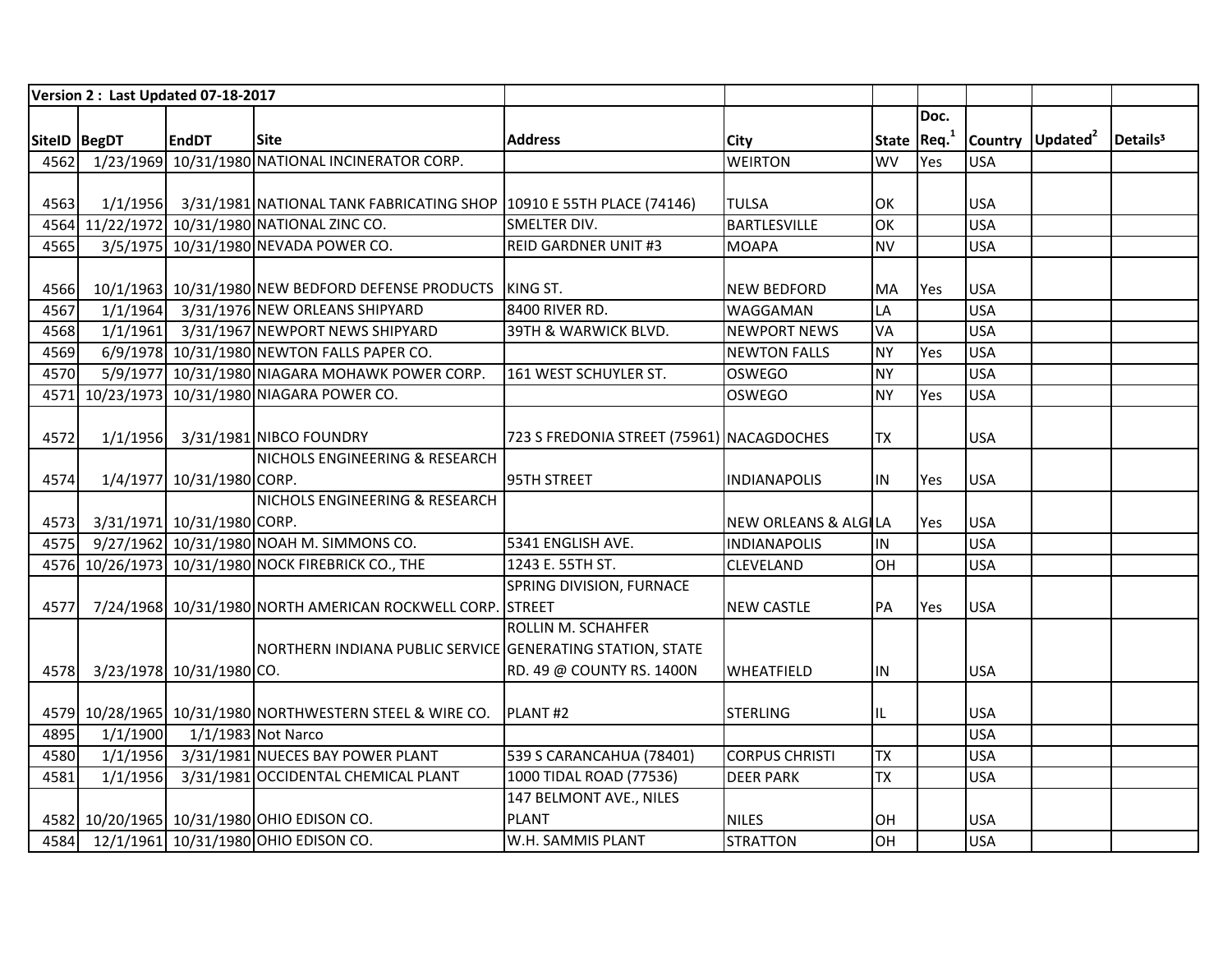|              | Version 2 : Last Updated 07-18-2017 |                                |                                                                         |                                  |                     |              |      |            |                              |                      |
|--------------|-------------------------------------|--------------------------------|-------------------------------------------------------------------------|----------------------------------|---------------------|--------------|------|------------|------------------------------|----------------------|
|              |                                     |                                |                                                                         |                                  |                     |              | Doc. |            |                              |                      |
| SiteID BegDT |                                     | <b>EndDT</b>                   | <b>Site</b>                                                             | <b>Address</b>                   | <b>City</b>         | State $Req1$ |      |            | Country Updated <sup>2</sup> | Details <sup>3</sup> |
|              |                                     |                                | 4583 12/12/1966 10/31/1980 OHIO EDISON CO.                              | <b>TORONTO PLANT</b>             | <b>TORONTO</b>      | OH           |      | <b>USA</b> |                              |                      |
| 4587         |                                     |                                | 6/30/1966 10/31/1980 OHIO POWER CO.                                     | <b>MUSKINGUM RIVER STATION</b>   | <b>BEVERLY</b>      | OH           |      | <b>USA</b> |                              |                      |
| 4585         |                                     |                                | 6/22/1965 10/31/1980 OHIO POWER CO.                                     | <b>KAMMER PLANT</b>              | <b>CRESAP</b>       | <b>WV</b>    |      | <b>USA</b> |                              |                      |
|              |                                     |                                | 4586 10/25/1971 10/31/1980 OHIO POWER CO.                               | MITCHELL PLANT                   | <b>CRESAP</b>       | <b>WV</b>    |      | <b>USA</b> |                              |                      |
| 4588         |                                     |                                | 3/27/1969 10/31/1980 OHIO POWER CO.                                     | <b>225 MARKET STREET</b>         | PHILO               | OH           |      | <b>USA</b> |                              |                      |
|              |                                     |                                |                                                                         | <b>KYGER CREEK PLANT, GALLIA</b> |                     |              |      |            |                              |                      |
|              |                                     |                                | 4589 11/21/1974 10/31/1980 OHIO VALLEY ELECTRIC                         | <b>COUNTY</b>                    | <b>CHESHIRE</b>     | OH           |      | <b>USA</b> |                              |                      |
| 4590         |                                     |                                | 1/1/1961 3/31/1972 OLIN CHEMICAL PLANT                                  | 960 S 1-10 (70602)               | <b>LAKE CHARLES</b> | LA           |      | <b>USA</b> |                              |                      |
| 4591         |                                     |                                | 1/1/1961 3/31/1962 Olin Matheson/Ormet/Conalco                          | 43840 OHIO 7                     | <b>HANNIBAL</b>     | OH           |      | <b>USA</b> |                              |                      |
| 4592         |                                     |                                | 1/1/1963 3/31/1978 OLIN MATHIESON                                       | 900A INTERSTATE 10 WEST          | <b>LAKE CHARLES</b> | LA           |      | <b>USA</b> |                              |                      |
| 4593         |                                     |                                | 8/10/1972 10/31/1980 OLIN MATHISON CHEMICAL                             | <b>ACID PLANT</b>                | <b>LITTLE ROCK</b>  | <b>AR</b>    | Yes  | <b>USA</b> |                              |                      |
| 4594         |                                     |                                | 3/22/1975 10/31/1980 OLINKRAFT INC.                                     | <b>WEST MONROE MILL</b>          | <b>WEST MONROE</b>  | LA           |      | <b>USA</b> |                              |                      |
|              |                                     |                                | 4595 11/18/1975 10/31/1980 OLIVER REFRACTORY, INC.                      | 821 POPLAR ST.                   | <b>ST. ALBANS</b>   | <b>WV</b>    |      | <b>USA</b> |                              |                      |
| 4596         |                                     |                                | 2/15/1965 10/31/1980 OLIVETTE-UNDERWOOD CORP.                           | 531 CAPITAL AVE.                 | <b>HARTFORD</b>     | <b>CT</b>    |      | <b>USA</b> |                              |                      |
| 4597         |                                     |                                | 7/10/1969 10/31/1980 OLSON-LAWYER LUMBER CO.                            |                                  | <b>MEDFORD</b>      | OR           | Yes  | <b>USA</b> |                              |                      |
| 4598         |                                     | 6/22/1966 10/31/1980 O'MAC CO. |                                                                         | 145 W. OGDEN ST.                 | <b>CAPRON</b>       | IL           |      | <b>USA</b> |                              |                      |
| 4599         |                                     |                                | 1/1/1965 3/31/1976 OMNI SPORTS ARENA                                    | 100 TECHWOOD DR., NW             | <b>ANTLANTA</b>     | GA           |      | <b>USA</b> |                              |                      |
|              |                                     |                                |                                                                         |                                  |                     |              |      |            |                              |                      |
| 4600         |                                     |                                | 1/1/1965 1/29/1981 ONE MAIN PLACE                                       | 2050 NORTH STEMMONS FWY.         | <b>DALLAS</b>       | <b>TX</b>    |      | <b>USA</b> |                              |                      |
| 4601         |                                     |                                | 5/28/1964 10/31/1980 ONEIDA COUNTY BOILER WORKS                         | 611 MORTIMER ST.                 | <b>UTICA</b>        | <b>NY</b>    |      | <b>USA</b> |                              |                      |
| 4602         |                                     |                                | 4/20/1965 10/31/1980 ORANGE & ROCKLAND UTILITIES                        | <b>BOILER #1 LOVETT STATION</b>  | <b>TOMKINS COVE</b> | <b>NY</b>    |      | <b>USA</b> |                              |                      |
|              |                                     |                                |                                                                         | 9040 North Burgard Way           |                     |              |      |            |                              |                      |
| 4603         |                                     |                                | 1/1/1965 3/31/1976 OREGON STEEL FOUNDRY                                 | (97203)                          | <b>PORTLAND</b>     | OR           |      | <b>USA</b> |                              |                      |
| 4604         | 1/1/1961                            | 3/31/1962 Ormet                |                                                                         | 43840 OHIO 7                     | <b>HANNIBAL</b>     | OH           |      | <b>USA</b> |                              |                      |
|              |                                     |                                |                                                                         |                                  |                     |              |      |            |                              |                      |
|              |                                     |                                | 4605 12/28/1965 10/31/1980 OWENS ILLINOIS FIBERGLASS CORP.              |                                  | <b>WAXAHACHIE</b>   | <b>TX</b>    | Yes  | <b>USA</b> |                              |                      |
|              |                                     |                                |                                                                         |                                  |                     |              |      |            |                              |                      |
| 4606         |                                     |                                | 9/26/1975 10/31/1980 OWENSBORO MUNICIPAL UTILITIES 4301 HARPENSBURG RD. |                                  | OWENSBORO           | <b>KY</b>    |      | <b>USA</b> |                              |                      |
|              |                                     |                                |                                                                         |                                  |                     |              |      |            |                              |                      |
| 4607         |                                     |                                | 4/15/1965 10/31/1980 OWENS-CORNING FIBERGLASS CORP.                     |                                  | <b>AIKEN</b>        | SC           | Yes  | <b>USA</b> |                              |                      |
| 4608         |                                     |                                | 8/23/1961 10/31/1980 OWENS-ILLINOIS INC.                                |                                  | <b>BIG ISLAND</b>   | VA           | Yes  | <b>USA</b> |                              |                      |
|              |                                     |                                |                                                                         | <b>RANGELY COMPRESSOR</b>        |                     |              |      |            |                              |                      |
| 4609         |                                     |                                | 1/1/1956 3/31/1957 PACIFIC NORTHWEST PIPE LINE                          | <b>STATION</b>                   | <b>RANGELY</b>      | <b>CO</b>    |      | <b>USA</b> |                              |                      |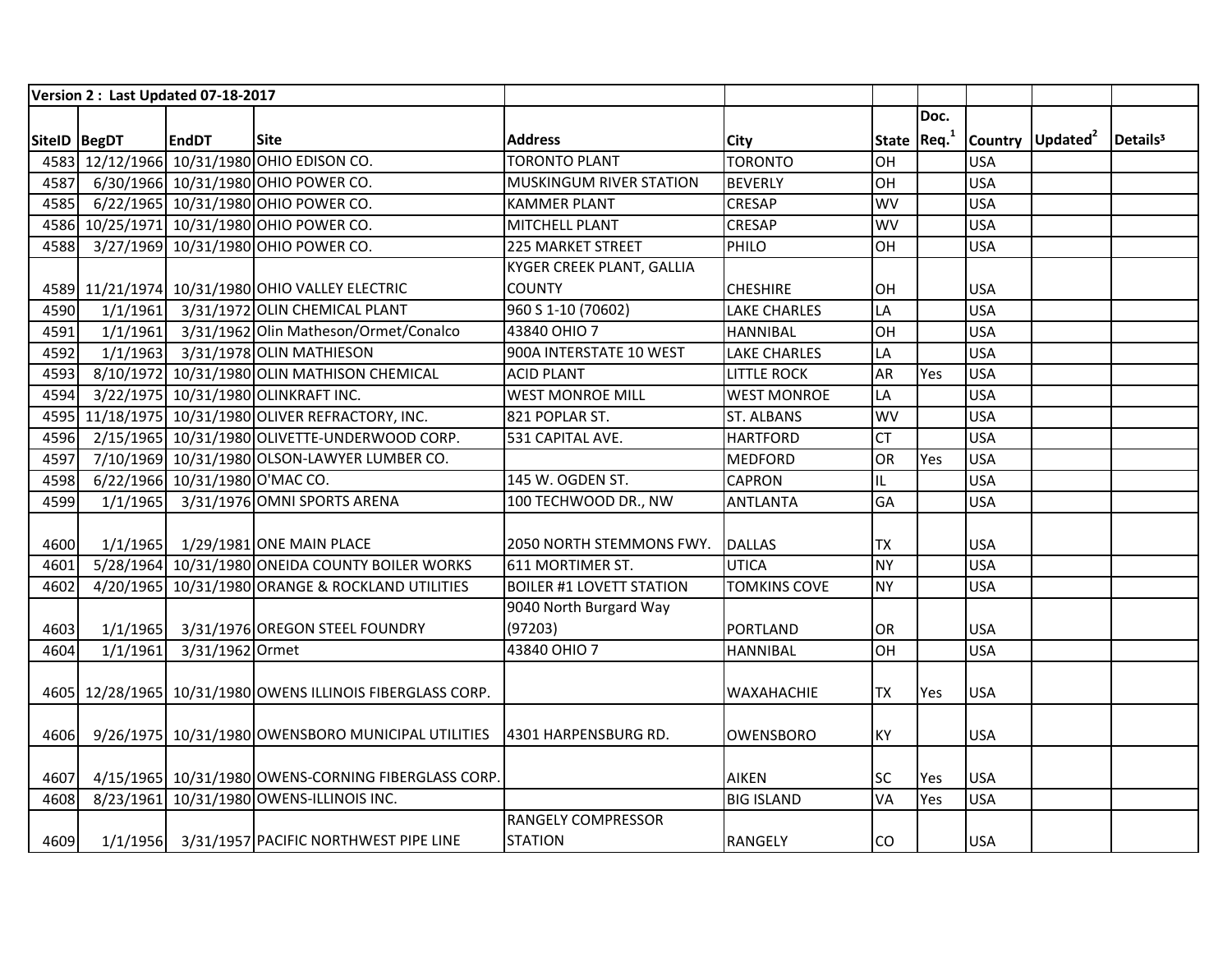|              |          | Version 2: Last Updated 07-18-2017 |                                                      |                                         |                        |                         |      |            |                              |                      |
|--------------|----------|------------------------------------|------------------------------------------------------|-----------------------------------------|------------------------|-------------------------|------|------------|------------------------------|----------------------|
|              |          |                                    |                                                      |                                         |                        |                         | Doc. |            |                              |                      |
| SiteID BegDT |          | <b>EndDT</b>                       | <b>Site</b>                                          | <b>Address</b>                          | <b>City</b>            | State Req. <sup>1</sup> |      |            | Country Updated <sup>2</sup> | Details <sup>3</sup> |
| 4610         | 1/1/1956 |                                    | 3/31/1957 PAN AMERICAN OIL REFINERY                  | 2401 FIFTH AVENUE SOUTH                 | <b>TEXAS CITY</b>      | <b>TX</b>               |      | <b>USA</b> |                              |                      |
| 4611         | 1/1/1963 |                                    | 3/31/1978 PANTEX REFINERY                            | FM 2373 RD. & HWY. 60 EAST              | <b>AMARILLO</b>        | <b>TX</b>               |      | <b>USA</b> |                              |                      |
| 4612         |          |                                    | 1/1/1961 3/31/1976 PARKLAND HOSPITAL                 | 5201 HARRY HINES BLVD.                  | <b>DALLAS</b>          | <b>TX</b>               |      | <b>USA</b> |                              |                      |
| 4614         |          |                                    | 9/30/1966 10/31/1980 PENNSYLVANIA ELECTRIC           | <b>SAXTON POWER PLANT</b>               | <b>SAXTON</b>          | PA                      |      | <b>USA</b> |                              |                      |
|              |          |                                    |                                                      |                                         |                        |                         |      |            |                              | Doc Req              |
|              |          |                                    | 4613 11/29/1961 10/31/1980 PENNSYLVANIA ELECTRIC     | 595 PLANT RD                            | <b>NEW FLORENCE</b>    | PA                      |      | <b>USA</b> | 2/19/2015 removed.           |                      |
| 4615         |          |                                    | 5/9/1975 10/31/1980 PENNSYLVANIA ELECTRIC CO.        | HOMER CITY POWER PLANT                  | <b>HOMER CITY</b>      | PA                      |      | <b>USA</b> |                              |                      |
|              |          |                                    |                                                      | MONTOUR STEAM ELECTRIC                  |                        |                         |      |            |                              |                      |
|              |          |                                    |                                                      | STATION, UNIT # 2 EBASCO                |                        |                         |      |            |                              |                      |
| 4617         |          |                                    | 12/3/1970 10/31/1980 PENNSYLVANIA POWER & LIGHT      | SERVICES, INC. AGENT                    | STRAWBERRY RIDGE IPA   |                         |      | <b>USA</b> |                              |                      |
|              |          |                                    |                                                      | OLD SUSQUEHANNA TRAIL,                  |                        |                         |      |            |                              |                      |
| 4618         |          |                                    | 1/31/1973 10/31/1980 PENNSYLVANIA POWER & LIGHT      | <b>SHAMOKIN DAM</b>                     | <b>SUNBURY</b>         | PA                      |      | <b>USA</b> |                              |                      |
|              |          |                                    |                                                      | MONTOUR STEAM ELECTRIC                  |                        |                         |      |            |                              |                      |
|              |          |                                    |                                                      | STATION, UNIT # 1 EBASCO                |                        |                         |      |            |                              |                      |
| 4616         |          |                                    | 6/17/1970 10/31/1980 PENNSYLVANIA POWER & LIGHT      | SERVICES, INC. AGENT                    | <b>WASHINGTONVILLE</b> | PA                      |      | <b>USA</b> |                              |                      |
|              |          |                                    |                                                      | <b>CONSTRUCTION DEPT., FIELD</b>        |                        |                         |      |            |                              |                      |
|              |          |                                    |                                                      | OFFICE, BRUCE MANSFIELD                 |                        |                         |      |            |                              |                      |
|              |          |                                    | 4619 10/18/1977 10/31/1980 PENNSYLVANIA POWER CO.    | PLANT, UNIT #3                          | <b>SHIPPINGPORT</b>    | PA                      |      | <b>USA</b> |                              |                      |
| 4620         |          |                                    | 1/1/1956 3/31/1957 PENNSYLVANIA SHIPYARD             | 850 NORTH PINE                          | <b>BEAUMONT</b>        | <b>TX</b>               |      | <b>USA</b> |                              |                      |
| 4621         |          |                                    | 6/2/1972 10/31/1980 PERMANENT CASTINGS               |                                         | <b>HOT SPRINGS</b>     | <b>AR</b>               | Yes  | <b>USA</b> |                              |                      |
| 4622         |          |                                    | 3/26/1970 10/31/1980 PETER COOPER INDUSTRIES         |                                         | <b>TONAWANDA</b>       | <b>NY</b>               | Yes  | <b>USA</b> |                              |                      |
|              |          |                                    |                                                      |                                         |                        |                         |      |            |                              |                      |
| 4623         | 1/1/1956 |                                    | 3/31/1981 PETRO-TEX CHEMICAL PLANT                   | 8600 PARK PLACE BLVD (77017)   HOUSTON  |                        | ITX                     |      | <b>USA</b> |                              |                      |
|              |          |                                    |                                                      |                                         |                        |                         |      |            |                              |                      |
| 4624         |          |                                    | 8/19/1965 10/31/1980 PFAUDLER CO., THE               | 1000 WEST AVE., #11 FURNACE   ROCHESTER |                        | <b>NY</b>               |      | <b>USA</b> |                              |                      |
| 4625         |          |                                    | 5/26/1965 10/31/1980 PFAULDER PERMUTIT CORP.         | 1000 WEST AVE.                          | <b>ROCHESTER</b>       | <b>NY</b>               |      | <b>USA</b> |                              |                      |
| 4626         |          | 6/15/1972 10/31/1980 PFIZER INC.   |                                                      |                                         | <b>GIBSONBURG</b>      | OH                      | Yes  | <b>USA</b> |                              |                      |
|              |          |                                    | PHELPS DODGE COPPER REFINERY &                       |                                         |                        |                         |      |            |                              |                      |
| 4627         |          | 1/1/1958 3/31/1981 ROD MILL        |                                                      | 6999 N LOOP DRIVE (79915)               | <b>EL PASO</b>         | <b>TX</b>               |      | <b>USA</b> |                              |                      |
|              |          |                                    | 4628 11/10/1967 10/31/1980 PHILADELPHIA ELECTRIC CO. | DELAWARE & LEWIS ST.                    | PHILADELPHIA           | PA                      |      | <b>USA</b> |                              |                      |
|              |          |                                    | PHILIP CAREY MANUFACTURING                           | 1400 N POAST OAK ROAD                   |                        |                         |      |            |                              |                      |
| 4629         |          | 1/1/1959 3/31/1981 PLANT           |                                                      | (77055)                                 | <b>HOUSTON</b>         | <b>TX</b>               |      | <b>USA</b> |                              |                      |
| 4630         |          |                                    | 1/1/1956 3/31/1981 PHILIPS 66 OIL REFINERY           | 1000 N FARM ROAD (77463)                | <b>OLD OCEAN</b>       | <b>TX</b>               |      | <b>USA</b> |                              |                      |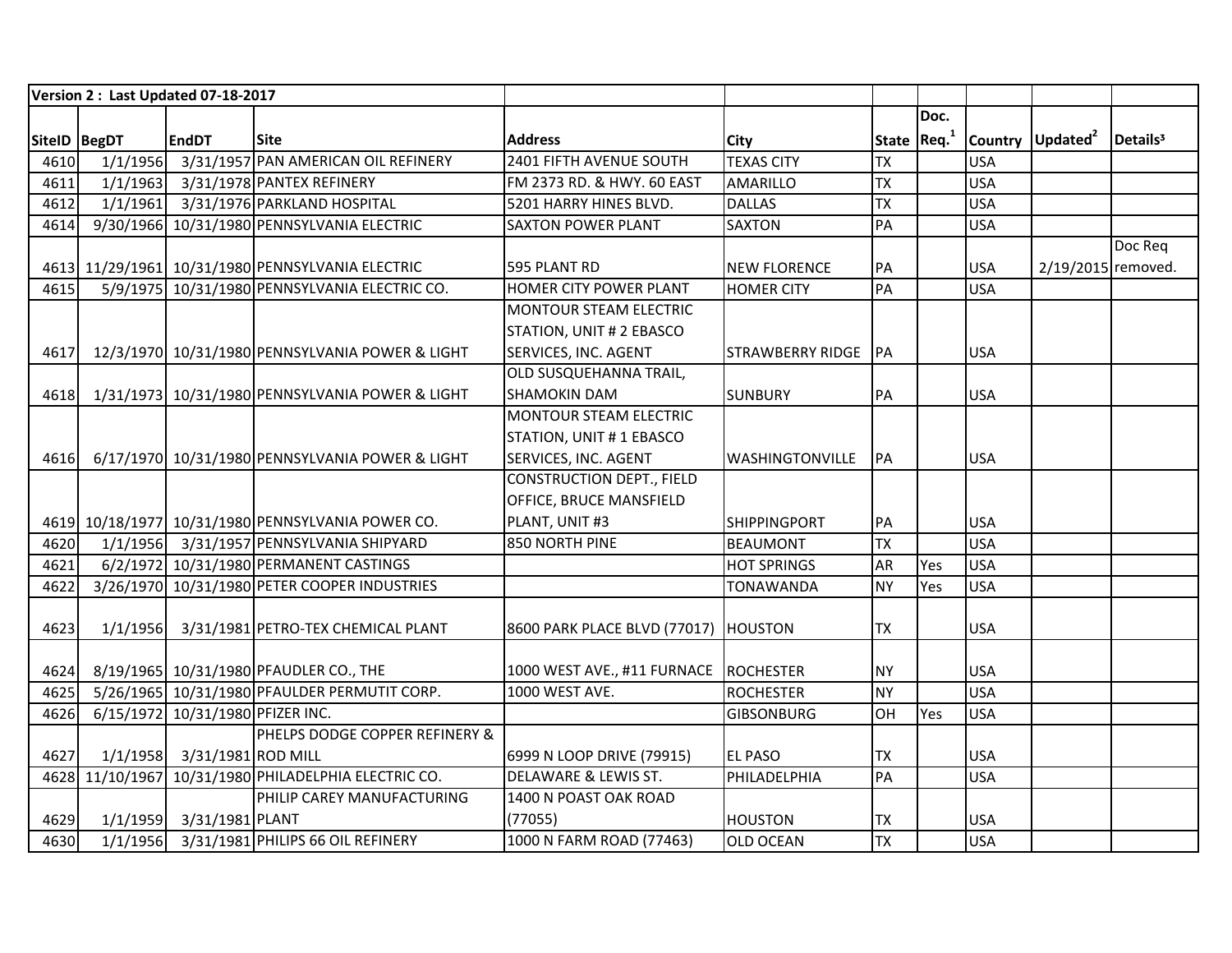|              |          | Version 2: Last Updated 07-18-2017 |                                               |                                  |                       |                    |      |            |                              |                      |
|--------------|----------|------------------------------------|-----------------------------------------------|----------------------------------|-----------------------|--------------------|------|------------|------------------------------|----------------------|
|              |          |                                    |                                               |                                  |                       |                    | Doc. |            |                              |                      |
| SiteID BegDT |          | <b>EndDT</b>                       | <b>Site</b>                                   | <b>Address</b>                   | City                  | State $ $ Req. $1$ |      |            | Country Updated <sup>2</sup> | Details <sup>3</sup> |
| 4631         | 1/1/1963 |                                    | 3/31/1976 PHILLIPS "66" OIL REFINERY          | 200 Jefferson Rd (77506)         | <b>PASADENA</b>       | <b>TX</b>          |      | <b>USA</b> |                              |                      |
| 4632         | 1/1/1980 |                                    | 3/31/1981 PHILLIPS 66 REFINERY                | HIGHWAY 524                      | SWEENY                | <b>TX</b>          | Yes  | <b>USA</b> |                              |                      |
|              |          |                                    |                                               |                                  |                       |                    |      |            |                              |                      |
| 4633         | 1/1/1956 |                                    | 3/31/1981 PHILLIPS CHEMICAL PLANT             | 1400 JEFFERSON ROAD (77501)      | PASADENA              | <b>TX</b>          |      | <b>USA</b> |                              |                      |
| 4634         | 1/1/1963 |                                    | 3/31/1978 PHILLIPS OIL REFINERY               | 300 W 6th St (79007)             | <b>BORGER</b>         | <b>TX</b>          |      | <b>USA</b> |                              |                      |
|              |          |                                    |                                               | DRAWER H, ATTN: A.R.             |                       |                    |      |            |                              |                      |
| 4635         |          |                                    | 6/12/1972 10/31/1980 PHILLIPS PETROLEUM CO.   | <b>MCKNIGHT</b>                  | SNACKOVER             | AR                 | Yes  | <b>USA</b> |                              |                      |
|              |          |                                    |                                               |                                  |                       |                    |      |            |                              |                      |
| 4636         |          |                                    | 1/1/1956 10/31/1980 PHILLIPS REFINERY         | 1400 JEFFERSON ROAD (77501)      | PASADENA              | <b>TX</b>          |      | <b>USA</b> |                              |                      |
| 4637         |          |                                    | 12/2/1969 10/31/1980 PIERCE GLASS CO., THE    |                                  | PORT ALLEGANY         | PA                 | Yes  | <b>USA</b> |                              |                      |
|              |          |                                    | PITTSBURGH PLATE AND GLASS AKA                |                                  |                       |                    |      |            |                              |                      |
| 4638         |          |                                    | 1/1/1970 3/31/1977 P.P.G. CHEMICAL PLANT      | 1300 PPG Drive (70602)           | <b>LAKE CHARLES</b>   | LA                 |      | <b>USA</b> |                              |                      |
| 4639         |          |                                    | 7/25/1977 10/31/1980 PLEASANTS POWER STATION  | UNIT <sub>#1</sub>               | <b>WILLOW ISLAND</b>  | WV                 |      | <b>USA</b> |                              |                      |
|              |          |                                    |                                               | STEAM UNIT #2, MUNICIPAL         |                       |                    |      |            |                              |                      |
|              |          |                                    |                                               | SERVICE CENTER, 1400 UNION       |                       |                    |      |            |                              |                      |
| 4640         |          |                                    | 9/28/1976 10/31/1980 PONCA CITY POWER STATION | ST.                              | PONCA CITY            | OK                 |      | <b>USA</b> |                              |                      |
| 4641         | 1/1/1964 |                                    | 3/31/1967 PONTIAC REFINERY                    | 3400 Lawrence Dr. (78408)        | <b>CORPUS CHRISTI</b> | <b>TX</b>          |      | <b>USA</b> |                              |                      |
|              |          |                                    | <b>PORT HOUSTON IRON WORKS</b>                |                                  |                       |                    |      |            |                              |                      |
| 4642         |          | 1/1/1956 3/31/1981 SHIPYARD        |                                               | 111 EAST LOOP NORTH (77252)      | <b>HOUSTON</b>        | <b>TX</b>          |      | <b>USA</b> |                              |                      |
| 4643         |          |                                    | 6/9/1976 10/31/1980 PORTER-HAYDEN             | P.O. BOX 476                     | <b>EDISON</b>         | <b>NJ</b>          | Yes  | <b>USA</b> |                              |                      |
|              |          |                                    |                                               | PLANT SITE, NEAR CYPRESS         |                       |                    |      |            |                              |                      |
|              |          |                                    | 4644 11/18/1976 10/31/1980 POTLATCH CORP.     | <b>BEND</b>                      | <b>DESHA COUNTY</b>   | AR                 | Yes  | <b>USA</b> |                              |                      |
|              |          |                                    |                                               | INDUSTRIAL CHEMICAL DIV.,        |                       |                    |      |            |                              |                      |
| 4645         |          |                                    | 5/14/1975 10/31/1980 PPG INDUSTRIES           | P.O. BOX 31                      | <b>BARBERTON</b>      | OH                 | Yes  | <b>USA</b> |                              |                      |
| 4646         |          |                                    | 4/3/1970 10/31/1980 PPG INDUSTRIES            | WORKS #11                        | <b>MT VERNON</b>      | OH                 |      | <b>USA</b> |                              |                      |
|              |          |                                    |                                               |                                  |                       |                    |      |            |                              |                      |
|              |          |                                    |                                               | <b>KENT RD. (ANDREW WILGOOSE</b> |                       |                    |      |            |                              |                      |
|              |          |                                    |                                               | LABORATORY), 400 MAIN ST.,       |                       |                    |      |            |                              |                      |
|              |          |                                    | <b>PRATT &amp; WHITNEY, ANDREW</b>            | GATE 41, DOCK WALSH, DEPT.       |                       |                    |      |            |                              |                      |
| 4647         |          |                                    | 9/27/1972 10/31/1980 WILGOOSE LABORATORY      | 10 (PRATT & WHITNEY)             | <b>EAST HARTFORD</b>  | <b>CT</b>          |      | <b>USA</b> |                              |                      |
| 4648         |          |                                    | 1/1/1967 3/31/1980 PROLER STEEL PLANT         | 7501 WALLISVILLE (77020)         | <b>HOUSTON</b>        | <b>TX</b>          |      | <b>USA</b> |                              |                      |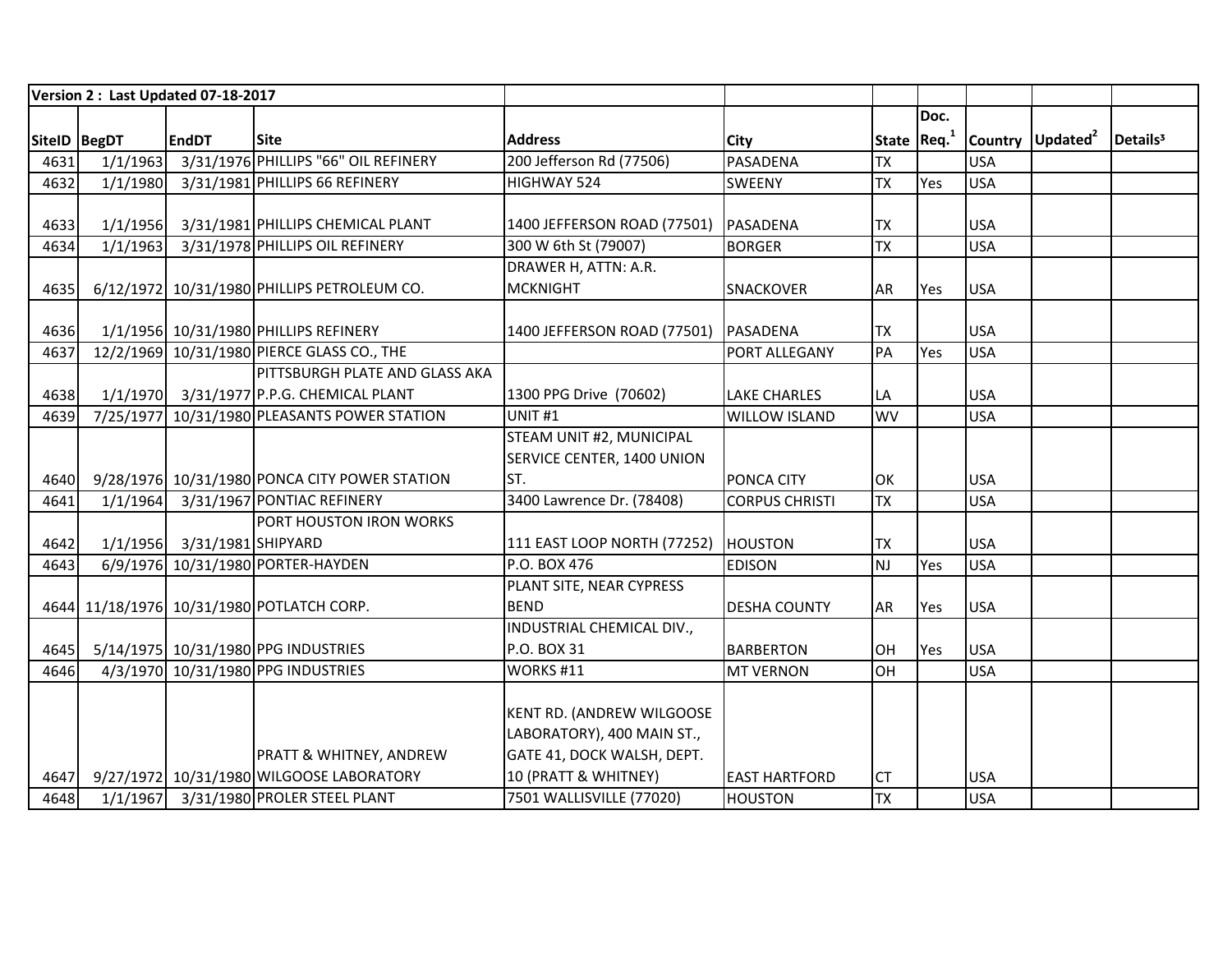|               |          | Version 2: Last Updated 07-18-2017 |                                                            |                                   |                      |              |      |            |                              |                      |
|---------------|----------|------------------------------------|------------------------------------------------------------|-----------------------------------|----------------------|--------------|------|------------|------------------------------|----------------------|
|               |          |                                    |                                                            |                                   |                      |              | Doc. |            |                              |                      |
| SitelD  BegDT |          | <b>EndDT</b>                       | Site                                                       | <b>Address</b>                    | <b>City</b>          | State $Req1$ |      |            | Country Updated <sup>2</sup> | Details <sup>3</sup> |
|               |          |                                    |                                                            | <b>HUDSON GENERATING STATION</b>  |                      |              |      |            |                              |                      |
|               |          |                                    |                                                            | 536702, DUFFIELD & VAN            |                      |              |      |            |                              |                      |
| 4649          |          |                                    | 4/5/1976 10/31/1980 PUBLIC SERVICE ELECTRIC & GAS CO.      | <b>KEUREN AVE.</b>                | <b>JERSEY CITY</b>   | NJ           |      | <b>USA</b> |                              |                      |
|               |          |                                    |                                                            | <b>GIBSON GENERATING STATION,</b> |                      |              |      |            |                              |                      |
| 4652          |          |                                    | 1/15/1974 10/31/1980 PUBLIC SERVICE OF INDIANA, INC.       | UNIT <sub>#2</sub>                | <b>MOUNT CARMEL</b>  | IL           |      | <b>USA</b> |                              |                      |
|               |          |                                    |                                                            | <b>GIBSON GENERATING STATION,</b> |                      |              |      |            |                              |                      |
|               |          |                                    |                                                            | UNIT #1, 2 MILES SOUTH OF         |                      |              |      |            |                              |                      |
|               |          |                                    |                                                            | STATE RD. #64 & 8 MILES WEST      |                      |              |      |            |                              |                      |
| 4650          |          |                                    | 3/13/1975 10/31/1980 PUBLIC SERVICE OF INDIANA, INC.       | OF PRINCETON                      | <b>PRINCETON</b>     | IN.          |      | <b>USA</b> |                              |                      |
|               |          |                                    |                                                            | <b>GIBSON GENERATING STATION,</b> |                      |              |      |            |                              |                      |
|               |          |                                    | 4651 12/26/1973 10/31/1980 PUBLIC SERVICE OF INDIANA, INC. | UNIT <sub>#2</sub>                | <b>PRINCETON</b>     | IN.          |      | <b>USA</b> |                              |                      |
| 4653          |          |                                    | 1/1/1966 3/31/1973 PUGET SOUND NAVAL SHIPYARD              | 1400 FARRAGUT AVENUE              | <b>BREMERTON</b>     | <b>WA</b>    |      | <b>USA</b> |                              |                      |
|               |          |                                    |                                                            | FM HIGHWAY 366, N-SIDE NEAR       |                      |              |      |            |                              |                      |
| 4654          | 1/1/1956 |                                    | 3/31/1981 PURE OIL REFINERY                                | <b>SH 347</b>                     | NEDERLAND            | <b>TX</b>    |      | <b>USA</b> |                              |                      |
|               |          |                                    | <b>QUALITY ELECTRIC STEEL CASTING</b>                      |                                   |                      |              |      |            |                              |                      |
| 4655          | 1/1/1962 | 3/31/1981 PLANT                    |                                                            |                                   | <b>HOUSTON</b>       | <b>TX</b>    | Yes  | <b>USA</b> |                              |                      |
| 4656          |          | 1/22/1970 10/31/1980 R.C.A. CORP.  |                                                            |                                   | <b>CIRCLEVILLE</b>   | OH           | Yes  | <b>USA</b> |                              |                      |
| 4657          | 1/1/1965 |                                    | 3/31/1968 RAMSEY STEEL COMPANY                             | 4137 Rosa Ave. (79923)            | <b>EL PASO</b>       | <b>TX</b>    |      | <b>USA</b> |                              |                      |
|               |          |                                    |                                                            | 1 Washiington Circle Randolph     |                      |              |      |            |                              |                      |
| 4658          | 1/1/1956 |                                    | 3/31/1978 RANDOLPH AIR FORCE BASE                          | AFB (78150)                       | <b>SAN ANTONIO</b>   | <b>TX</b>    |      | <b>USA</b> |                              |                      |
| 4659          | 1/1/1963 |                                    | 3/31/1976 RAYONIER PAPER MILL                              | 4470 Savannah Hwy., (31545)       | <b>JESSUP</b>        | <b>GA</b>    |      | <b>USA</b> |                              |                      |
| 4660          | 1/1/1961 |                                    | 3/31/1976 RED RIVER ARMY DEPOT                             | HWY. 82 WEST                      | <b>TEXARKANA</b>     | TX           |      | <b>USA</b> |                              |                      |
| 4661          | 1/1/1961 |                                    | 3/31/1978 RED STONE ARSENAL                                | 3305 Redstone Army (35808)        | <b>HUNTSVILLE</b>    | <b>AL</b>    |      | <b>USA</b> |                              |                      |
| 4662          | 1/1/1956 |                                    | 3/31/1981 REED TOOL PLANT                                  | 1525 BLALOCK ROAD (77080)         | <b>HOUSTON</b>       | <b>TX</b>    |      | <b>USA</b> |                              |                      |
|               |          |                                    | REED-NAKER-CAMBO OILFIELD                                  |                                   |                      |              |      |            |                              |                      |
| 4663          | 1/1/1969 |                                    | 3/31/1970 TOOLS PLANT (ROLLER BIT)                         | 7030 ARDMORE                      | <b>HOUSTON</b>       | <b>TX</b>    |      | <b>USA</b> |                              |                      |
| 4664          |          |                                    | 2/12/1970 10/31/1980 REFRACTORY HANDLING                   | 308 ANTOINE ST.                   | <b>WYANDOTTE</b>     | MI           |      | <b>USA</b> |                              |                      |
| 4665          |          |                                    | 12/7/1959 10/31/1980 REFRACTORY SERVICE                    | 4431 BAINBRIDGE BLVD.             | <b>NORFOLK</b>       | <b>VA</b>    |      | <b>USA</b> |                              |                      |
| 4666          |          |                                    | 8/25/1969 10/31/1980 REPUBLIC GLASS CORP.                  |                                   | <b>SAN FRANCISCO</b> | CA           | Yes  | <b>USA</b> |                              |                      |
| 4667          | 1/1/1956 |                                    | 3/31/1957 REPUBLIC OIL REFINERY                            | 1320 LOOP 197 SOUTH               | <b>TEXAS CITY</b>    | <b>TX</b>    |      | <b>USA</b> |                              |                      |
|               |          |                                    |                                                            | MASON DEPT., 1175 S. PARK         |                      |              |      |            |                              |                      |
| 4669          |          |                                    | 4/26/1965 10/31/1980 REPUBLIC STEEL                        | AVE.                              | <b>BUFFALO</b>       | <b>NY</b>    |      | <b>USA</b> |                              |                      |
| 4670          |          |                                    | 5/18/1965 3/31/1966 REPUBLIC STEEL                         | MASON DEPT., STEEL WORKS          | <b>MASSILLON</b>     | lон          |      | <b>USA</b> |                              |                      |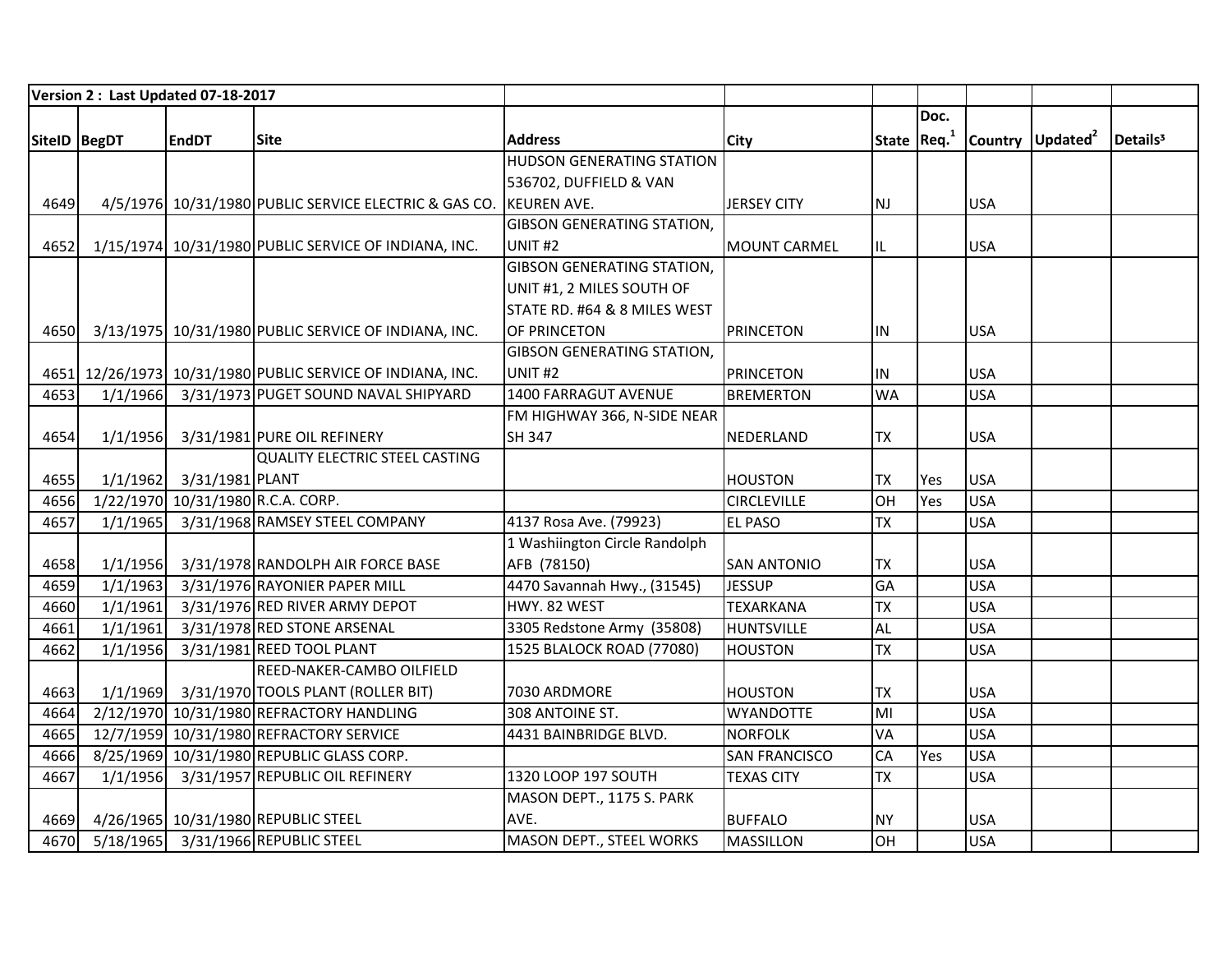|              | Version 2: Last Updated 07-18-2017 |                 |                                                 |                                       |                    |                         |      |            |                              |                      |
|--------------|------------------------------------|-----------------|-------------------------------------------------|---------------------------------------|--------------------|-------------------------|------|------------|------------------------------|----------------------|
|              |                                    |                 |                                                 |                                       |                    |                         | Doc. |            |                              |                      |
| SiteID BegDT |                                    | <b>EndDT</b>    | <b>Site</b>                                     | <b>Address</b>                        | <b>City</b>        | State Req. <sup>1</sup> |      |            | Country Updated <sup>2</sup> | Details <sup>3</sup> |
|              |                                    |                 |                                                 | COKE PLANT OVEN DEPT., GATE           |                    |                         |      |            |                              |                      |
| 4668         |                                    |                 | 7/24/1968 10/31/1980 REPUBLIC STEEL             | #3                                    | <b>WARREN</b>      | <b>OH</b>               |      | <b>USA</b> |                              |                      |
| 4671         |                                    |                 | 4/15/1965 10/31/1980 REPUBLIC STEEL CORP.       | 2633 EIGTH STREET N.E.                | <b>CANTON</b>      | <b>OH</b>               |      | <b>USA</b> |                              |                      |
|              |                                    |                 |                                                 | 3175 INDEPENDENCE ROAD,               |                    |                         |      |            |                              |                      |
| 4672         |                                    |                 | 4/28/1964 10/31/1980 REPUBLIC STEEL CORP.       | OPEN HEARTH DEPT.                     | <b>CLEVELAND</b>   | <b>OH</b>               |      | <b>USA</b> |                              |                      |
| 4673         |                                    |                 | 1/1/1961 3/31/1962 Republic Steel/LTV Steel     | <b>ALBERT STREET</b>                  | YOUNGSTOWN         | <b>OH</b>               |      | <b>USA</b> |                              |                      |
|              |                                    |                 | 4674 10/14/1963 10/31/1980 RESCO PRODUCTS, INC. | COOK CO. WAREHOUSE                    | <b>MALVERN</b>     | <b>AR</b>               | Yes  | <b>USA</b> |                              |                      |
|              |                                    |                 | 4675 10/28/1974 10/31/1980 RESERVE MINING CO.   | <b>NORSHORE JUNCTION</b>              | <b>SILVER BAY</b>  | <b>MN</b>               |      | <b>USA</b> |                              |                      |
| 4676         |                                    |                 | 9/4/1964 10/31/1980 REX CLAY PRODUCTS CO.       | 1109 DECKER W. RD.                    | <b>WALLED LAKE</b> | MI                      |      | <b>USA</b> |                              |                      |
| 4677         |                                    |                 | 5/29/1963 10/31/1980 REYNOLDS & DRAPER LUMBER   | <b>JUNCTION CITY HIGHWAY</b>          | <b>EL DORADO</b>   | <b>AR</b>               | Yes  | <b>USA</b> |                              |                      |
|              |                                    |                 |                                                 |                                       |                    |                         |      |            |                              |                      |
| 4678         | 1/1/1965                           |                 | 3/31/1981 REYNOLDS ALUMINUM PLANT               | 3201 S REYNOLDS ROAD (72011) BAUXITE  |                    | <b>AR</b>               |      | <b>USA</b> |                              |                      |
| 4681         | 1/1/1956                           |                 | 3/31/1981 REYNOLDS ALUMINUM PLANT               | <b>HWY 67</b>                         | <b>GUM SPRINGS</b> | <b>AR</b>               |      | <b>USA</b> |                              |                      |
| 4679         | 1/1/1956                           |                 | 3/31/1979 REYNOLDS ALUMINUM PLANT               | 3501 W VAN BUREN (85009)              | PHOENIX            | <b>AR</b>               |      | <b>USA</b> |                              |                      |
|              |                                    |                 |                                                 |                                       |                    |                         |      |            |                              |                      |
| 4680         | 1/1/1966                           |                 | 3/31/1978 REYNOLDS ALUMINUM PLANT               | 5100 NORTHEAST SUNDIAL RD.            | <b>ITROUTDALE</b>  | <b>OR</b>               |      | <b>USA</b> |                              |                      |
|              |                                    |                 | <b>REYNOLDS METALS ALUMINUM</b>                 |                                       |                    |                         |      |            |                              |                      |
| 4684         | 1/1/1956                           | 3/31/1981 PLANT |                                                 | 500 E REYNOLDS (71923)                | ARKADELPHIA        | <b>AR</b>               |      | <b>USA</b> |                              |                      |
|              |                                    |                 | <b>REYNOLDS METALS ALUMINUM</b>                 |                                       |                    |                         |      |            |                              |                      |
| 4682         | 1/1/1956                           | 3/31/1981 PLANT |                                                 | 3201 S REYNOLDS ROAD (72011) BAUXITE  |                    | <b>AR</b>               |      | <b>USA</b> |                              |                      |
|              |                                    |                 | <b>REYNOLDS METALS ALUMINUM</b>                 |                                       |                    |                         |      |            |                              |                      |
| 4685         | 1/1/1962                           | 3/31/1981 PLANT |                                                 | FRONT & LLOYD STREET (10913) CHESTER  |                    | PA                      |      | <b>USA</b> |                              |                      |
|              |                                    |                 | <b>REYNOLDS METALS ALUMINUM</b>                 |                                       |                    |                         |      |            |                              |                      |
| 4686         | 1/1/1956                           | 3/31/1981 PLANT |                                                 | <b>HWY 67</b>                         | <b>GUM SPRINGS</b> | <b>AR</b>               |      | <b>USA</b> |                              |                      |
|              |                                    |                 | <b>REYNOLDS METALS ALUMINUM</b>                 |                                       |                    |                         |      |            |                              |                      |
| 4683         | 1/1/1956                           | 3/31/1981 PLANT |                                                 | 3501 W VAN BUREN (85009)              | <b>PHOENIX</b>     | <b>AZ</b>               |      | <b>USA</b> |                              |                      |
|              |                                    |                 |                                                 |                                       |                    |                         |      |            |                              |                      |
|              |                                    |                 |                                                 | <b>ALLOYS SPECIAL</b>                 |                    |                         |      |            |                              |                      |
| 4687         |                                    |                 | 3/24/1966 10/31/1980 REYNOLDS METALS CO.        | CONSTRUCTION, ALLOYS PLANT LISTERHILL |                    | <b>AL</b>               |      | <b>USA</b> |                              |                      |
| 4689         |                                    |                 | 5/11/1967 10/31/1980 REYNOLDS METALS CO.        | <b>SOUTH GRASSE RIVER RD.</b>         | <b>MASSENA</b>     | <b>NY</b>               |      | <b>USA</b> |                              |                      |
|              |                                    |                 |                                                 | SHEFFIELD WAREHOUSE, TRACK            |                    |                         |      |            |                              |                      |
| 4688         |                                    |                 | 6/29/1970 10/31/1980 REYNOLDS METALS CO.        | $1 - 10$                              | <b>SHEFFIELD</b>   | <b>AL</b>               |      | <b>USA</b> |                              |                      |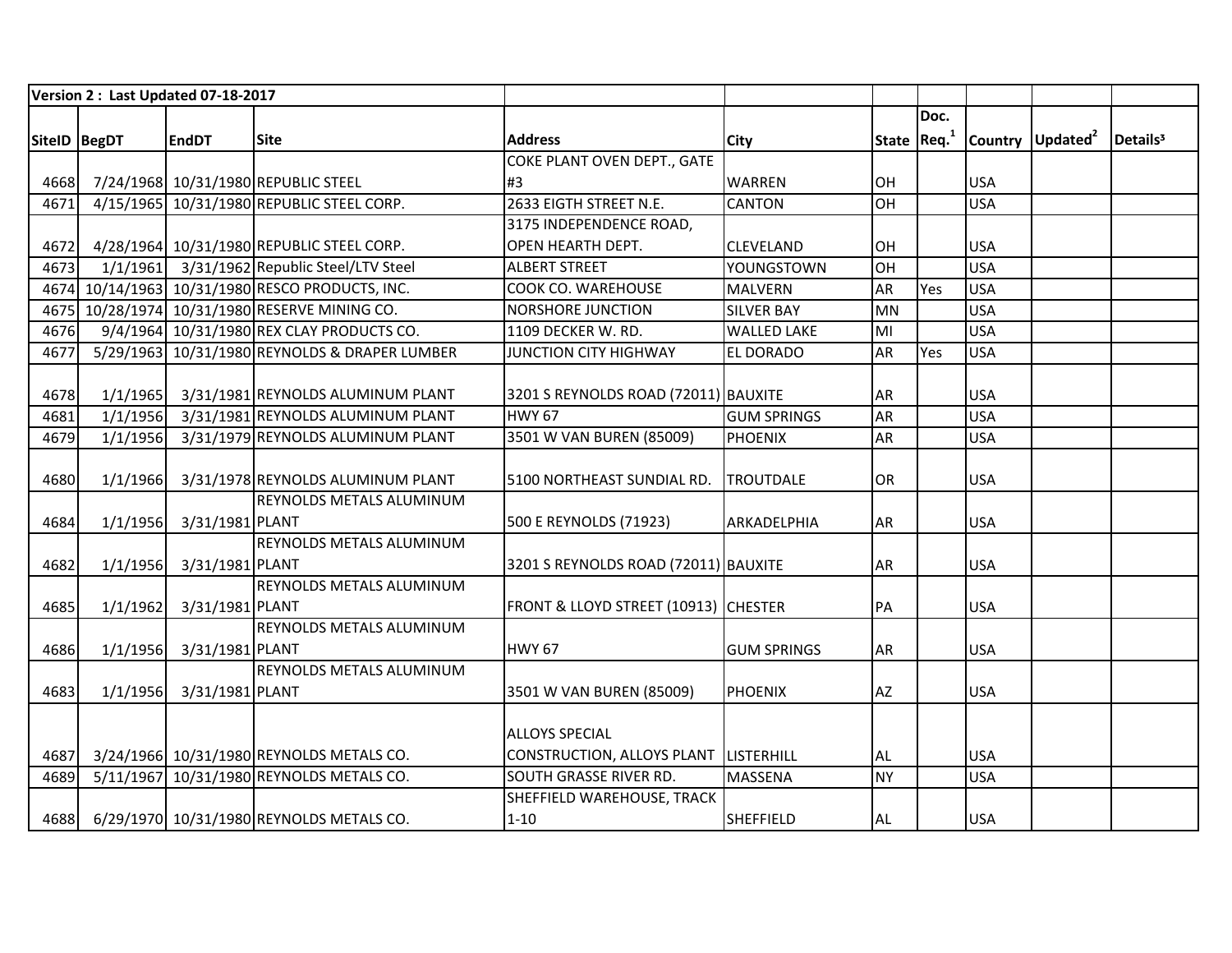|              |          | Version 2: Last Updated 07-18-2017 |                                                                      |                               |                     |                          |      |            |                              |                      |
|--------------|----------|------------------------------------|----------------------------------------------------------------------|-------------------------------|---------------------|--------------------------|------|------------|------------------------------|----------------------|
|              |          |                                    |                                                                      |                               |                     |                          | Doc. |            |                              |                      |
| SiteID BegDT |          | <b>EndDT</b>                       | <b>Site</b>                                                          | <b>Address</b>                | City                | State $Req1$             |      |            | Country Updated <sup>2</sup> | Details <sup>3</sup> |
|              |          |                                    | REYNOLDS METALS CO. (SHERWIN                                         |                               |                     |                          |      |            |                              |                      |
| 4690         |          | 1/1/1961 3/31/1978 PLANT)          |                                                                      | <b>HWY.361</b>                | <b>GREGORY</b>      | <b>TX</b>                |      | <b>USA</b> |                              |                      |
|              |          |                                    | <b>REYNOLDS METALS- SAN PATRICIO</b>                                 | State Highway 35 at Route 351 |                     |                          |      |            |                              |                      |
| 4691         | 1/1/1961 | 3/31/1978 PLANT                    |                                                                      | (78359)                       | <b>GREGORY</b>      | <b>TX</b>                |      | <b>USA</b> |                              |                      |
| 4692         | 1/1/1956 |                                    | 3/31/1981 RHEEM MANUFACTUIRING PLANT                                 | 1025 LOCKWOOD                 | <b>HOUSTON</b>      | <b>TX</b>                |      | <b>USA</b> |                              |                      |
|              |          |                                    | <b>RICHARDSON LUMBER &amp;</b>                                       |                               |                     |                          |      |            |                              |                      |
| 4693         |          |                                    | 7/7/1971 10/31/1980 CONSTRUCTION                                     | 22 CHARLES ST.                | <b>SHINNSTON</b>    | <b>WV</b>                |      | <b>USA</b> |                              |                      |
| 4694         |          |                                    | 1/1/1963 3/31/1977 RICHMOND FOUNDRY                                  | 126 COLLINS ROAD (77469)      | <b>RICHMOND</b>     | <b>TX</b>                |      | <b>USA</b> |                              |                      |
| 4695         |          |                                    | 5/19/1976 10/31/1980 RIMCOR, INC.                                    |                               | <b>BASTROP</b>      | LA                       | Yes  | <b>USA</b> |                              |                      |
| 4696         | 1/1/1958 |                                    | 3/31/1981 RIO GRANDE POWER PLANT                                     | 100 N STANTON ST (79901)      | <b>EL PASO</b>      | <b>TX</b>                |      | <b>USA</b> |                              |                      |
|              |          |                                    | <b>ROANOKE WEBSTER BRICK</b>                                         |                               |                     |                          |      |            |                              |                      |
| 4697         |          | 1/2/1962 10/31/1980 COMPANY        |                                                                      |                               | <b>WEBSTER</b>      | VA                       | Yes  | <b>USA</b> |                              |                      |
| 4698         |          |                                    | 8/31/1971 10/31/1980 ROCHESTER GAS & ELECTRIC                        | MILL STREET BEE BEE STATION   | <b>ROCHESTER</b>    | <b>NY</b>                |      | <b>USA</b> |                              |                      |
|              |          |                                    | <b>ROCK WOOL MANUFACTURING</b>                                       | 600 OLD SMELTER ROAD          |                     |                          |      |            |                              |                      |
| 4699         |          | 1/1/1957 3/31/1981 PLANT           |                                                                      | (81003)                       | <b>PUEBLO</b>       | CO                       |      | <b>USA</b> |                              |                      |
|              |          |                                    |                                                                      | 1 ROCKWELL DRIVE, SPRING      |                     |                          |      |            |                              | Doc Req              |
| 4700         |          |                                    | 12/5/1960 10/31/1980 ROCKWELL INTERNATIONAL                          | <b>DIVISION</b>               | <b>NEW CASTLE</b>   | PA                       |      | <b>USA</b> | 2/19/2015 removed.           |                      |
| 4701         | 1/1/1974 |                                    | 3/31/1978 ROHM & HAAS CHEMICAL PLANT                                 | <b>6600 LA PORTE HIGHWAY</b>  | <b>DEER PARK</b>    | $\overline{\mathsf{TX}}$ |      | <b>USA</b> |                              |                      |
|              |          |                                    |                                                                      | 6600 LA PORTE HIGHWAY         |                     |                          |      |            |                              |                      |
| 4702         |          |                                    | 1/1/1956 3/31/1968 ROHM & HAAS CHEMICAL PLANT                        | (77536)                       | <b>DEER PARK</b>    | <b>TX</b>                |      | <b>USA</b> |                              |                      |
| 4703         |          |                                    | 4/9/1973 10/31/1980 ROHM & HAAS CO. PROJECT                          | CAMPGROUND RD.                | LOUISVILLE          | <b>KY</b>                |      | <b>USA</b> |                              |                      |
|              |          |                                    |                                                                      | C/O SPANISH LINE, SHED 292,   |                     |                          |      |            |                              |                      |
| 4704         |          |                                    | 9/24/1975 10/31/1980 ROHNER GEHRIG CO.                               | FOR VESSEL VALVANUZ           | <b>PORT NEWARK</b>  | NJ                       | Yes  | <b>USA</b> |                              |                      |
| 4705         |          |                                    | 5/21/1976 10/31/1980 ROSE FUEL & MATERIALS, INC.                     | 513 E. MADISON ST.            | <b>SOUTH BEND</b>   | $\overline{N}$           |      | <b>USA</b> |                              |                      |
| 4706         |          |                                    | 7/25/1972 10/31/1980 RUSSELL ALUMINUM CORP.                          | <b>KEY FIELD</b>              | <b>MERIDIAN</b>     | <b>MS</b>                | Yes  | <b>USA</b> |                              |                      |
| 4707         |          |                                    | 6/11/1971 10/31/1980 S. MARGOLIS & CO.                               | EIGHTH & WASHINGTON AVE.      | PHILADELPHIA        | PA                       |      | <b>USA</b> |                              |                      |
|              |          |                                    |                                                                      |                               |                     |                          |      |            |                              |                      |
| 4708         |          |                                    | 1/1/1970 3/31/1976 SAM GIDEON STEAM POWER PLANT 257 POWER PLANT ROAD |                               | <b>BASTROP</b>      | <b>TX</b>                |      | <b>USA</b> |                              |                      |
| 4709         | 1/1/1963 |                                    | 3/31/1974 SAMFORD UNIVERSITY                                         | 800 LAKE SHORE DR.            | <b>BIRMINGHAM</b>   | <b>AL</b>                |      | <b>USA</b> |                              |                      |
| 4710         |          |                                    | 7/29/1966 10/31/1980 SAMUEL GREENFIELD CO.                           | 31 STONE ST.                  | <b>BUFFALO</b>      | <b>NY</b>                |      | <b>USA</b> |                              |                      |
| 4711         |          |                                    | 10/12/1976 10/31/1980 SANDY CREEK CORP.                              | 621 SNIVELY AVE.              | <b>ELOISE</b>       | FL.                      |      | <b>USA</b> |                              |                      |
| 4712         |          |                                    | 11/3/1965 10/31/1980 SANITARY MILK CO.                               |                               | <b>CURWENSVILLE</b> | PA                       | Yes  | <b>USA</b> |                              |                      |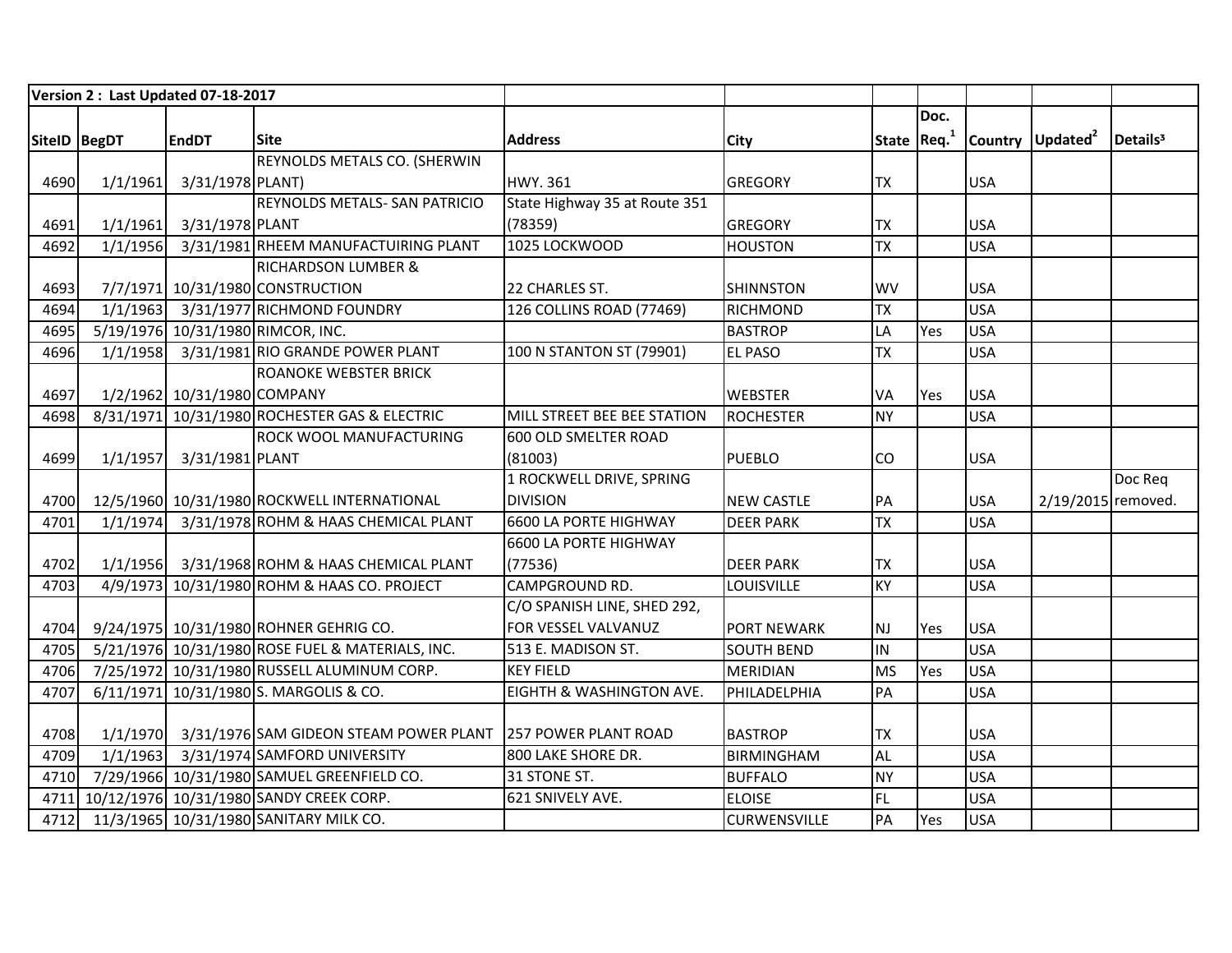|              |          | Version 2: Last Updated 07-18-2017 |                                                                     |                                   |                     |                         |      |            |                              |                      |
|--------------|----------|------------------------------------|---------------------------------------------------------------------|-----------------------------------|---------------------|-------------------------|------|------------|------------------------------|----------------------|
|              |          |                                    |                                                                     |                                   |                     |                         | Doc. |            |                              |                      |
| SiteID BegDT |          | <b>EndDT</b>                       | <b>Site</b>                                                         | <b>Address</b>                    | City                | State Req. <sup>1</sup> |      |            | Country Updated <sup>2</sup> | Details <sup>3</sup> |
|              |          |                                    |                                                                     | 100 WOODARD AVENUE                |                     |                         |      |            |                              |                      |
| 4713         | 1/1/1956 |                                    | 3/31/1974 SANTA FE RAILROAD FACILITY                                | SOUTHEAST (87102)                 | <b>ALBERQUE</b>     | <b>NM</b>               |      | <b>USA</b> |                              |                      |
| 4714         | 1/1/1963 |                                    | 3/31/1976 SCOTT PAPER MILL                                          | Bay Bridge Road (36602)           | <b>MOBILE</b>       | <b>AL</b>               |      | <b>USA</b> |                              |                      |
| 4716         | 1/1/1963 |                                    | 3/31/1964 Sharon Steel                                              | <b>ROEMER BOULEVARD</b>           | <b>FARRELL</b>      | PA                      |      | <b>USA</b> |                              |                      |
| 4715         | 1/1/1961 |                                    | 3/31/1962 Sharon Steel                                              | 200 CLARK STREET                  | <b>SHARON</b>       | PA                      |      | <b>USA</b> |                              |                      |
| 4717         | 1/1/1962 |                                    | 3/31/1969 SHARPSTOWN MALL                                           | 7500 Bellaire Blvd (77036)        | <b>HOUSTON</b>      | <b>TX</b>               |      | <b>USA</b> |                              |                      |
|              |          |                                    |                                                                     | 13100 INDUSTRIAL ROAD             |                     |                         |      |            |                              |                      |
| 4718         |          |                                    | 1/1/1956 3/31/1981 SHEFFIELD STEEL MILL                             | (77015)                           | <b>HOUSTON</b>      | <b>TX</b>               |      | <b>USA</b> |                              |                      |
| 4719         |          |                                    | 4/5/1967 10/31/1980 SHELL CHEMICAL CO.                              | 2982 WASHINGTON ROAD              | <b>BELPRE</b>       | HO                      |      | <b>USA</b> |                              |                      |
| 4720         |          |                                    | 1/1/1956 3/31/1970 SHELL CHEMICAL PLANT                             | 5900 HWY. 225 (77536)             | <b>DEER PARK</b>    | <b>TX</b>               |      | <b>USA</b> |                              |                      |
| 4721         |          |                                    | 1/1/1956 3/31/1976 SHELL OIL & CHEMICAL REFINERY                    | 5900 HWY. 225                     | <b>DEER PARK</b>    | <b>TX</b>               |      | <b>USA</b> |                              |                      |
| 4722         |          |                                    | 6/15/1970 10/31/1980 SHELL OIL CO.                                  | MARTINEZ REFINERY                 | <b>MARTINEZ</b>     | CA                      |      | <b>USA</b> |                              |                      |
| 4723         | 1/1/1960 |                                    | 3/31/1980 SHELL OIL COMPANY                                         | 915 S. CENTRAL (62095)            | <b>ROXANA</b>       | IL                      |      | <b>USA</b> |                              |                      |
|              |          |                                    | <b>SHELL OIL REFINERY &amp; CHEMICAL</b>                            |                                   |                     |                         |      |            |                              |                      |
| 4724         |          | 1/1/1956 3/31/1981 PLANT           |                                                                     | 5900 HWY. 225 (77536)             | <b>DEER PARK</b>    | <b>TX</b>               |      | <b>USA</b> |                              |                      |
| 4725         | 1/1/1963 |                                    | 3/31/1966 SHEPARD AIR FORCE BASE                                    | 596 Sheppard Afb (76311)          | <b>SHEPPARD AFB</b> | <b>TX</b>               |      | <b>USA</b> |                              |                      |
|              |          |                                    | SINCLAIR ATLANTIC-RICHFIELD                                         | 1313 West Pasadena Freeway        |                     |                         |      |            |                              |                      |
| 4726         |          |                                    | 1/1/1963 3/31/1969 (ARCO) OIL REFINERY                              | (77506)                           | PASADENA            | <b>TX</b>               |      | <b>USA</b> |                              |                      |
| 4727         | 1/1/1962 |                                    | 3/31/1973 SINCLAIR OIL REFINERY                                     | 12000 LAWNDALE                    | <b>HOUSTON</b>      | <b>TX</b>               |      | <b>USA</b> |                              |                      |
|              |          |                                    |                                                                     | <b>GREENSPORT INDUSTRIAL PARK</b> |                     |                         |      |            |                              |                      |
| 4728         |          |                                    | 1/1/1956 3/31/1964 SINCLAIR-COPPERS CHEMICAL PLANT (77015)          |                                   | <b>HOUSTON</b>      | <b>TX</b>               |      | <b>USA</b> |                              |                      |
| 4729         |          |                                    | 6/30/1971 10/31/1980 SITKIN METAL TRADING, INC.                     | <b>MAITLAND</b>                   | LEWISTOWN           | PA                      | Yes  | <b>USA</b> |                              |                      |
| 4730         |          |                                    | 7/11/1961 10/31/1980 SKANDIA CO.                                    | 708 SEVENTH ST.                   | <b>ROCKFORD</b>     | IL                      |      | <b>USA</b> |                              |                      |
|              |          |                                    |                                                                     | CORNER OF FT. AMANDA RD. &        |                     |                         |      |            |                              |                      |
| 4731         |          |                                    | 10/5/1965 10/31/1980 SOHIO CHEMICAL                                 | <b>ADGATE RD.</b>                 | <b>LIMA</b>         | OH                      |      | <b>USA</b> |                              |                      |
|              |          |                                    |                                                                     |                                   |                     |                         |      |            |                              |                      |
| 4732         |          |                                    | 5/7/1963 10/31/1980 SOUTHERN OHIO FABRICATORS, INC. 10333 WAYNE ST. |                                   | <b>CINCINNATI</b>   | OH                      |      | <b>USA</b> |                              |                      |
|              |          |                                    |                                                                     | 1800 Billy Casper Drive El Paso,  |                     |                         |      |            |                              |                      |
| 4733         | 1/1/1961 |                                    | 3/31/1978 SOUTHERN PACIFIC RAILROAD                                 | TX 79936                          | EL PASO             | <b>TX</b>               |      | <b>USA</b> |                              |                      |
|              |          |                                    | <b>SOUTHERN PACIFIC RAILROAD</b>                                    | 700 SAN FRANSISCO STREET          |                     |                         |      |            |                              |                      |
| 4734         |          | 1/1/1956 3/31/1981 FACILITY        |                                                                     | (79901)                           | EL PASO             | <b>TX</b>               |      | <b>USA</b> |                              |                      |
| 4735         |          |                                    | 1/1/1956 3/31/1981 SOUTHERN PACIFIC ROUNDHOUSE                      | 808 TRAVIS                        | <b>HOUSTON</b>      | <b>TX</b>               |      | <b>USA</b> |                              |                      |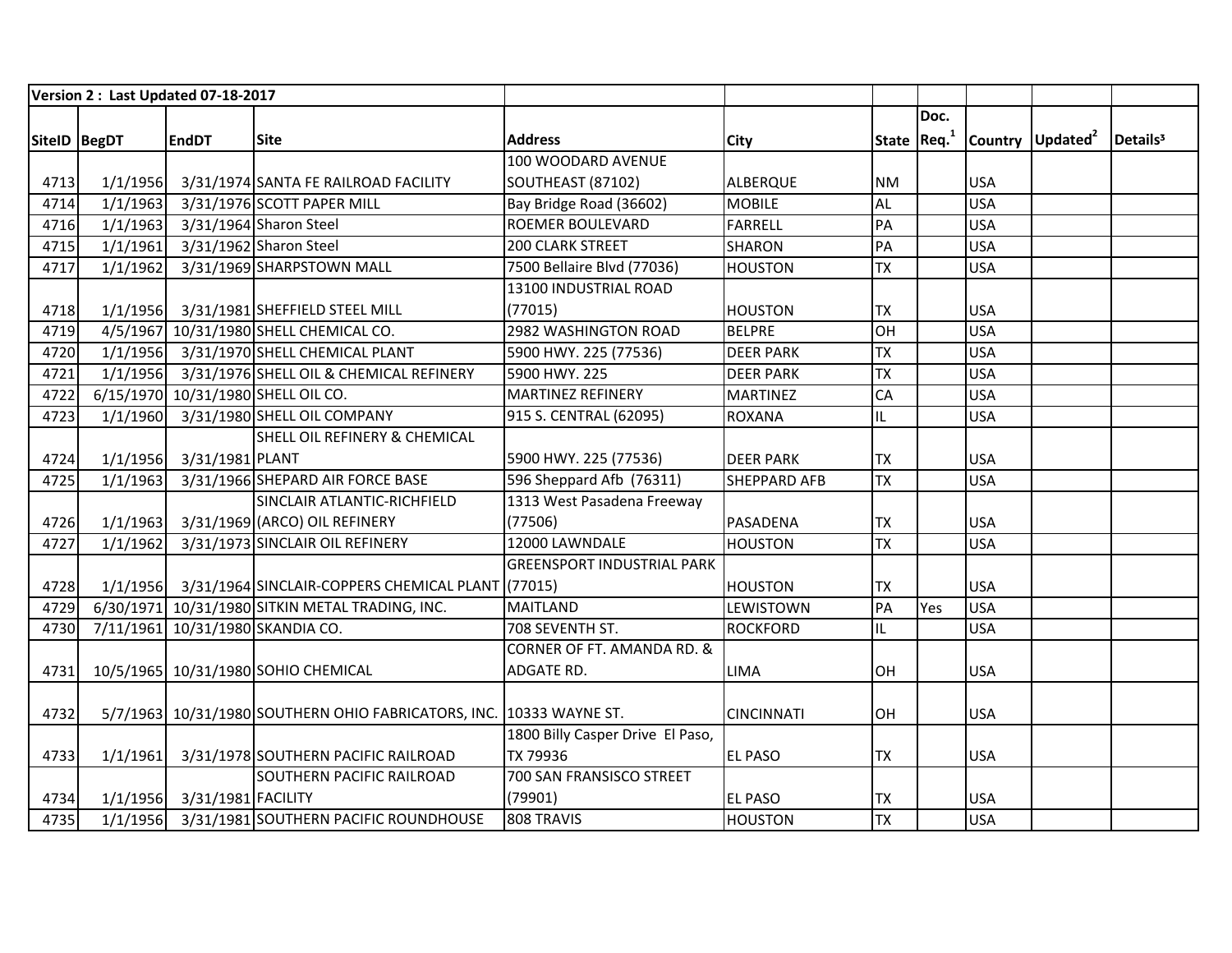|               | Version 2: Last Updated 07-18-2017 |                          |                                                    |                                       |                      |                         |      |            |                              |                      |
|---------------|------------------------------------|--------------------------|----------------------------------------------------|---------------------------------------|----------------------|-------------------------|------|------------|------------------------------|----------------------|
|               |                                    |                          |                                                    |                                       |                      |                         | Doc. |            |                              |                      |
| SiteID  BegDT |                                    | <b>EndDT</b>             | <b>Site</b>                                        | <b>Address</b>                        | <b>City</b>          | State Req. <sup>1</sup> |      |            | Country Updated <sup>2</sup> | Details <sup>3</sup> |
|               |                                    |                          | SOUTHLAND/INTERNATIONAL/CHAM                       |                                       |                      |                         |      |            |                              |                      |
| 4736          | 1/1/1956                           |                          | 3/31/1981 PION PAPERMILL                           | 2915 ATKINSON DRIVE (75901)           | <b>LUFKIN</b>        | <b>TX</b>               |      | <b>USA</b> |                              |                      |
|               |                                    |                          | <b>SOUTHWEST CHEMICAL &amp; PLASTICS</b>           |                                       |                      |                         |      |            |                              |                      |
| 4737          | 1/1/1965                           | 3/31/1981 PLANT          |                                                    | 9402 STRANGE ROAD (77536)             | <b>DEER PARK</b>     | <b>TX</b>               |      | <b>USA</b> |                              |                      |
| 4738          | 1/1/1971                           |                          | 3/31/1978 SOUTHWESTERN BELL BLDGS.                 | 3303 WESLAYAN                         | <b>HOUSTON</b>       | <b>TX</b>               |      | <b>USA</b> |                              |                      |
|               |                                    |                          | <b>SOUTHWESTERN PORTLAND</b>                       |                                       |                      |                         |      |            |                              |                      |
| 4739          | 1/1/1958                           |                          | 3/31/1981 CEMENT PLANT                             | 2825 W PAISANO DRIVE (79922) EL PASO  |                      | <b>TX</b>               |      | <b>USA</b> |                              |                      |
|               |                                    |                          | SPARTAN ALUMINUM PRODUCTS,                         |                                       |                      |                         |      |            |                              |                      |
| 4740          |                                    | 3/4/1975 10/31/1980 INC. |                                                    | CO: 13670                             | <b>SPARTA</b>        | IL                      | Yes  | <b>USA</b> |                              |                      |
|               |                                    |                          |                                                    | 2727 LUDELL ST., JAMESTOWN            |                      |                         |      |            |                              |                      |
| 4741          |                                    |                          | 8/12/1966 10/31/1980 SPECIALTY SAND & REFRACTORIES | <b>SPUR</b>                           | <b>FORT WORTH</b>    | <b>TX</b>               |      | <b>USA</b> |                              |                      |
| 4742          |                                    |                          | 2/12/1976 10/31/1980 SQUARE BUTTE ELECTRIC         |                                       | <b>CENTER</b>        | <b>ND</b>               | Yes  | <b>USA</b> |                              |                      |
|               |                                    |                          | 4743 10/28/1969 10/31/1980 SQUARE D. CO.           | 4500 LEE RD.                          | <b>CLEVELAND</b>     | OH                      |      | <b>USA</b> |                              |                      |
| 4744          | 1/1/1956                           |                          | 3/31/1977 ST. LUKE'S HOSPITAL                      | 6720 Bertner Ave. (77030)             | <b>HOUSTON</b>       | <b>TX</b>               |      | <b>USA</b> |                              |                      |
|               |                                    |                          | ST. REGIS a/k/a CHAMPION a/k/a                     |                                       |                      |                         |      |            |                              |                      |
| 4745          | 1/1/1963                           |                          | 3/31/1976 INTERNATIONAL PAPER MILL                 | 375 MUSCOGEE RD.                      | <b>CANTONMENT</b>    | FL                      |      | <b>USA</b> |                              |                      |
| 4746          |                                    |                          | 8/2/1967 10/31/1980 STACKPOLE CARBON CO.           |                                       | <b>ST MARY'S</b>     | PA                      | Yes  | <b>USA</b> |                              |                      |
|               |                                    |                          | <b>STANDARD FIRE BRICK</b>                         |                                       |                      |                         |      |            |                              |                      |
| 4747          |                                    |                          | 5/27/1969 10/31/1980 CONSTRUCTION CO.              | 51 THOMAS ST.                         | <b>EAST HARTFORD</b> | <b>CT</b>               |      | <b>USA</b> |                              |                      |
| 4748          | 1/1/1956                           |                          | 3/31/1957 STANDARD IRON WORKS                      | BOX <sub>3</sub>                      | <b>KILGORE</b>       | <b>TX</b>               | Yes  | <b>USA</b> |                              |                      |
|               |                                    |                          | <b>STANDARD LIME &amp; REFRACTORIES</b>            |                                       |                      |                         |      |            |                              |                      |
|               | 4749 10/20/1965 10/31/1980 CO.     |                          |                                                    |                                       | <b>WOODVILLE</b>     | <b>OH</b>               | Yes  | <b>USA</b> |                              |                      |
|               |                                    |                          |                                                    | BALDWIN - LIMA - HAMILTON;            |                      |                         |      |            |                              |                      |
|               |                                    |                          |                                                    | DIV. OF TITANIUM METALS               |                      |                         |      |            |                              |                      |
| 4750          |                                    |                          | 9/24/1968 10/31/1980 STANDARD STEEL                | <b>CORP. OF AMERICA</b>               | <b>BURNHAM</b>       | PA                      |      | <b>USA</b> |                              |                      |
| 4751          |                                    |                          | 3/2/1966 10/31/1980 STAR CITY GLASS                |                                       | <b>COVENTRY</b>      | RI                      | Yes  | <b>USA</b> |                              |                      |
|               |                                    |                          | <b>STAUFFER CHEMICAL PLANT (COLD</b>               |                                       |                      |                         |      |            |                              |                      |
| 4752          | 1/1/1962                           | 3/31/1975 CREEK)         |                                                    | <b>U.S. HWY. 43</b>                   | <b>BUCKS</b>         | <b>AL</b>               |      | <b>USA</b> |                              |                      |
|               |                                    |                          |                                                    | 2001 EARL CORE RD, WV ROUTE           |                      |                         |      |            |                              | Doc Req              |
| 4753          | 1/1/1964                           |                          | 3/31/1967 STERLING FAUCET                          |                                       | <b>MORGANTOWN</b>    | <b>WV</b>               |      | <b>USA</b> | 2/19/2015 removed.           |                      |
| 4754          |                                    |                          | 1/1/1956 3/31/1974 STERLING FAUCET FOUNDRY         | 1520 E. LAUREL STREET (75701)   TYLER |                      | <b>TX</b>               |      | <b>USA</b> |                              |                      |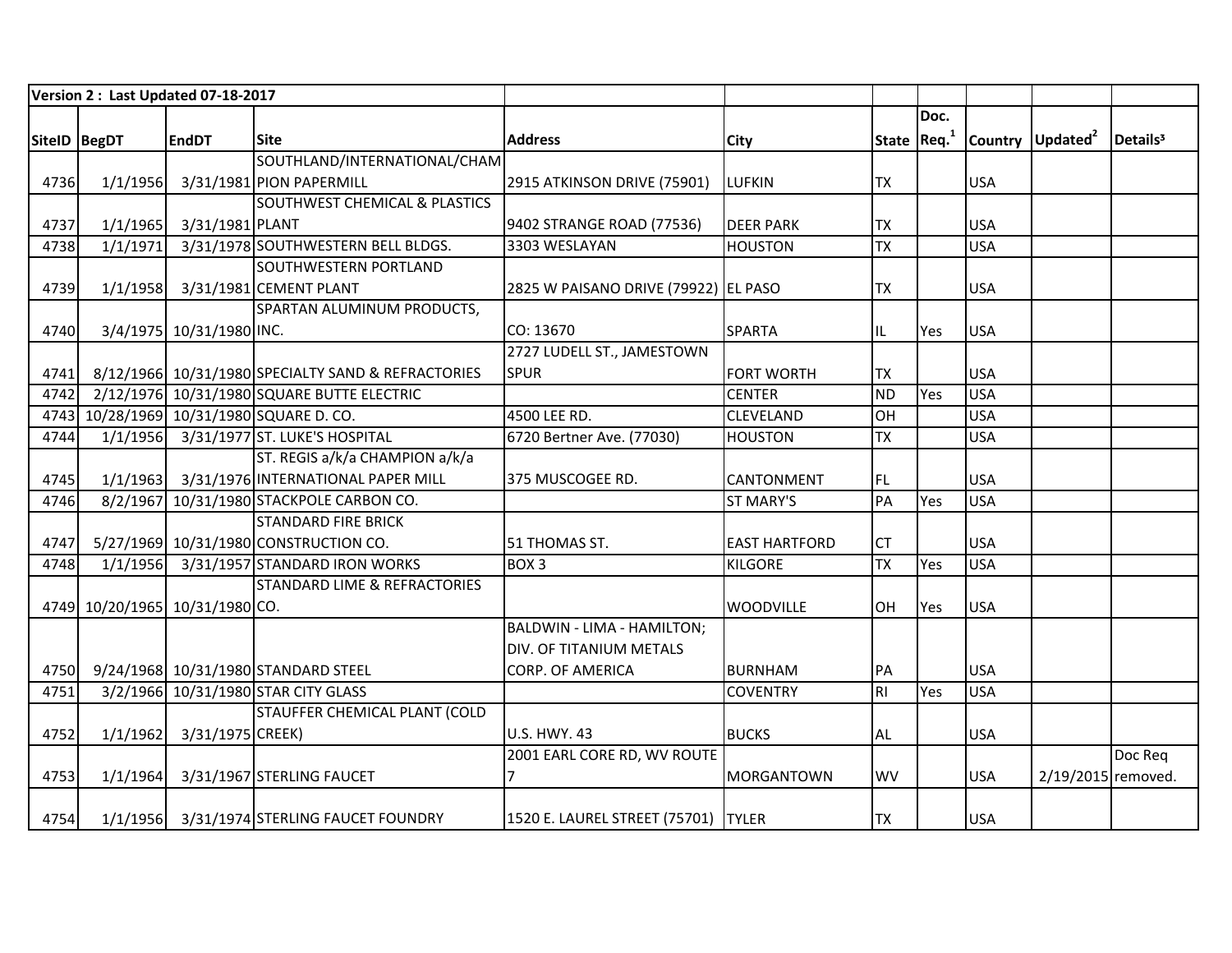|              |          | Version 2: Last Updated 07-18-2017 |                                                                              |                                        |                       |                          |      |            |                              |                      |
|--------------|----------|------------------------------------|------------------------------------------------------------------------------|----------------------------------------|-----------------------|--------------------------|------|------------|------------------------------|----------------------|
|              |          |                                    |                                                                              |                                        |                       |                          | Doc. |            |                              |                      |
| SiteID BegDT |          | <b>EndDT</b>                       | <b>Site</b>                                                                  | <b>Address</b>                         | <b>City</b>           | State $Req1$             |      |            | Country Updated <sup>2</sup> | Details <sup>3</sup> |
|              |          |                                    |                                                                              | 32224 Hwy 31 (36427) (PO BOX           |                       |                          |      |            |                              |                      |
| 4755         |          |                                    | 1/1/1963 3/31/1978 STORE CONTAINER COPORATION                                | 709)                                   | <b>BREWTON</b>        | <b>AL</b>                |      | <b>USA</b> |                              |                      |
| 4756         |          |                                    | 6/27/1975 10/31/1980 SUCREST CORP.                                           | 112 BEARD ST.                          | <b>BROOKLYN</b>       | <b>NY</b>                |      | <b>USA</b> |                              |                      |
|              |          |                                    | <b>SUMMERHAY'S REFRACTORY</b>                                                |                                        |                       |                          |      |            |                              |                      |
| 4757         |          |                                    | 4/8/1965 10/31/1980 SUPPLIES, INC.                                           | 620 CLINTON AVE.                       | <b>ROCHESTER</b>      | <b>NY</b>                |      | <b>USA</b> |                              |                      |
|              |          |                                    |                                                                              |                                        |                       |                          |      |            |                              |                      |
| 4758         |          |                                    | 1/1/1956 3/31/1981 SUN OIL REFINERY                                          | 2300 N TWIN CITY HWY (77627) NEDERLAND |                       | <b>TX</b>                |      | <b>USA</b> |                              |                      |
| 4759         |          |                                    | 1/1/1958 3/31/1981 SUNTIDE OIL REFINERY                                      | SUNTIDE ROAD (78409)                   | <b>CORPUS CHRISTI</b> | <b>TX</b>                |      | <b>USA</b> |                              |                      |
| 4760         |          |                                    | 3/24/1970 10/31/1980 SUPERIOR COMBUSTION, INC.                               | 801 BROAD ST.                          | <b>EMMAUS</b>         | PA                       |      | <b>USA</b> |                              |                      |
|              |          |                                    | 4761 11/16/1976 10/31/1980 SURFACE COMBUSTION                                | 2375 DORR ST.                          | <b>TOLEDO</b>         | OH                       |      | <b>USA</b> |                              |                      |
| 4762         |          |                                    | 1/1/1968 3/31/1976 SWAN ISLAND SHIPYARD                                      | 4855 N LAGOON AVE (97217)              | <b>PORTLAND</b>       | <b>OR</b>                |      | <b>USA</b> |                              |                      |
|              |          |                                    | <b>SYRACUSE UNIVERSITY STEAM</b>                                             |                                        |                       |                          |      |            |                              |                      |
|              |          | 4763 12/22/1970 10/31/1980 STATION |                                                                              | 500 TAYLOR ST.                         | <b>SYRACUSE</b>       | <b>NY</b>                |      | <b>USA</b> |                              |                      |
|              |          |                                    |                                                                              | <b>GANNON STATION, PORT</b>            |                       |                          |      |            |                              |                      |
| 4764         |          |                                    | 1/26/1968 10/31/1980 TAMPA ELECTRIC                                          | <b>SUTTON</b>                          | <b>TAMPA</b>          | <b>FL</b>                |      | <b>USA</b> |                              |                      |
| 4765         |          | 10/4/1972 10/31/1980 TAMPER        |                                                                              | 2401 EDMUND RD.                        | W. COLUMBIA           | SC                       |      | <b>USA</b> |                              |                      |
|              |          |                                    |                                                                              |                                        |                       |                          |      |            |                              |                      |
| 4766         |          |                                    | 1/1/1967 3/31/1981 TEMPLE ISLAND FIBERBOARD PLANT 303 S TEMPLE DRIVE (75941) |                                        | <b>DIBOLL</b>         | <b>TX</b>                |      | <b>USA</b> |                              |                      |
|              |          |                                    |                                                                              | 13501 INDUSTRIAL ROAD                  |                       |                          |      |            |                              |                      |
| 4767         |          |                                    | 1/1/1956 3/31/1979 TENN TEX ALLOY & CHEMICAL PLANT (77015)                   |                                        | <b>HOUSTON</b>        | <b>TX</b>                |      | <b>USA</b> |                              |                      |
| 4768         | 1/1/1974 |                                    | 3/31/1978 TENNECO OIL REFINERY                                               | 4403 LAPORTE ROAD                      | PASADENA              | $\overline{\mathsf{TX}}$ |      | <b>USA</b> |                              |                      |
| 4769         | 1/1/1966 |                                    | 3/31/1968 TENNESSEE VALLEY AUTHORITY                                         | Blackburn Rd. (35611)                  | <b>ATHENS</b>         | <b>AL</b>                |      | <b>USA</b> |                              |                      |
| 4771         |          |                                    | 12/6/1972 10/31/1980 TENNESSEE VALLEY AUTHORITY                              |                                        | <b>CHATTANOOGA</b>    | <b>TN</b>                | Yes  | <b>USA</b> |                              |                      |
| 4770         |          |                                    | 8/8/1967 10/31/1980 TENNESSEE VALLEY AUTHORITY                               | PARADISE STEAM PLANT                   | <b>DRAKESBORO</b>     | KY                       |      | <b>USA</b> |                              |                      |
|              |          |                                    |                                                                              | 11330 BRITTMOORE PARK                  |                       |                          |      |            |                              |                      |
| 4772         | 1/1/1961 |                                    | 3/31/1981 TESCO FOUNDRY                                                      | DRIVE (77041)                          | <b>HOUSTON</b>        | <b>TX</b>                |      | <b>USA</b> |                              |                      |
| 4773         | 1/1/1956 |                                    | 3/31/1981 TEXACO OIL REFINERY                                                | 2100 HOUSTON AVE (77641)               | <b>PORT ARTHUR</b>    | <b>TX</b>                |      | <b>USA</b> |                              |                      |
| 4774         | 1/1/1956 |                                    | 3/31/1981 TEXACO OIL REFINERY                                                | <b>SAVANNAH AVENUE</b>                 | <b>PORT ARTHUR</b>    | <b>TX</b>                |      | <b>USA</b> |                              |                      |
| 4775         |          |                                    | 5/23/1968 10/31/1980 TEXACO, INC.                                            | C/O SUPERVISOR OF STORES               | <b>PORT ARTHUR</b>    | <b>TX</b>                | Yes  | <b>USA</b> |                              |                      |
|              |          |                                    |                                                                              | 1200 EAST WASHINGTON                   |                       |                          |      |            |                              |                      |
| 4776         | 1/1/1958 |                                    | 3/31/1981 TEXAS ALUMINUM PLANT                                               | (75087)                                | <b>ROCKWALL</b>       | <b>TX</b>                |      | <b>USA</b> |                              |                      |
|              |          |                                    |                                                                              | 35 MILES SOUTHEAST OF                  |                       |                          |      |            |                              |                      |
| 4777         |          |                                    | 1/1/1956 3/31/1981 TEXAS CITY OIL REFINERY                                   | <b>HOUSTON</b>                         | <b>TEXAS CITY</b>     | <b>TX</b>                |      | <b>USA</b> |                              |                      |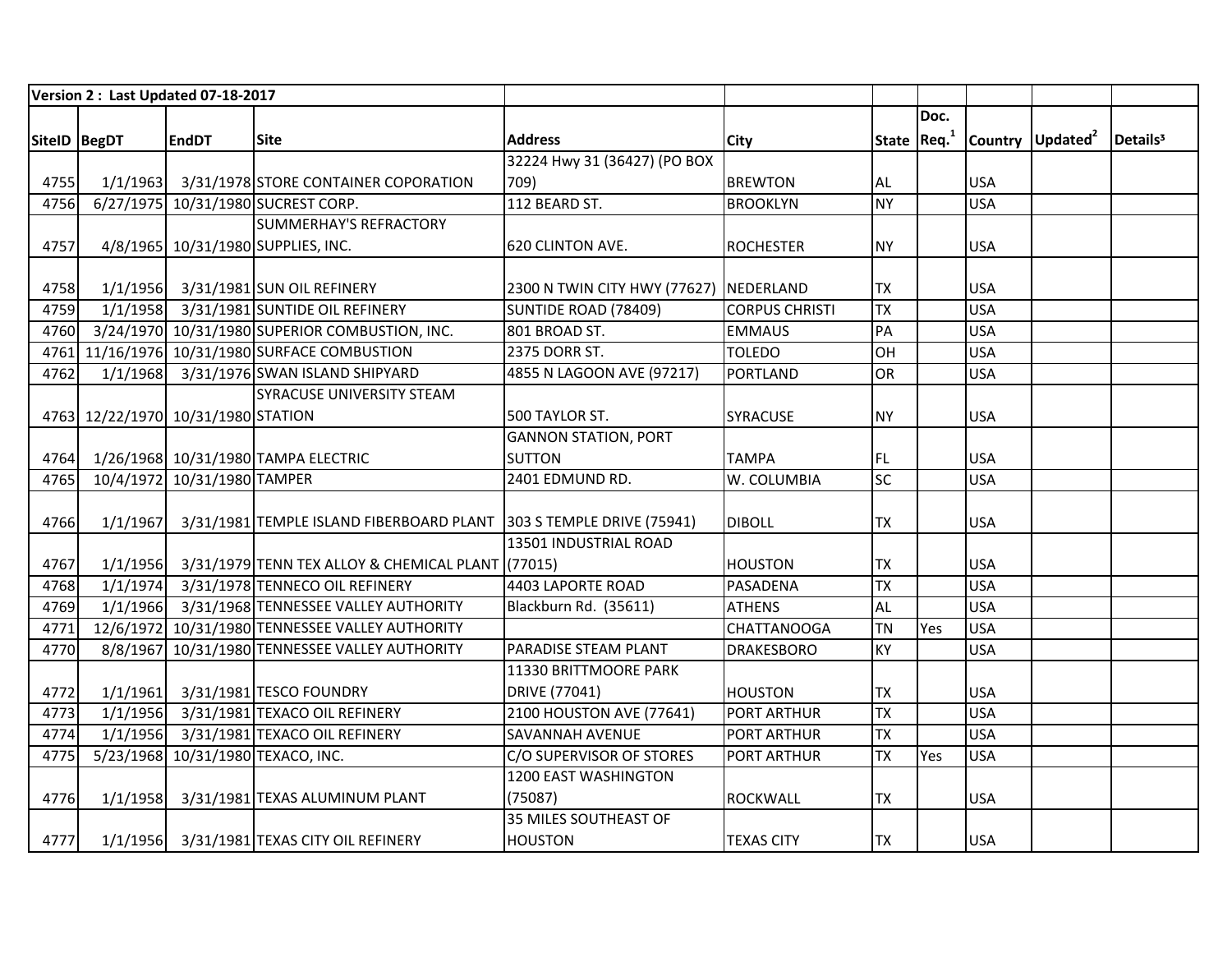|              |          | Version 2: Last Updated 07-18-2017 |                                                      |                              |                        |                 |      |            |                              |                      |
|--------------|----------|------------------------------------|------------------------------------------------------|------------------------------|------------------------|-----------------|------|------------|------------------------------|----------------------|
|              |          |                                    |                                                      |                              |                        |                 | Doc. |            |                              |                      |
| SiteID BegDT |          | <b>EndDT</b>                       | <b>Site</b>                                          | <b>Address</b>               | City                   | State $Req1$    |      |            | Country Updated <sup>2</sup> | Details <sup>3</sup> |
| 4778         | 1/1/1966 |                                    | 3/31/1981 TEXAS CITY REFINERY                        | 1505 Loop 197 S (77590)      | <b>TEXAS CITY</b>      | <b>TX</b>       |      | <b>USA</b> |                              |                      |
|              |          |                                    | <b>TEXAS ELECTRIC STEEL CASTING</b>                  |                              |                        |                 |      |            |                              |                      |
| 4779         |          | 1/1/1956 3/31/1981 PLANT           |                                                      | 617 BAER STREET (77020)      | <b>HOUSTON</b>         | <b>TX</b>       |      | <b>USA</b> |                              |                      |
| 4780         | 1/1/1963 |                                    | 3/31/1978 TEXAS FOUNDRIES                            | 1611 NORTH RAGUET STREET     | <b>LUFKIN</b>          | <b>TX</b>       |      | <b>USA</b> |                              |                      |
|              |          |                                    |                                                      | 1611 NORTH RAGUET STREET     |                        |                 |      |            |                              |                      |
| 4781         |          |                                    | 1/1/1956 3/31/1981 TEXAS FOUNDY                      | (75093)                      | <b>LUFKIN</b>          | <b>TX</b>       |      | <b>USA</b> |                              |                      |
| 4782         | 1/1/1956 |                                    | 3/31/1981 TEXAS GULF SULPHUR PLANT                   | 206 VAT ROAD (77420)         | <b>NEW GULF</b>        | $\overline{TX}$ |      | <b>USA</b> |                              |                      |
|              |          |                                    |                                                      | 8390 LYNDON B JOHNSON        |                        |                 |      |            |                              |                      |
| 4783         |          |                                    | 1/1/1966 3/31/1969 TEXAS INSTRUMENTS                 | FREEWAY                      | <b>DALLAS</b>          | <b>TX</b>       |      | <b>USA</b> |                              |                      |
| 4784         | 1/1/1956 |                                    | 3/31/1981 TEXAS OIL REFINERY                         | <b>SAVANNAH AVENUE</b>       | <b>PORT ARTHUR</b>     | <b>TX</b>       |      | <b>USA</b> |                              |                      |
| 4785         | 1/1/1963 |                                    | 3/31/1971 TEXAS-EASTMAN CHEMICAL PLANT               | 300 KODAK BLVD.              | LONGVIEW               | <b>TX</b>       |      | <b>USA</b> |                              |                      |
|              |          |                                    | 4786 10/29/1975 10/31/1980 THILMANY PULP & PAPER CO. |                              | KAUKAUNA               | WI              | Yes  | <b>USA</b> |                              |                      |
| 4787         |          |                                    | 1/1/1956 3/31/1981 THIOKOL CHEMICAL PLANT            | HWY. 134 & SPUR 449          | <b>KARNACK</b>         | <b>TX</b>       |      | <b>USA</b> |                              |                      |
| 4788         |          | 9/4/1975 10/31/1980 THRU-PUT       |                                                      | 30 E. AIRLINE HWY.           | <b>KENNER</b>          | LA              |      | <b>USA</b> |                              |                      |
| 4789         |          | 9/18/1974 10/31/1980 THRU-PUT      |                                                      | 501 SHORT ST.                | <b>KENNER</b>          | LA              |      | <b>USA</b> |                              |                      |
| 4790         |          |                                    | 1/1/1956 3/31/1957 TIN SMELTER                       | FM519 & SH146                | <b>TEXAS CITY</b>      | <b>TX</b>       |      | <b>USA</b> |                              |                      |
|              |          |                                    |                                                      |                              |                        |                 |      |            |                              |                      |
| 4791         |          |                                    | 12/3/1959 10/31/1980 TITAN METAL MANUFACTURING CO.   |                              | <b>BELLEFONTE</b>      | PA              | Yes  | <b>USA</b> |                              |                      |
| 4792         |          |                                    | 1/1/1966 3/31/1981 TITANIUM METALS PLANT             | 8000 W. LAKE MEAD (89015)    | <b>HENDERSON</b>       | <b>NV</b>       |      | <b>USA</b> |                              |                      |
|              |          |                                    |                                                      |                              |                        |                 |      |            |                              |                      |
| 4793         |          |                                    | 1/1/1963 3/31/1975 TODD "HOUSTON" SHIPYARD           | 2616 South Loop West (77054) | HOUSTON                | <b>TX</b>       |      | <b>USA</b> |                              |                      |
| 4794         |          |                                    | 1/1/1956 10/31/1980 TODD SHIPYARD                    | 123 25th Street (77550)      | <b>GALVESTON</b>       | <b>TX</b>       |      | <b>USA</b> |                              |                      |
| 4795         |          |                                    | 1/1/1957 3/31/1960 TRINITY VALLEY IRON & STEEL       | 3400 BRYCE AVENUE            | <b>FORT WORTH</b>      | <b>TX</b>       |      | <b>USA</b> |                              |                      |
| 4796         | 1/1/1971 |                                    | 3/31/1972 TURKEY POINT POWER PLANT                   | 9700 SOUTHWEST 344 STREET    | <b>HOMESTEAD</b>       | FL.             |      | <b>USA</b> |                              |                      |
| 4797         | 1/1/1963 |                                    | 3/31/1976 TVA FERTILIZER CHEMICAL PLANT              | 700 West 20th Street (35660) | <b>SHEFFIELD</b>       | <b>AL</b>       |      | <b>USA</b> |                              |                      |
| 4798         | 1/1/1956 |                                    | 3/31/1981 TWA OVERHAUL BASE                          | 9200 NW 112 STREET (64153)   | <b>KANSAS CITY</b>     | <b>MO</b>       |      | <b>USA</b> |                              |                      |
|              |          |                                    |                                                      | 11721 US HIGHWAY 69 (75706), |                        |                 |      |            |                              |                      |
| 4799         |          | 1/1/1961 3/31/1981 TYLER PIPE      |                                                      | PO Box 202 (75710)           | <b>TYLER</b>           | <b>TX</b>       |      | <b>USA</b> |                              |                      |
| 4800         |          |                                    | 8/18/1972 10/31/1980 TYLER-DAWSON SUPPLY CO.         | 6310 EAST 15TH ST.           | <b>TULSA</b>           | OK              |      | <b>USA</b> |                              |                      |
| 4801         |          |                                    | 9/13/1972 10/31/1980 U.S. STEEL CORP.                | 1 NORTH BROADWAY             | <b>GARY</b>            | IN              |      | <b>USA</b> |                              |                      |
|              |          |                                    |                                                      | 662 Taft Street Subic Bay    |                        |                 |      |            |                              |                      |
| 4802         |          |                                    | 1/1/1969 3/31/1978 U.S NAVAL SHIP REPAIR             | Phillipines                  | <b>SUBIC BAY</b>       |                 |      | PHL        |                              |                      |
| 4803         |          |                                    | 1/1/1965 3/31/1976 U.S STEEL MILL                    | 3300 1st Ave North (35222)   | Birmingham (Ensley) AL |                 |      | <b>USA</b> |                              |                      |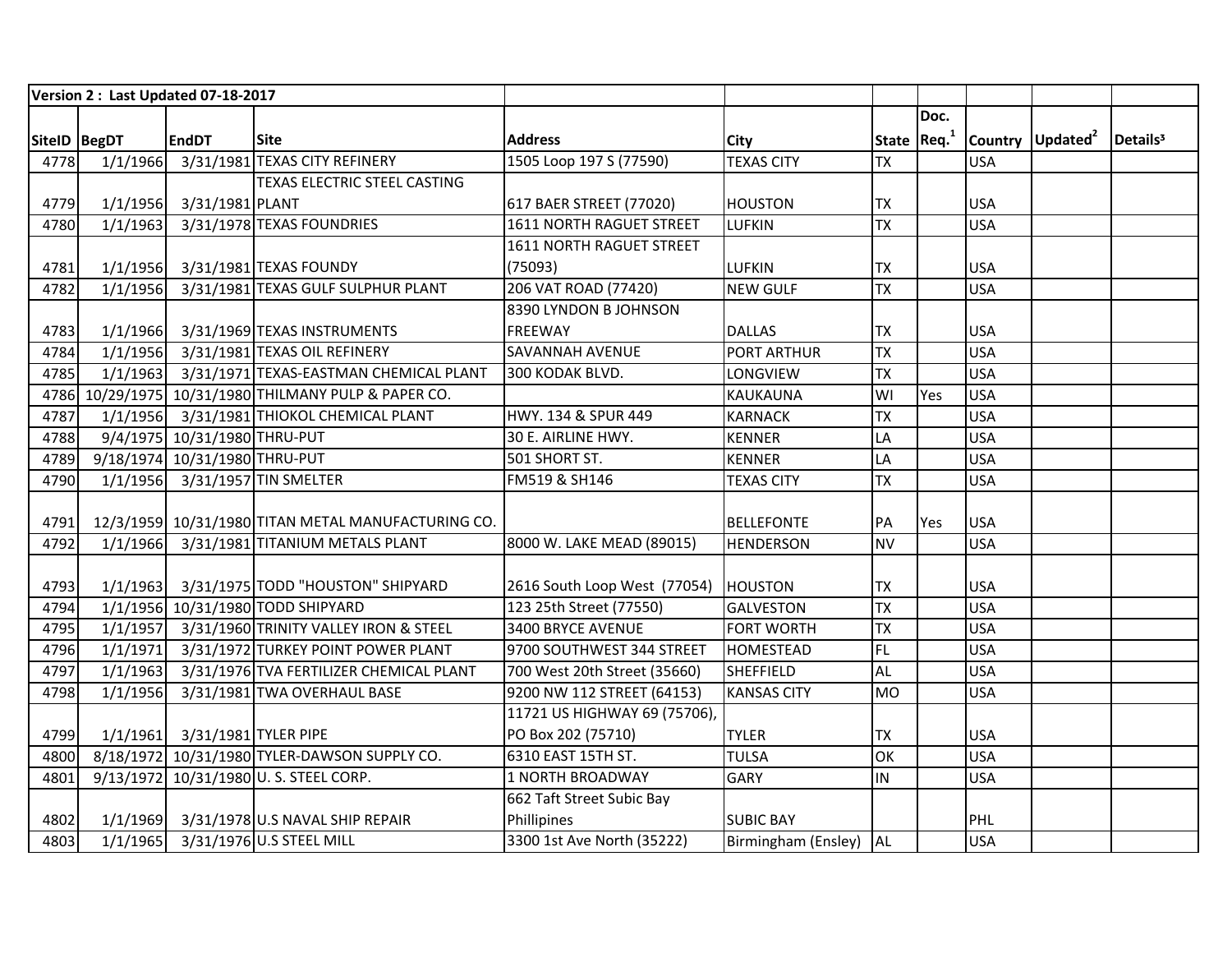|              |          | Version 2: Last Updated 07-18-2017 |                                                   |                                        |                            |                |      |            |                              |                      |
|--------------|----------|------------------------------------|---------------------------------------------------|----------------------------------------|----------------------------|----------------|------|------------|------------------------------|----------------------|
|              |          |                                    |                                                   |                                        |                            |                | Doc. |            |                              |                      |
| SiteID BegDT |          | <b>EndDT</b>                       | <b>Site</b>                                       | <b>Address</b>                         | City                       | State $ Req.1$ |      |            | Country Updated <sup>2</sup> | Details <sup>3</sup> |
| 4804         |          |                                    | <b>U.S. MILITARY ACADEMY</b>                      |                                        | <b>WEST POINT</b>          | <b>NY</b>      | Yes  | <b>USA</b> |                              |                      |
| 4805         | 1/1/1963 |                                    | 3/31/1976 U.S. NAVAL AIR STATION                  | 190 RADFORD BLVD.                      | PENSACOLA                  | FL             |      | <b>USA</b> |                              |                      |
| 4806         | 1/1/1963 | 3/31/1968 U.S. PIPE                |                                                   | 3300 1st Ave N (35222)                 | BIRMINGHAM                 | <b>AL</b>      |      | <b>USA</b> |                              |                      |
|              |          |                                    |                                                   |                                        |                            |                |      |            |                              |                      |
| 4807         |          |                                    | 1/1/1969 3/31/1976 U.S. STEEL - CONCORD COAL MINE | Route 23 10 Miles West (35020) CONCORD |                            | <b>AL</b>      |      | <b>USA</b> |                              |                      |
|              |          |                                    |                                                   | <b>EDGAR THOMSON WORKS,</b>            |                            |                |      |            |                              |                      |
| 4810         |          |                                    | 1/1/1966 10/31/1980 U.S. STEEL CORP.              | <b>OPEN HEARTH WORKS</b>               | <b>BRADDOCK</b>            | PA             |      | <b>USA</b> |                              |                      |
|              |          |                                    |                                                   | SOUTH WORKS, 3426 E. 89TH              |                            |                |      |            |                              |                      |
| 4817         |          |                                    | 3/30/1965 10/31/1980 U.S. STEEL CORP.             | ST.                                    | <b>CHICAGO</b>             | IL             |      | <b>USA</b> |                              |                      |
| 4809         |          |                                    | 1/1/1964 10/31/1980 U.S. STEEL CORP.              | <b>CLAIRTON WORKS</b>                  | <b>CLAIRTON</b>            | PA             |      | <b>USA</b> |                              |                      |
|              |          |                                    |                                                   | FAIRFIELD STEEL WORKS 5700             |                            |                |      |            |                              |                      |
|              |          |                                    |                                                   | Valley Rd. (35064), (PO BOX 559,       |                            |                |      |            |                              |                      |
| 4811         |          |                                    | 1/1/1963 10/31/1980 U.S. STEEL CORP.              | FAIRFIELD, AL, 35064)                  | <b>FAIRFIELD</b>           | <b>AL</b>      |      | <b>USA</b> |                              |                      |
| 4812         |          |                                    | 1/1/1973 10/31/1980 U.S. STEEL CORP.              | <b>FAIRLESS WORKS</b>                  | <b>FAIRLESS</b>            | PA             |      | <b>USA</b> |                              |                      |
| 4808         |          |                                    | 4/22/1974 10/31/1980 U.S. STEEL CORP.             | <b>1 NORTH BROADWAY</b>                | <b>GARY</b>                | IN             |      | <b>USA</b> |                              |                      |
| 4813         |          |                                    | 1/1/1961 10/31/1980 U.S. STEEL CORP.              | <b>HOMESTEAD DISTRICT WORKS</b>        | <b>HOMESTEAD</b>           | PA             |      | <b>USA</b> |                              |                      |
| 4814         |          |                                    | 1/1/1961 10/31/1980 U.S. STEEL CORP.              | <b>HOMESTEAD DISTRICT WORKS</b>        | <b>HOMESTEAD</b>           | PA             |      | <b>USA</b> |                              |                      |
| 4815         |          |                                    | 4/12/1966 10/31/1980 U.S. STEEL CORP.             | LORAIN WORKS                           | LORAIN                     | OH             |      | <b>USA</b> |                              |                      |
|              |          |                                    | 4816 10/29/1965 10/31/1980 U.S. STEEL CORP.       | <b>RESEARCH CENTER</b>                 | MONROEVILLE                | PA             |      | <b>USA</b> |                              |                      |
| 4819         |          |                                    | 1/1/1972 3/31/1974 U.S. STEEL MILL                | FM 1045                                | <b>BAYTOWN</b>             | <b>TX</b>      |      | <b>USA</b> |                              |                      |
| 4818         | 1/1/1965 |                                    | 3/31/1976 U.S. STEEL MILL                         | 3300 1st Ave N (35222)                 | <b>BIRMINGHAM</b>          | <b>AL</b>      |      | <b>USA</b> |                              |                      |
| 4820         | 1/1/1966 |                                    | 3/31/1979 U.S. STEEL MILL                         | PLANT IS CURRENTLY CLOSED              | <b>ORANGE</b>              | <b>TX</b>      |      | <b>USA</b> |                              |                      |
|              |          |                                    |                                                   | 1515 MILLER CUT-OFF ROAD               |                            |                |      |            |                              |                      |
| 4821         | 1/1/1966 |                                    | 3/31/1981 U.S.I. CHEMICAL PLANT                   | (77571)                                | <b>LAPORTE</b>             | <b>TX</b>      |      | <b>USA</b> |                              |                      |
| 4822         | 1/1/1963 |                                    | 3/31/1976 UNION BAG PAPER MILL                    | S - W Lathrop Ave (31401)              | SAVANNAH                   | <b>GA</b>      |      | <b>USA</b> |                              |                      |
| 4823         | 1/1/1963 |                                    | 3/31/1977 UNION CAMP PAPER MILL                   | 100 JENSON RD.                         | <b>PRATTVILLE</b>          | <b>AL</b>      |      | <b>USA</b> |                              |                      |
| 4824         | 1/1/1967 |                                    | 3/31/1968 Union Carbide                           | 3200 KANAWHA TURNPIKE                  | CHARLESTON                 | WV             |      | <b>USA</b> |                              |                      |
| 4825         | 1/1/1977 |                                    | 3/31/1978 Union Carbide & Carbon Institute        | ROUTE 25; PO BOX 2831                  | <b>SOUTH CHARLESTON WV</b> |                |      | <b>USA</b> |                              |                      |
|              |          |                                    |                                                   | 2 MIs. EAST OF FM 511 ON HWY           |                            |                |      |            |                              |                      |
| 4826         | 1/1/1961 |                                    | 3/31/1981 UNION CARBIDE CHEMICAL PLANT            | 48                                     | <b>BROWNSVILLE</b>         | <b>TX</b>      |      | <b>USA</b> |                              |                      |
| 4829         | 1/1/1956 |                                    | 3/31/1981 UNION CARBIDE CHEMICAL PLANT            | HWY 185 NORTH (77983)                  | SEADRIFT                   | <b>TX</b>      |      | <b>USA</b> |                              |                      |
| 4827         |          |                                    | 1/1/1956 3/31/1981 UNION CARBIDE CHEMICAL PLANT   | 280 LOOP 197 SOUTH                     | <b>TEXAS CITY</b>          | <b>TX</b>      |      | <b>USA</b> |                              |                      |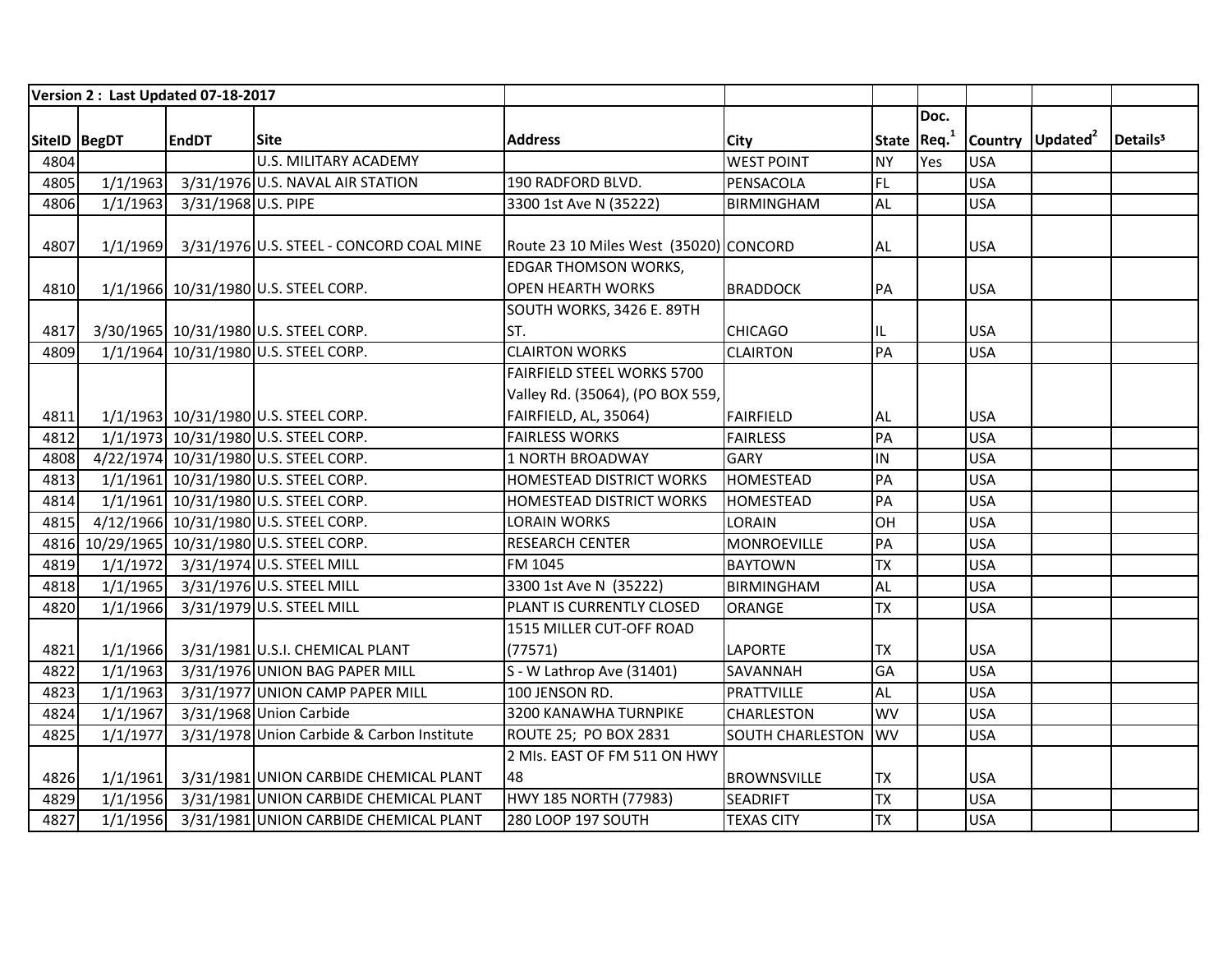| Version 2: Last Updated 07-18-2017 |          |                           |                                                     |                                         |                            |                         |      |            |                              |                      |
|------------------------------------|----------|---------------------------|-----------------------------------------------------|-----------------------------------------|----------------------------|-------------------------|------|------------|------------------------------|----------------------|
|                                    |          |                           |                                                     |                                         |                            |                         | Doc. |            |                              |                      |
| SiteID BegDT                       |          | <b>EndDT</b>              | <b>Site</b>                                         | <b>Address</b>                          | <b>City</b>                | State Req. <sup>1</sup> |      |            | Country Updated <sup>2</sup> | Details <sup>3</sup> |
|                                    |          |                           |                                                     | 3301 FIFTH AVENUE SOUTH                 |                            |                         |      |            |                              |                      |
| 4828                               | 1/1/1956 |                           | 3/31/1981 UNION CARBIDE CHEMICAL PLANT              | (77590)                                 | <b>TEXAS CITY</b>          | <b>TX</b>               |      | <b>USA</b> |                              |                      |
|                                    |          |                           | UNION CARBIDE CORP./CHEMICAL                        |                                         |                            |                         |      |            |                              |                      |
| 4830                               |          | 1/1/1967 10/31/1980 PLANT |                                                     | 4285 MALVERN ROAD (71901)               | <b>HOT SPRINGS</b>         | <b>AR</b>               |      | <b>USA</b> |                              |                      |
|                                    |          |                           |                                                     |                                         |                            |                         |      |            |                              |                      |
|                                    |          |                           | 4831 11/19/1963 10/31/1980 UNION CARBIDE OLEFIN CO. | 437 MACCORKLE AVENUE S.W.               | <b>SOUTH CHARLESTON WV</b> |                         |      | <b>USA</b> |                              |                      |
|                                    |          |                           | UNION CARBIDE/DOW SEADRIFT                          |                                         |                            |                         |      |            |                              |                      |
| 4832                               |          |                           | 1/1/1966 3/31/1975 OLEFINS PLANT                    | Hwy 185 North (77983)                   | <b>NORTH SEADRIFT</b>      | <b>TX</b>               |      | <b>USA</b> |                              |                      |
|                                    |          |                           |                                                     | CAHOKIA PLANT #1, MONSANTO              |                            |                         |      |            |                              |                      |
|                                    |          |                           | 4833 10/10/1973 10/31/1980 UNION ELECTRIC CO.       | AVE.                                    | SAUGET                     | IL                      |      | <b>USA</b> |                              |                      |
| 4835                               |          |                           | 1/5/1977 10/31/1980 UNION ELECTRIC CO.              | <b>SIOUX PLANT</b>                      | <b>St. CHARLES</b>         | <b>MO</b>               |      | <b>USA</b> |                              |                      |
|                                    |          |                           | 4834 11/12/1974 10/31/1980 UNION ELECTRIC CO.       | SIOUX PLANT, HIGHWAY 94                 | <b>WEST ACTON</b>          | <b>MO</b>               |      | <b>USA</b> |                              |                      |
| 4836                               |          |                           | 4/25/1968 10/31/1980 UNITED FRUIT TRADING CORP.     | PIER #3, NORTH RIVER                    | <b>NEW YORK</b>            | <b>NY</b>               |      | <b>USA</b> |                              |                      |
|                                    |          |                           |                                                     | <b>BASE PROCUREMENT SERVICE</b>         |                            |                         |      |            |                              |                      |
| 4837                               |          |                           | 8/18/1961 10/31/1980 UNITED STATES AIR FORCE        | STORE, AFB 2508                         | <b>MINOT AFB</b>           | <b>ND</b>               | Yes  | <b>USA</b> |                              |                      |
|                                    |          |                           |                                                     | <b>TANKER SHIP CAPETAN</b>              |                            |                         |      |            |                              |                      |
|                                    |          |                           |                                                     | MICHALIS, PIER 5, BUSH                  |                            |                         |      |            |                              |                      |
| 4838                               |          |                           | 1/31/1977 10/31/1980 UNIVERSAL METALS               | <b>TERMINAL</b>                         | <b>BROOKLYN</b>            | <b>NY</b>               |      | <b>USA</b> |                              |                      |
|                                    |          |                           |                                                     | 1217 University of Oregon               |                            |                         |      |            |                              |                      |
| 4839                               |          |                           | 1/1/1971 3/31/1974 UNIVERSITY OF OREGON             | $(97403 - 1217)$                        | <b>EUGENE</b>              | OR                      |      | <b>USA</b> |                              |                      |
|                                    |          |                           |                                                     | 550 BATTLEGROUND ROAD                   |                            |                         |      |            |                              |                      |
| 4840                               | 1/1/1971 |                           | 3/31/1981 UPJOHN CHEMICAL PLANT                     | (77572)                                 | <b>LAPORTE</b>             | <b>TX</b>               |      | <b>USA</b> |                              |                      |
|                                    |          |                           |                                                     | HIGHWAY 134 & MILLER CUT                |                            |                         |      |            |                              |                      |
| 4841                               | 1/1/1962 |                           | 3/31/1976 UP-JOHN CHEMICAL PLANT                    | <b>OFF</b>                              | <b>DEER PARK</b>           | <b>TX</b>               |      | <b>USA</b> |                              |                      |
| 4842                               | 1/1/1961 | 3/31/1962 US Steel        |                                                     | <b>GRANT AVENUE</b>                     | <b>DUQUESNE</b>            | PA                      |      | <b>USA</b> |                              |                      |
| 4843                               | 1/1/1961 |                           | 3/31/1962 US Steel Irvin Works                      | 1 CAMP HOLLOW ROAD                      | West Mifflin               | PA                      |      | <b>USA</b> |                              |                      |
| 4844                               | 1/1/1961 |                           | 3/31/1962 US Steel National Tube                    | 301 4TH AVENUE                          | MxKeesport                 | PA                      |      | <b>USA</b> |                              |                      |
| 4845                               | 1/1/1963 |                           | 3/31/1981 US STEEL/GLINDALE STEEL MILL              | 4554 E Greenwood St, (77520)            | <b>BAYTOWN</b>             | <b>TX</b>               |      | <b>USA</b> |                              |                      |
| 4846                               | 1/1/1966 |                           | 3/31/1967 V. H. BRAUNIG POWER PLANT                 | 15290 STREICH RD.                       | <b>SAN ANTONIO</b>         | <b>TX</b>               |      | <b>USA</b> |                              |                      |
|                                    |          |                           | <b>VECTOR CABLE MANUFACTURING</b>                   |                                         |                            |                         |      |            |                              |                      |
| 4847                               | 1/1/1957 | 3/31/1974 PLANT           |                                                     | 555-T INDUSTRIAL BLVD (77470) SUGARLAND |                            | <b>TX</b>               |      | <b>USA</b> |                              |                      |
|                                    |          |                           |                                                     |                                         |                            |                         |      |            |                              |                      |
| 4848                               |          |                           | 1/1/1956 3/31/1981 VICTORIA POWER PLANT             | 1205 S BOTTOM STREET (77901) VICTORIA   |                            | <b>TX</b>               |      | <b>USA</b> |                              |                      |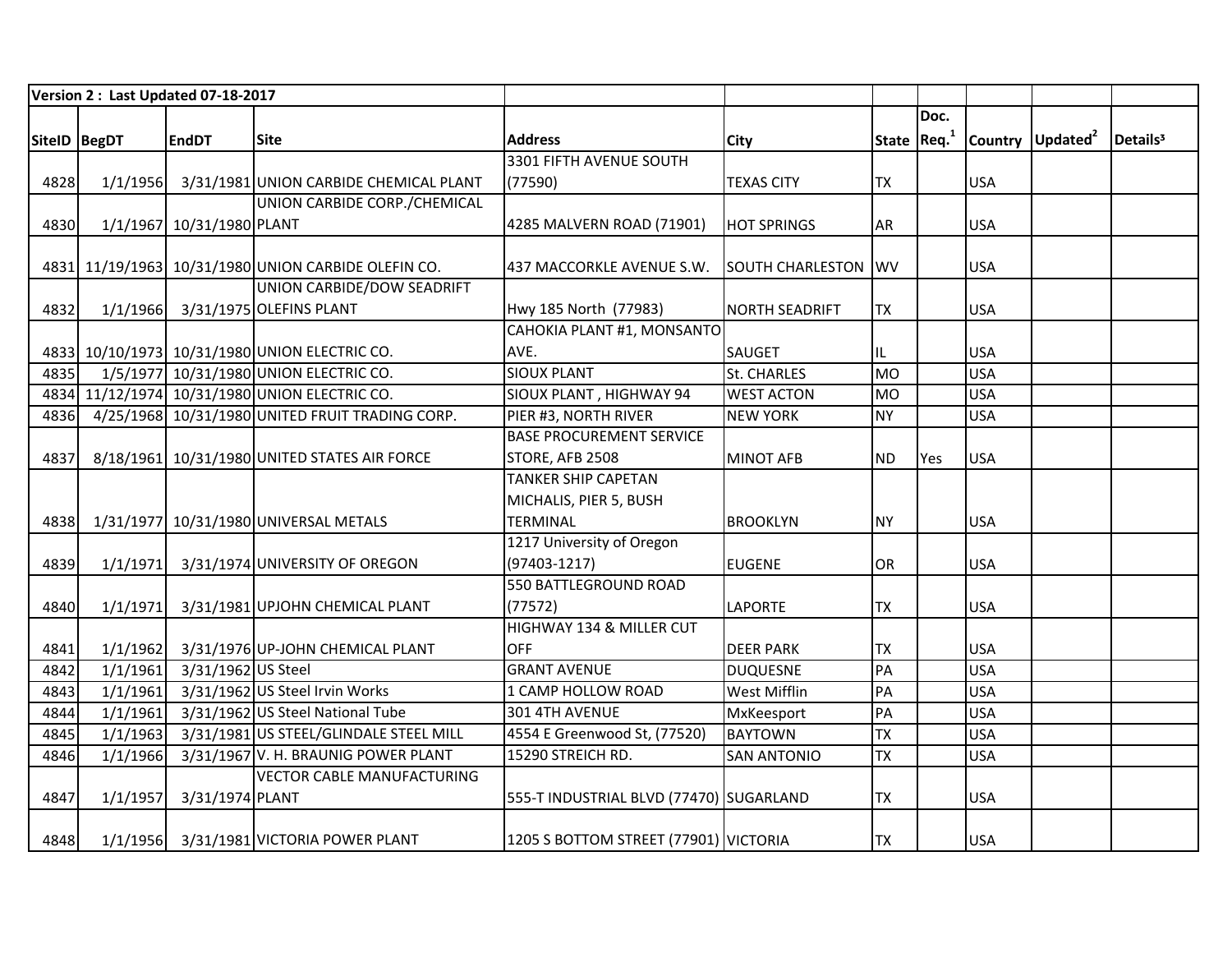| Version 2: Last Updated 07-18-2017 |          |              |                                                      |                              |                        |                     |           |            |                              |                      |
|------------------------------------|----------|--------------|------------------------------------------------------|------------------------------|------------------------|---------------------|-----------|------------|------------------------------|----------------------|
|                                    |          |              |                                                      |                              |                        |                     | Doc.      |            |                              |                      |
| SiteID   BegDT                     |          | <b>EndDT</b> | <b>Site</b>                                          | <b>Address</b>               | <b>City</b>            | State $ $ Req. $^1$ |           |            | Country Updated <sup>2</sup> | Details <sup>3</sup> |
|                                    |          |              | 4849 1/13/1978 10/31/1980 W.C. NORCROSS CO.          | 401 W. FIRST ST.             | <b>BOSTON</b>          | <b>MA</b>           |           | <b>USA</b> |                              |                      |
| 4850                               |          |              | 8/27/1968 10/31/1980 W.C. NORCROSS CO.               | YARD 3 PLATFORM              | <b>BOSTON</b>          | MA                  | Yes       | <b>USA</b> |                              |                      |
| 4851                               |          |              | 12/6/1972 10/31/1980 W.W. GRAINGER                   | 5959 HOWARD                  | <b>NILES</b>           | IL                  |           | <b>USA</b> |                              |                      |
|                                    |          |              |                                                      | SIMONDS ABRASIVE DIV., CO:   |                        |                     |           |            |                              |                      |
| 4852                               |          |              | 4/2/1974 10/31/1980 WALLACE-MURRAY CORP.             | 9090, 1015 S. COLLEGE AVE.   | SALEM                  | IL                  |           | <b>USA</b> |                              |                      |
| 4853                               |          |              | 1/1/1980 3/31/1981 WATERFORD III POWER PLANT         | <b>ST. CHARLES PARISH</b>    | <b>TAFT</b>            | LA                  | Yes       | <b>USA</b> |                              |                      |
| 4854                               |          |              | 1/21/1970 10/31/1980 WATKINS SALT CO.                |                              | <b>WATKINS GLEN</b>    | <b>NY</b>           | Yes       | <b>USA</b> |                              |                      |
|                                    |          |              | 4856 12/17/1970 10/31/1980 WAY & BRINKS REFRACTORIES | WILLIAMS BLVD. TEAM TRACK    | <b>KENNER</b>          | LA                  | Yes       | <b>USA</b> |                              |                      |
| 4855                               |          |              | 1/6/1970 10/31/1980 WAY & BRINKS REFRACTORIES        | LA BARRE RD. TEAM TRACK      | <b>NEW ORLEANS</b>     | LA                  | Yes       | <b>USA</b> |                              |                      |
| 4857                               |          |              | 7/22/1976 10/31/1980 WEAN UNITED                     | <b>NO ADDRESS</b>            |                        |                     | Yes       | <b>USA</b> |                              |                      |
| 4858                               |          |              | 11/8/1968 10/31/1980 WEIR-COVE MOVING & STORAGE      |                              | <b>WEIRTON</b>         | <b>WV</b>           | Yes       | <b>USA</b> |                              |                      |
|                                    |          |              | <b>WEIRTON STEEL CO. (fka National</b>               | #8 OPEN HEARTH FURNACE, VIA  |                        |                     |           |            |                              |                      |
| 4859                               |          |              | 1/1/1961 10/31/1980 Steel/ aka ISGI)                 | GATE #1                      | <b>WEIRTON</b>         | <b>WV</b>           |           | <b>USA</b> |                              |                      |
|                                    |          |              |                                                      | P.O. BOX 5308, KLAG AVE.,    |                        |                     |           |            |                              |                      |
|                                    |          |              | 4860 11/15/1967 10/31/1980 WENCZEL TILE CO.          | <b>ATTN: FRED NEHREN</b>     | <b>TRENTON</b>         | <b>NJ</b>           | Yes       | <b>USA</b> |                              |                      |
|                                    |          |              |                                                      |                              |                        |                     |           |            |                              | Doc Req              |
| 4861                               |          |              | 1/13/1969 10/31/1980 WEST PENN POWER CO.             | 198 BUTLER ST                | SPRINGDALE             | PA                  | <b>No</b> | <b>USA</b> | 2/19/2015 removed.           |                      |
| 4862                               | 1/1/1970 |              | 3/31/1971 WESTERN ELECTRIC CO.                       | 387 COLLIER LANE             | <b>ATLANTA</b>         | GA                  |           | <b>USA</b> |                              |                      |
|                                    |          |              |                                                      | GATE #34, CICERO AVE. & 29TH |                        |                     |           |            |                              |                      |
| 4863                               |          |              | 1/22/1975 10/31/1980 WESTERN ELECTRIC CO.            | ST.                          | <b>CICERO</b>          | IL                  |           | <b>USA</b> |                              |                      |
|                                    |          |              |                                                      | 3303 NORTH INDUSTRIAL        |                        |                     |           |            |                              |                      |
| 4864                               | 1/1/1956 |              | 3/31/1974 WESTERN FOUNDRY                            | <b>AVENUE</b>                | <b>TYLER</b>           | <b>TX</b>           |           | <b>USA</b> |                              |                      |
|                                    |          |              |                                                      | NE Tatlor LP 323 E & Hwy 271 |                        |                     |           |            |                              |                      |
| 4865                               |          |              | 1/1/1963 3/31/1972 WESTERN FOUNDRY                   | (75701)                      | <b>TYLER</b>           | <b>TX</b>           |           | <b>USA</b> |                              |                      |
| 4866                               |          |              | 6/13/1974 10/31/1980 WESTERN KRAFT CO.               |                              | <b>CAMPTI</b>          | LA                  | Yes       | <b>USA</b> |                              |                      |
|                                    |          |              |                                                      | 814 PITTSBURGH MCKEESPORT    |                        |                     |           |            |                              |                      |
| 4867                               |          |              | 1/1/1961 3/31/1962 Westinghouse Bettis Atomic        | <b>BOULEVARD</b>             | <b>West Mifflin</b>    | PA                  |           | <b>USA</b> |                              |                      |
| 4869                               |          |              | 1/21/1971 10/31/1980 WESTINGHOUSE ELECTRIC CORP.     | THIRD ST.                    | <b>DERRY</b>           | PA                  |           | <b>USA</b> |                              |                      |
| 4868                               |          |              | 6/1/1971 10/31/1980 WESTINGHOUSE ELECTRIC CORP.      | <b>BRADDOCK AVENUE</b>       | <b>EAST PITTSBURGH</b> | PA                  |           | <b>USA</b> |                              |                      |
| 4870                               |          |              | 1/9/1969 10/31/1980 WEWOKA BRICK & TILE CO.          |                              | <b>WEWOKA</b>          | OK                  | Yes       | <b>USA</b> |                              |                      |
| 4871                               |          |              | 7/7/1970 10/31/1980 WEYERHAUSER CO.                  | <b>DIERK DIVISION</b>        | <b>MOUNTAIN PINE</b>   | AR                  | Yes       | <b>USA</b> |                              |                      |
| 4872                               |          |              | 4/25/1977 10/31/1980 WEYERHAUSER CORP.               |                              | PLYMOUTH               | <b>NC</b>           | Yes       | <b>USA</b> |                              |                      |